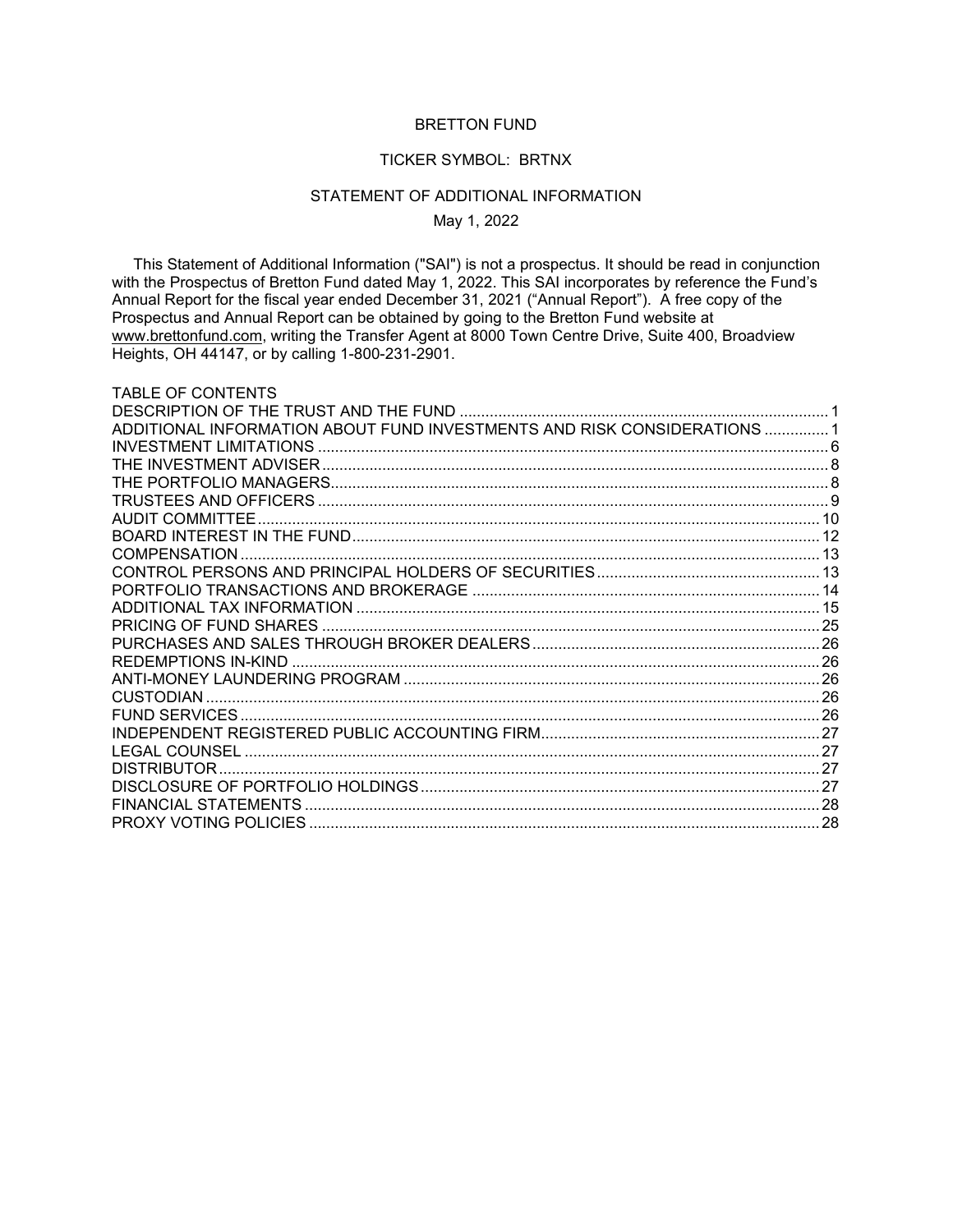# <span id="page-1-0"></span>DESCRIPTION OF THE TRUST AND THE FUND

 Bretton Fund (the "Fund") was organized as a non-diversified series of PFS Funds (the "Trust"), on September 21, 2010, and commenced operations on September 30, 2010. The Trust is an open-end investment company established under the laws of Massachusetts by an Agreement and Declaration of Trust dated January 13, 2000, as amended on January 20, 2011 (the "Trust Agreement"). The Declaration of Trust permits the Trustees to issue an unlimited number of full and fractional shares of multiple separate and distinct portfolio series the assets and liabilities of which are separate and distinct from the assets and liabilities of the other series portfolios of the Trust. Each share of the Fund represents an equal proportionate interest in the Fund with each other share of the Fund and is entitled to a proportionate interest in the dividends and distributions from the Fund. The shares of the Fund do not have any preemptive rights. The investment adviser to the Fund is Bretton Capital Management, LLC (the "Adviser").

 Upon termination of any Fund, whether pursuant to liquidation of the Trust or otherwise, shareholders of the Fund are entitled to share pro rata in the net assets of the Fund available for distribution to shareholders. The assets received by the Fund for the issue or sale of its shares and all income, earnings, profits, losses and proceeds therefrom, subject only to the rights of creditors, are allocated to, and constitute the underlying assets of, the Fund. The underlying assets are segregated and are charged with the expenses with respect to the Fund and with a share of the general expenses of the Trust. Any general expenses of the Trust that are not readily identifiable as belonging to a particular Fund are allocated by or under the direction of the Trustees in such manner as the Trustees determine to be fair and equitable. While the expenses of the Trust are allocated to the separate books of account of the Fund, certain expenses may be legally chargeable against the assets of the Fund.

 The Trustees may also, without shareholder approval, establish one or more additional separate portfolios for investments in the Trust. Shareholders' investments in such an additional portfolio would be evidenced by a separate series of shares (i.e., a new "Fund"). The Trust Agreement provides for the perpetual existence of the Trust and the Fund. The Fund, however, may be terminated at any time by vote of at least two-thirds of the outstanding shares of the Fund or by the Trustees upon notice to shareholders. The Trust Agreement also provides that the Trustees may also terminate the Trust upon written notice to the shareholders, and that shareholders holding at least two-thirds of the Trust's outstanding shares may terminate the Trust.

 For information concerning the purchase and redemption of shares of the Fund, see "Purchase and Sale of Fund Shares" in the Prospectus. For a description of the methods used to determine the share price and value of the Fund's assets, see "Pricing of Fund Shares" in the Prospectus and in this Statement of Additional Information.

# <span id="page-1-1"></span>ADDITIONAL INFORMATION ABOUT FUND INVESTMENTS AND RISK CONSIDERATIONS

 This section contains a discussion of some of the investments the Fund may make and some of the techniques it may use.

 A. Equity Securities. The Fund may invest in equity securities such as common stock, preferred stock, convertible securities, rights and warrants. Common stocks, the most familiar type, represent an equity (ownership) interest in a corporation. Warrants are options to purchase equity securities at a specified price for a specific time period. Rights are similar to warrants, but normally have a short duration and are distributed by the issuer to its shareholders. Although equity securities have a history of long-term growth in value, their prices fluctuate based on changes in a company's financial condition and on overall market and economic conditions.

 Equity securities also include SPDRs (S&P Depositary Receipts, known as "Spiders"), DIAMONDS, QQQs and a number of other exchange traded funds ("ETFs"). SPDRs represent ownership in the SPDR S&P 500 ETF Trust, a unit investment trust that holds a portfolio of common stocks that closely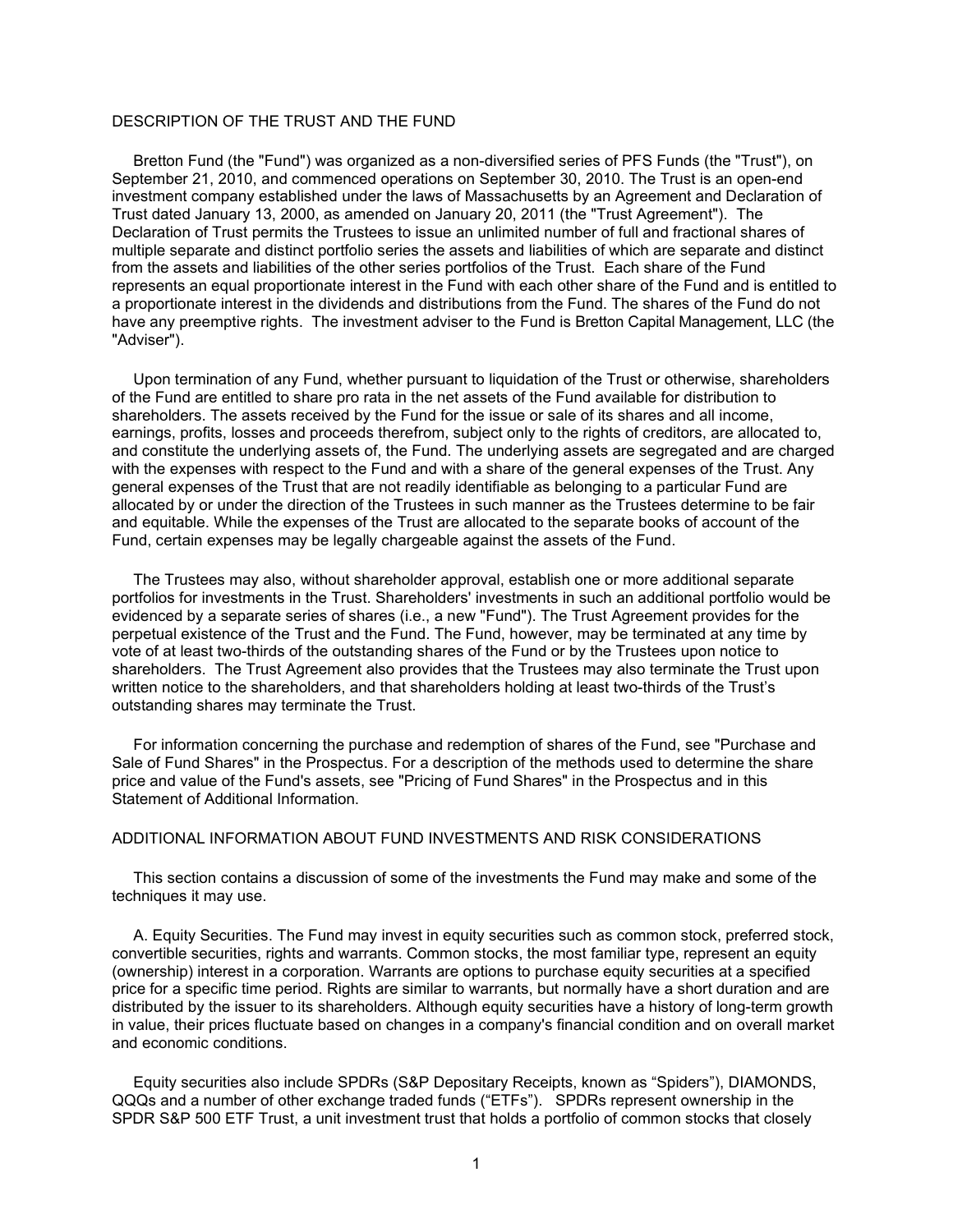tracks the price performance and dividend yield of the S&P 500 Composite Price Index. SPDRs trade on the NYSE under the symbol "SPY." DIAMONDS represent ownership in the SPDR Dow Jones Industrial Average ETF Trust, a unit investment trust that serves as an index to the Dow Jones Industrial Average (the "Dow") in that its holdings consists of the 30 component stocks of the Dow. DIAMONDS trade on the NYSE under the symbol "DIA." QQQs (NASDAQ-100 Index Tracking Stock) represent ownership in the PowerShares QQQ Index Tracking Trust, a unit investment trust that attempts to closely track the price and yield performance of the NASDAQ 100 Index by holding shares of all the companies in the Index. QQQs are listed on The NASDAQ Stock Market, Inc. under the symbol "QQQ." The Fund may also invest in a variety of other exchange traded funds. To the extent the Fund invests in a sector product, the Fund is subject to the risks associated with that sector. Additionally, the Fund may invest in new exchange traded shares as they become available. When the Fund invests in ETFs or other investment companies, it will indirectly bear its proportionate share of any fees and expenses payable directly by the investment company.

 Many ETFs are organized as investment companies under the Investment Company Act of 1940, as amended. Investments in the securities of other investment companies, including investments in ETFs and closed-end funds, may involve duplication of advisory fees and certain other expenses. By investing in another investment company, a Fund becomes a shareholder of that investment company. As a result, the Fund's shareholders indirectly will bear the Fund's proportionate share of the fees and expenses paid by shareholders of the other investment company, in addition to the fees and expenses the Fund's shareholders directly bear in connection with the Fund's own operations.

Section 12(d)(1)(A) of the 1940 Act provides that a fund may not purchase or otherwise acquire the securities of other investment companies if, as a result of such purchase or acquisition, it would own: (i) more than 3% of the total outstanding voting stock of the acquired investment company; (ii) securities issued by any one investment company having a value in excess of 5% of the fund's total assets; or (iii) securities issued by all investment companies having an aggregate value in excess of 10% of the fund's total assets. These limitations are subject to certain statutory and regulatory exemptions including recently adopted Rule 12d1-4. Rule 12d1-4, which became effective on January 19, 2021, permits the Fund to invest in other investment companies beyond the statutory limits, subject to certain conditions. Among other conditions, the rule prohibits a fund from acquiring control of another investment company (other than an investment company in the same group of investment companies), including by acquiring more than 25% of its voting securities. In addition, the rule imposes certain voting requirements when a fund's ownership of another investment company exceeds particular thresholds. If shares of a fund are acquired by another investment company, the "acquired" fund may not purchase or otherwise acquire the securities of an investment company or private fund if immediately after such purchase or acquisition, the securities of investment companies and private funds owned by that acquired fund have an aggregate value in excess of 10 percent of the value of the total assets of the fund, subject to certain exceptions. These restrictions may limit the Fund's ability to invest in other investment companies to the extent desired. In addition, other unaffiliated investment companies may impose other investment limitations or redemption restrictions which may also limit the Fund's flexibility with respect to making investments in those unaffiliated investment companies. The Fund has adopted policies and procedures designed to comply with the requirements of Rule 12d1-4 and the Fund intends to follow such policies and procedures when investing in other investment companies.

 B. Foreign Securities. The Fund may invest in foreign equity and fixed income securities. Equity securities include American Depositary Receipts ("ADRs") and ETFs that hold foreign securities. ADRs are certificates evidencing ownership of shares of a foreign-based issuer held in trust by a bank or similar financial institution. They are alternatives to the direct purchase of the underlying securities in their national markets and currencies. ADRs are subject to risks similar to those associated with direct investment in foreign securities.

 Foreign investments can involve significant risks in addition to the risks inherent in U.S. investments. The value of securities denominated in or indexed to foreign currencies, and of dividends and interest from such securities, can change significantly when foreign currencies strengthen or weaken relative to the U.S. dollar. Foreign securities markets generally have less trading volume and less liquidity than U.S.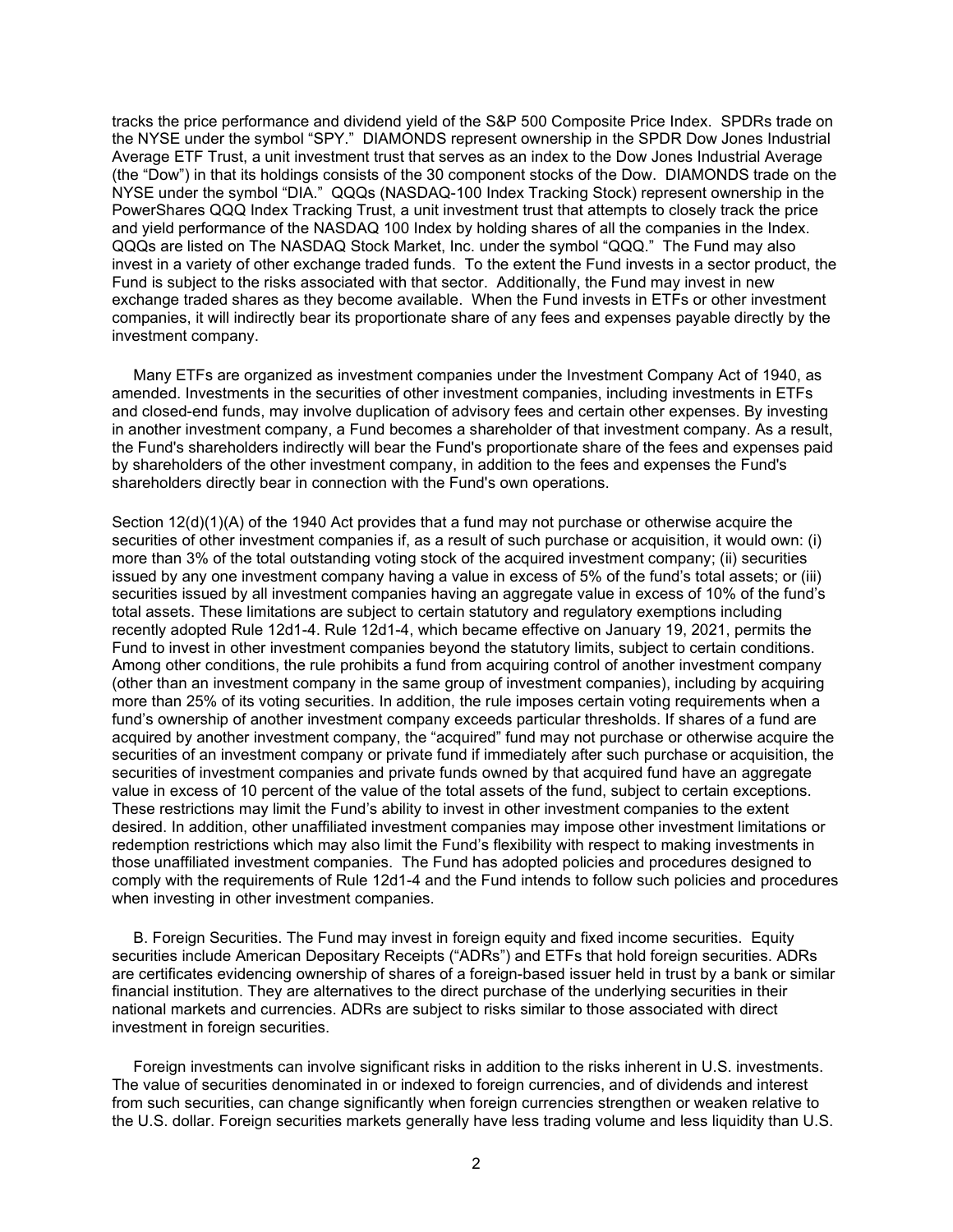markets, and prices on some foreign markets can be highly volatile. Many foreign countries lack uniform accounting and disclosure standards comparable to those applicable to U.S. companies, and it may be more difficult to obtain reliable information regarding an issuer's financial condition and operations. In addition, the costs of foreign investing, including withholding taxes, brokerage commissions, and custodial costs, generally are higher than for U.S. investments.

 Foreign markets may offer less protection to investors than U.S. markets. Foreign issuers, brokers, and securities markets may be subject to less government supervision. Foreign security trading practices, including those involving the release of assets in advance of payment, may invoke increased risks in the event of a failed trade or the insolvency of a broker-dealer, and may involve substantial delays. It also may be difficult to enforce legal rights in foreign countries.

 Investing abroad also involves different political and economic risks. Foreign investments may be affected by actions of foreign governments adverse to the interests of U.S. investors, including the possibility of expropriation or nationalization of assets, confiscatory taxation, restrictions on U.S. investment or on the ability to repatriate assets or convert currency into U.S. dollars, or other government intervention. There may be a greater possibility of default by foreign governments or foreign governmentsponsored enterprises. Investments in foreign countries also involve a risk of local political, economic or social instability, military action or unrest, or adverse diplomatic developments. There is no assurance that an adviser will be able to anticipate or counter these potential events and their impacts on the Fund's share price.

 The considerations noted above generally are intensified for investments in developing and emerging markets countries. These countries may have relatively unstable governments, economies based on only a few industries and securities markets that trade a small number of securities.

 C. Restricted and Illiquid Securities. The portfolio of the Fund may contain illiquid securities. Illiquid securities generally include any investment that the Fund reasonably expects cannot be sold or disposed of in current market conditions in seven calendar days or less without the sale or disposition significantly changing the market value of the investment. Securities may be illiquid due to contractual or legal restrictions on resale or lack of a ready market. The following securities are considered to be illiquid: repurchase agreements and reverse repurchase agreements maturing in more than seven days, nonpublicly offered securities and restricted securities. Restricted securities are securities where the resale of which is subject to legal or contractual restrictions. Restricted securities may be sold only in privately negotiated transactions, in a public offering with respect to which a registration statement is in effect under the Securities Act of 1933 or pursuant to Rule 144 or Rule 144A promulgated under such Act. Where registration is required, the Fund may be obligated to pay all or part of the registration expense, and a considerable period may elapse between the time of the decision to sell and the time such security may be sold under an effective registration statement. If during such a period adverse market conditions were to develop, a Fund might obtain a less favorable price than the price it could have obtained when it decided to sell. The Fund will not invest more than 15% of its net assets in illiquid securities.

 With respect to Rule 144A securities, these restricted securities are treated as exempt from the 15% limit on illiquid securities, provided that a dealer or institutional trading market in such securities exists. Under the supervision of the Board of Trustees, the Adviser determines the liquidity of restricted securities and, through reports from the Adviser, the Board of Trustees will monitor trading activity in restricted securities. If institutional trading in restricted securities were to decline, the liquidity of a Fund could be adversely affected.

 D. U.S. Government Securities. U.S. government securities are high-quality debt securities issued or guaranteed by the U.S. Treasury or by an agency or instrumentality of the U.S. government. Not all U.S. government securities are backed by the full faith and credit of, or guaranteed by the United States Treasury. For example, securities issued by the Farm Credit Banks or by the Federal National Mortgage Association are supported by the instrumentality's right to borrow money from the U.S. Treasury under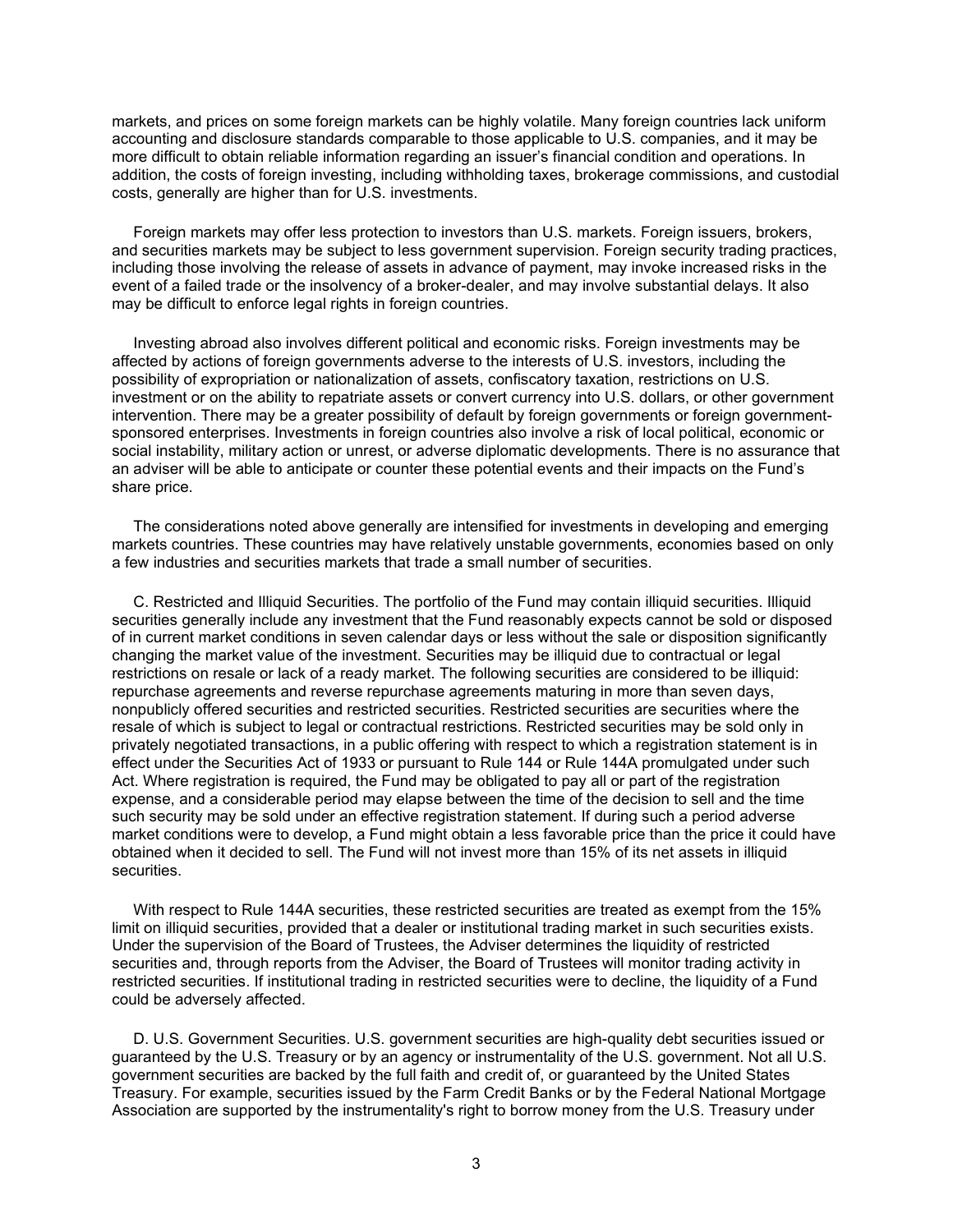certain circumstances. Moreover, securities issued by other agencies or instrumentalities are supported only by the credit of the entity that issued them.

 E. Corporate Debt Securities. Corporate debt securities are long and short term debt obligations issued by companies (such as publicly issued and privately placed bonds, notes and commercial paper). The Adviser considers corporate debt securities to be of investment grade quality if they are rated BBB or higher by S&P or Baa or higher by Moody's, or if unrated, determined by the Adviser to be of comparable quality. Investment grade debt securities generally have adequate to strong protection of principal and interest payments. In the lower end of this category, adverse economic conditions or changing circumstances are more likely to lead to a weakened capacity to pay interest and repay principal than in higher rated categories.

 F. Fixed Income Securities. The Fund may invest in all types of U.S. and non-U.S. fixed income securities, including when-issued, delayed delivery, or forward commitment basis. Fixed income securities are subject to credit risk and interest rate risk. Credit risk is the risk that the Fund could lose money if an issuer of a fixed income security cannot meet its financial obligations or goes bankrupt. Interest rate risk is the risk that the Fund's investments in fixed income securities may fall when interest rates rise.

 Investments in high-yield bonds are considered to be more speculative than higher quality fixed income securities. They are more susceptible to credit risk than investment-grade securities, especially during periods of economic uncertainty or economic downturns. The value of lower quality securities are subject to greater volatility and are generally more dependent on the ability of the issuer to meet interest and principal payments than higher quality securities. Issuers of high-yield securities may not be as strong financially as those issuing bonds with higher credit ratings.

 G. Financial Services Industry Obligations. The Fund may invest in each of the following obligations of the financial services industry:

 (1) Certificate of Deposit. Certificates of deposit are negotiable certificates evidencing the indebtedness of a commercial bank or a savings and loan association to repay funds deposited with it for a definite period of time (usually from fourteen days to one year) at a stated or variable interest rate.

 (2) Time Deposits. Time deposits are non-negotiable deposits maintained in a banking institution or a savings and loan association for a specified period of time at a stated interest rate.

 (3) Bankers' Acceptances. Bankers' acceptances are credit instruments evidencing the obligation of a bank to pay a draft which has been drawn on it by a customer, which instruments reflect the obligation both of the bank and of the drawer to pay the face amount of the instrument upon maturity.

 H. Repurchase Agreements. The Fund may invest in repurchase agreements fully collateralized by obligations issued by the U.S. government or agencies of the U.S. government ("U.S. Government Obligations"). A repurchase agreement is a short term investment in which the purchaser (i.e., a Fund) acquires ownership of a U.S. Government Obligation (which may be of any maturity) and the seller agrees to repurchase the obligation at a future time at a set price, thereby determining the yield during the purchaser's holding period (usually not more than 7 days from the date of purchase). Any repurchase transaction in which a Fund engages will require full collateralization of the seller's obligation during the entire term of the repurchase agreement. In the event of a bankruptcy or other default of the seller, a Fund could experience both delays in liquidating the underlying security and losses in value. However, the Fund intends to enter into repurchase agreements only with the custodian, other banks with assets of \$1 billion or more and registered securities dealers determined by the Adviser to be creditworthy. The Adviser monitors the creditworthiness of the banks and securities dealers with which a Fund engages in repurchase transactions.

 I. Borrowing. The Fund is permitted to borrow money up to one-third of the value of its total assets. Borrowing is a speculative technique that increases both investment opportunity and a Fund's ability to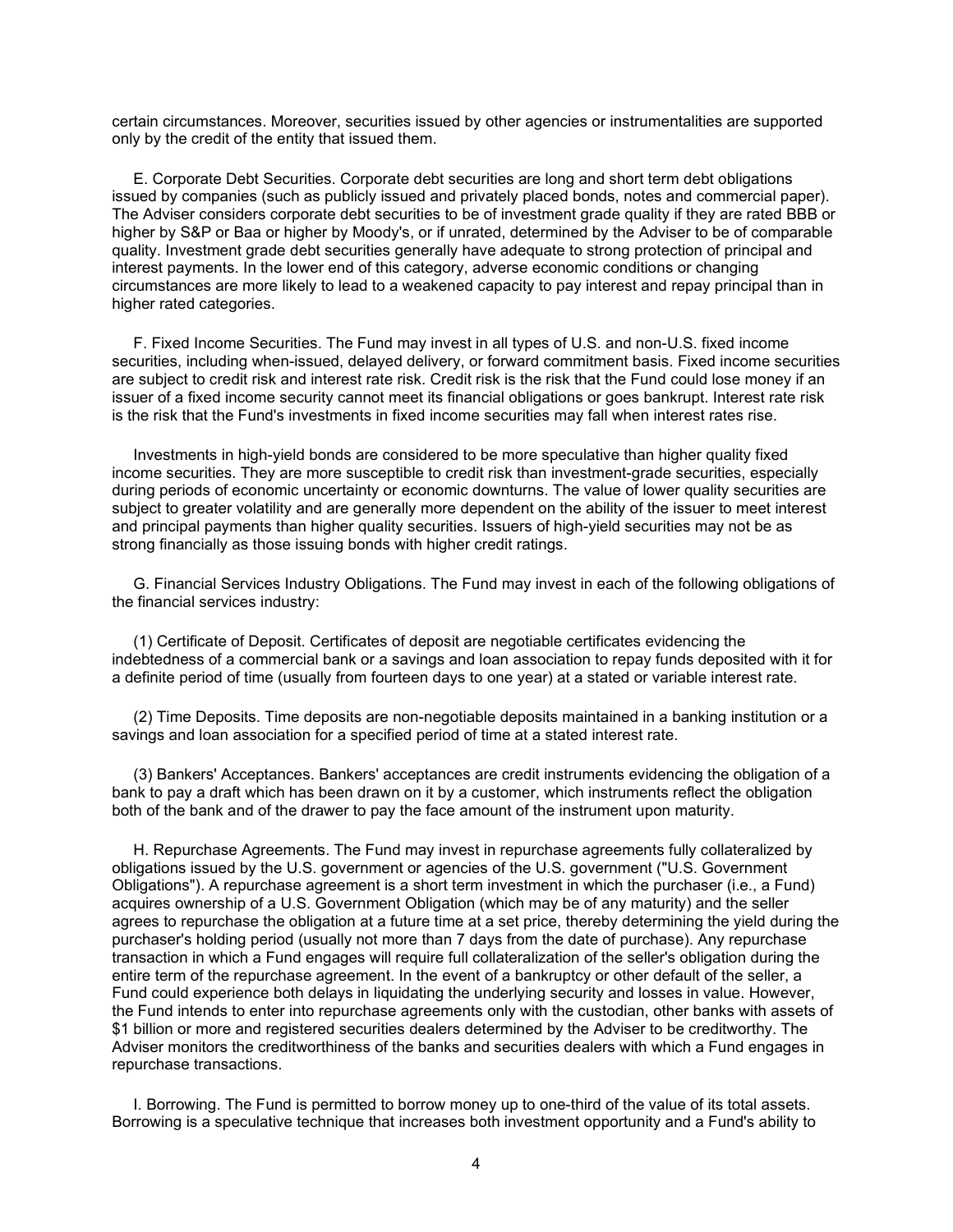achieve greater diversification. However, it also increases investment risk. Because the Fund's investments will fluctuate in value, whereas the interest obligations on borrowed funds may be fixed, during times of borrowing, the Fund's net asset value may tend to increase more when its investments increase in value, and decrease more when its investments decrease in value. In addition, interest costs on borrowings may fluctuate with changing market interest rates and may partially offset or exceed the return earned on the borrowed funds. Also, during times of borrowing under adverse market conditions, the Fund might have to sell portfolio securities to meet interest or principal payments at a time when fundamental investment considerations would not favor such sales.

 J. Options Transactions. The Fund may engage in option transactions involving individual securities and stock indexes. An option involves either: (a) the right or the obligation to buy or sell a specific instrument at a specific price until the expiration date of the option; or (b) the right to receive payments or the obligation to make payments representing the difference between the closing price of a stock index and the exercise price of the option expressed in dollars times a specified multiple until the expiration date of the option. Options are sold (written) on securities and stock indexes. The purchaser of an option on a security pays the seller (the writer) a premium for the right granted but is not obligated to buy or sell the underlying security. The purchaser of an option on a stock index pays the seller a premium for the right granted, and in return the seller of such an option is obligated to make the payment. A writer of an option may terminate the obligation prior to expiration of the option by making an offsetting purchase of an identical option. Options are traded on organized exchanges and in the over-the-counter market. To cover the potential obligations involved in writing options, a Fund will either: (a) own the underlying security, or in the case of an option on a market index, will hold a portfolio of stocks substantially replicating the movement of the index; or (b) the Fund will segregate with the custodian liquid assets sufficient to purchase the underlying security or equal to the market value of the stock index option, marked to market daily.

 The purchase and writing of options requires additional skills and techniques beyond normal portfolio management, and involves certain risks. The purchase of options limits a Fund's potential loss to the amount of the premium paid and can afford the Fund the opportunity to profit from favorable movements in the price of an underlying security to a greater extent than if transactions were effected in the security directly. However, the purchase of an option could result in the Fund losing a greater percentage of its investment than if the transaction were effected directly. When the Fund writes a call option, it will receive a premium, but it will give up the opportunity to profit from a price increase in the underlying security above the exercise price as long as its obligation as a writer continues, and it will retain the risk of loss should the price of the security decline. When the Fund writes a put option, it will assume the risk that the price of the underlying security or instrument will fall below the exercise price, in which case the Fund may be required to purchase the security or instrument at a higher price than the market price of the security or instrument. In addition, there can be no assurance that the Fund can effect a closing transaction on a particular option it has written. Further, the total premium paid for any option may be lost if the Fund does not exercise the option or, in the case of over-the-counter options, the writer does not perform its obligations.

 K. Mortgage-Backed Securities. The Fund may invest in mortgage-backed securities. These securities represent an interest in a pool of mortgages. Most mortgage-backed securities are passthrough securities, meaning that the payments received by the Fund on such securities consist of both principal and interest as the mortgages in the underlying mortgage pool are paid off. Unscheduled or early payments on the underlying mortgages may shorten the securities' effective maturities. The average life of securities representing interests in pools of mortgage loans is likely to be substantially less than the original maturity of the mortgage pools as a result of prepayments or foreclosures of such mortgages. Prepayments are passed through to the registered holder with the regular monthly payments of principal and interest, and have the effect of reducing future payments. To the extent the mortgages underlying a security representing an interest in a pool of mortgages are prepaid, the Fund may experience a loss (if the price at which the respective security was acquired by the Fund was at a premium over par, which represents the price at which the security will be sold upon prepayment). In addition, prepayments of such securities held by the Fund will reduce the share price of the Fund to the extent the market value of the securities at the time of prepayment exceeds their par value. Furthermore, the prices of mortgage-backed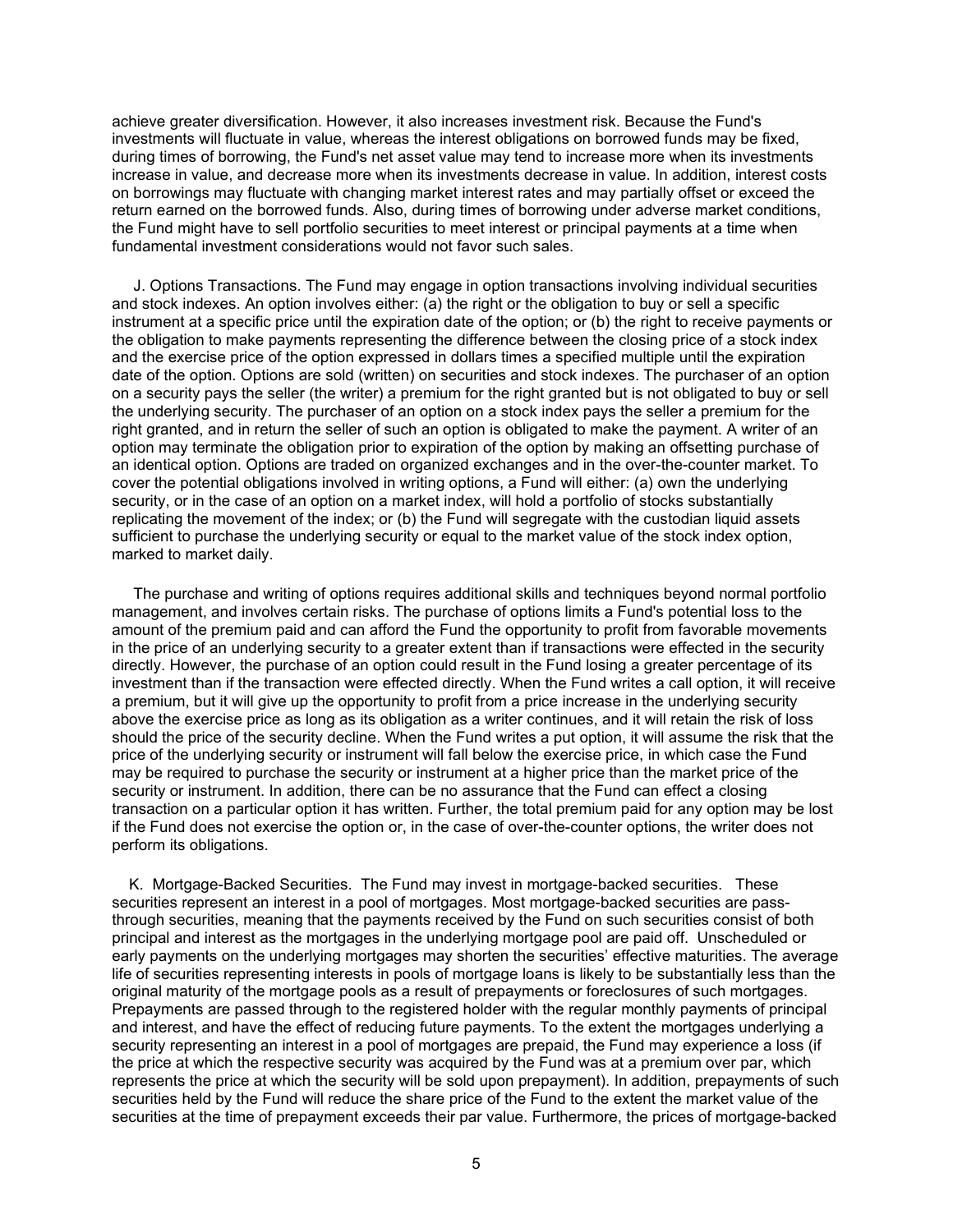securities can be significantly affected by changes in interest rates. Prepayments may occur with greater frequency in periods of declining mortgage rates because, among other reasons, it may be possible for mortgagors to refinance their outstanding mortgages at lower interest rates. In such periods, it is likely that any prepayment proceeds would be reinvested by a Fund at lower rates of return.

<span id="page-6-0"></span>L. Real Estate Investment Trusts (REITs"). The Fund may invest in REITs may be subject to certain risks associated with the direct ownership of real estate, including declines in the value of real estate, risks related to general and local economic conditions, overbuilding and increased competition, increases in property taxes and operating expenses, and variations in rental income. Generally, increases in interest rates will decrease the value of high yielding securities and increase the costs of obtaining financing, which could decrease the value of the REITs held in the Fund's portfolio. REITs are also subject to heavy cash flow dependency, defaults by borrowers, self-liquidation and the possibility of failing to qualify for the tax-free pass-through of income under the Internal Revenue Code and to maintain their exemption from registration under Investment Company Act of 1940, as amended.

## INVESTMENT LIMITATIONS

 Fundamental. The investment limitations described below have been adopted by the Trust with respect to the Fund and are fundamental ("Fundamental"), i.e., they may not be changed without the affirmative vote of a majority of the outstanding shares of the Fund. As used in the Prospectus and the Statement of Additional Information, the term "majority" of the outstanding shares of the Fund means the lesser of: (1) 67% or more of the outstanding shares of the Fund present at a meeting, if the holders of more than 50% of the outstanding shares of the Fund are present or represented at such meeting; or (2) more than 50% of the outstanding shares of the Fund. Other investment practices which may be changed by the Board of Trustees without the approval of shareholders to the extent permitted by applicable law, regulation or regulatory policy are considered non-fundamental ("Non-Fundamental").

 1. Borrowing Money. The Fund will not borrow money, except: (a) from a bank, provided that immediately after such borrowing there is an asset coverage of 300% for all borrowings of the Fund; or (b) from a bank or other persons for temporary purposes only, provided that such temporary borrowings are in an amount not exceeding 5% of the Fund's total assets at the time when the borrowing is made. This limitation does not preclude the Fund from entering into reverse repurchase transactions, provided that the Fund has an asset coverage of 300% for all borrowings and repurchase commitments of the Fund pursuant to reverse repurchase transactions.

 2. Senior Securities. The Fund will not issue senior securities. This limitation is not applicable to activities that may be deemed to involve the issuance or sale of a senior security by the Fund, provided that the Fund's engagement in such activities is consistent with or permitted by the Investment Company Act of 1940, as amended (the "1940 Act"), the rules and regulations promulgated thereunder or interpretations of the SEC or its staff.

 3. Underwriting. The Fund will not act as underwriter of securities issued by other persons. This limitation is not applicable to the extent that, in connection with the disposition of portfolio securities (including restricted securities), a Fund may be deemed an underwriter under certain federal securities laws.

 4. Real Estate. The Fund will not purchase or sell real estate. This limitation is not applicable to investments in marketable securities which are secured by or represent interests in real estate. This limitation does not preclude the Fund from investing in mortgage-related securities or investing in companies engaged in the real estate business or that have a significant portion of their assets in real estate (including real estate investment trusts).

 5. Commodities. The Fund will not purchase or sell commodities unless acquired as a result of ownership of securities or other investments. This limitation does not preclude the Fund from purchasing or selling options or futures contracts, from investing in securities or other instruments backed by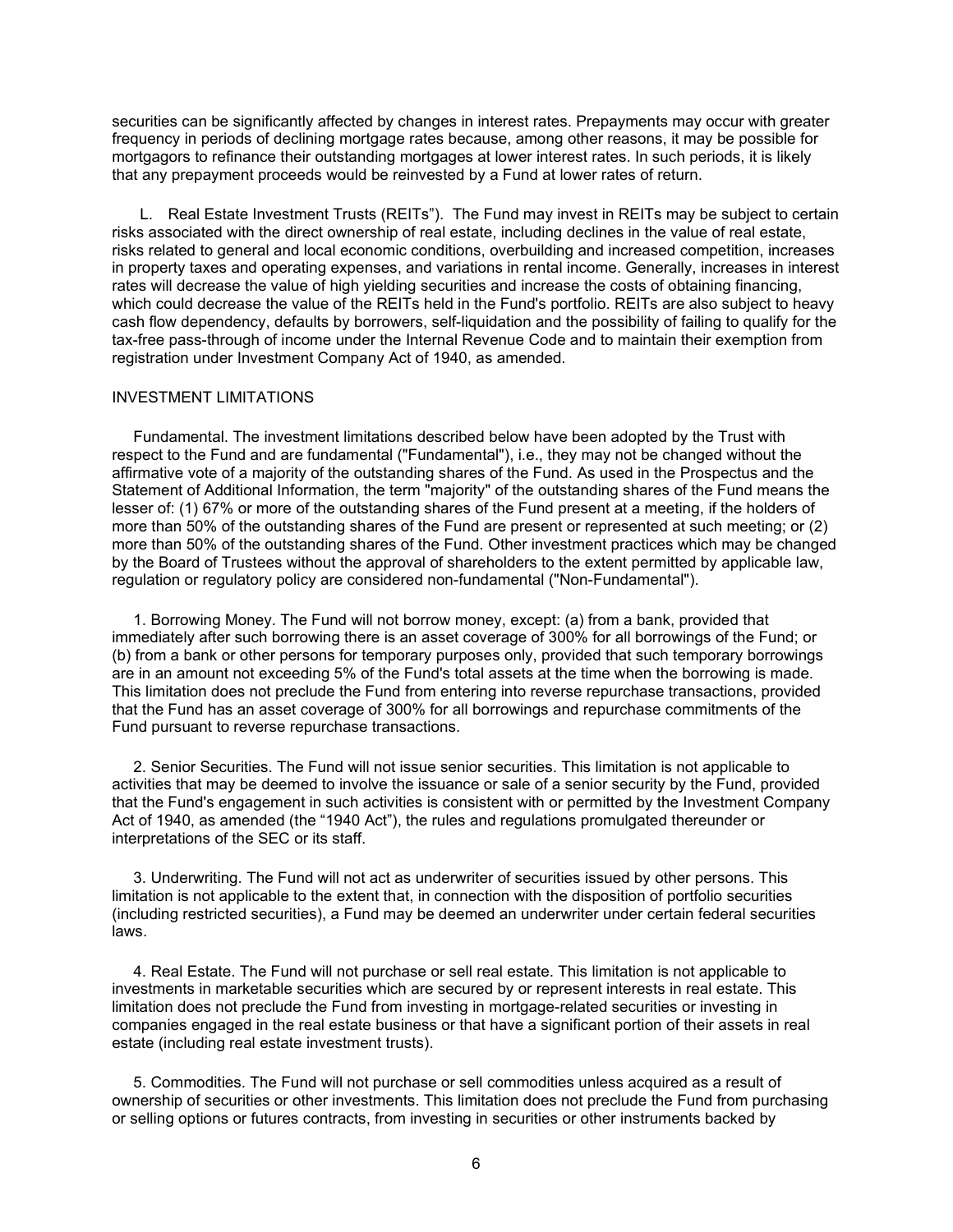commodities or from investing in companies which are engaged in a commodities business or have a significant portion of their assets in commodities.

 6. Loans. The Fund will not make loans to other persons, except: (a) by loaning portfolio securities; (b) by engaging in repurchase agreements; or (c) by purchasing nonpublicly offered debt securities. For purposes of this limitation, the term "loans" shall not include the purchase of a portion of an issue of publicly distributed bonds, debentures or other securities.

 7. Concentration. The Fund will not invest 25% or more of its total assets in a particular industry. This limitation is not applicable to investments in obligations issued or guaranteed by the U.S. government, its agencies and instrumentalities or repurchase agreements with respect thereto.

 With respect to the percentages adopted by the Trust as maximum limitations on its investment policies and limitations, an excess above the fixed percentage will not be a violation of the policy or limitation unless the excess results immediately and directly from the acquisition of any security or the action taken. This paragraph does not apply to the borrowing policy set forth in paragraph 1 above.

 Notwithstanding any of the foregoing limitations, any investment company, whether organized as a trust, association or corporation, or a personal holding company, may be merged or consolidated with or acquired by the Trust, provided that if such merger, consolidation or acquisition results in an investment in the securities of any issuer prohibited by said paragraphs, the Trust shall, within ninety days after the consummation of such merger, consolidation or acquisition, dispose of all of the securities of such issuer so acquired or such portion thereof as shall bring the total investment therein within the limitations imposed by said paragraphs above as of the date of consummation.

 Non-Fundamental. The following limitations have been adopted by the Trust with respect to the Fund and are Non-Fundamental (see "Investment Limitations - Fundamental" above).

 1. Pledging. The Fund will not mortgage, pledge, hypothecate or in any manner transfer, as security for indebtedness, any assets of the Fund except as may be necessary in connection with borrowings described in limitation (1) above. Margin deposits, security interests, liens and collateral arrangements with respect to transactions involving options, futures contracts, short sales and other permitted investments and techniques are not deemed to be a mortgage, pledge or hypothecation of assets for purposes of this limitation.

 2. Borrowing. The Fund will not purchase any security while borrowings (including reverse repurchase agreements) representing more than one third of its total assets are outstanding.

 3. Margin Purchases. The Fund will not purchase securities or evidences of interest thereon on "margin." This limitation is not applicable to short term credit obtained by the Fund for the clearance of purchases and sales or redemption of securities, or to arrangements with respect to transactions involving options, futures contracts, short sales and other permitted investments and techniques.

 4. Options. The Fund will not purchase or sell puts, calls, options or straddles, except as described in this Statement of Additional Information.

<span id="page-7-0"></span> 5. Illiquid Investments. The Fund will not invest more than 15% of its net assets in securities for which there are legal or contractual restrictions on resale and other illiquid securities.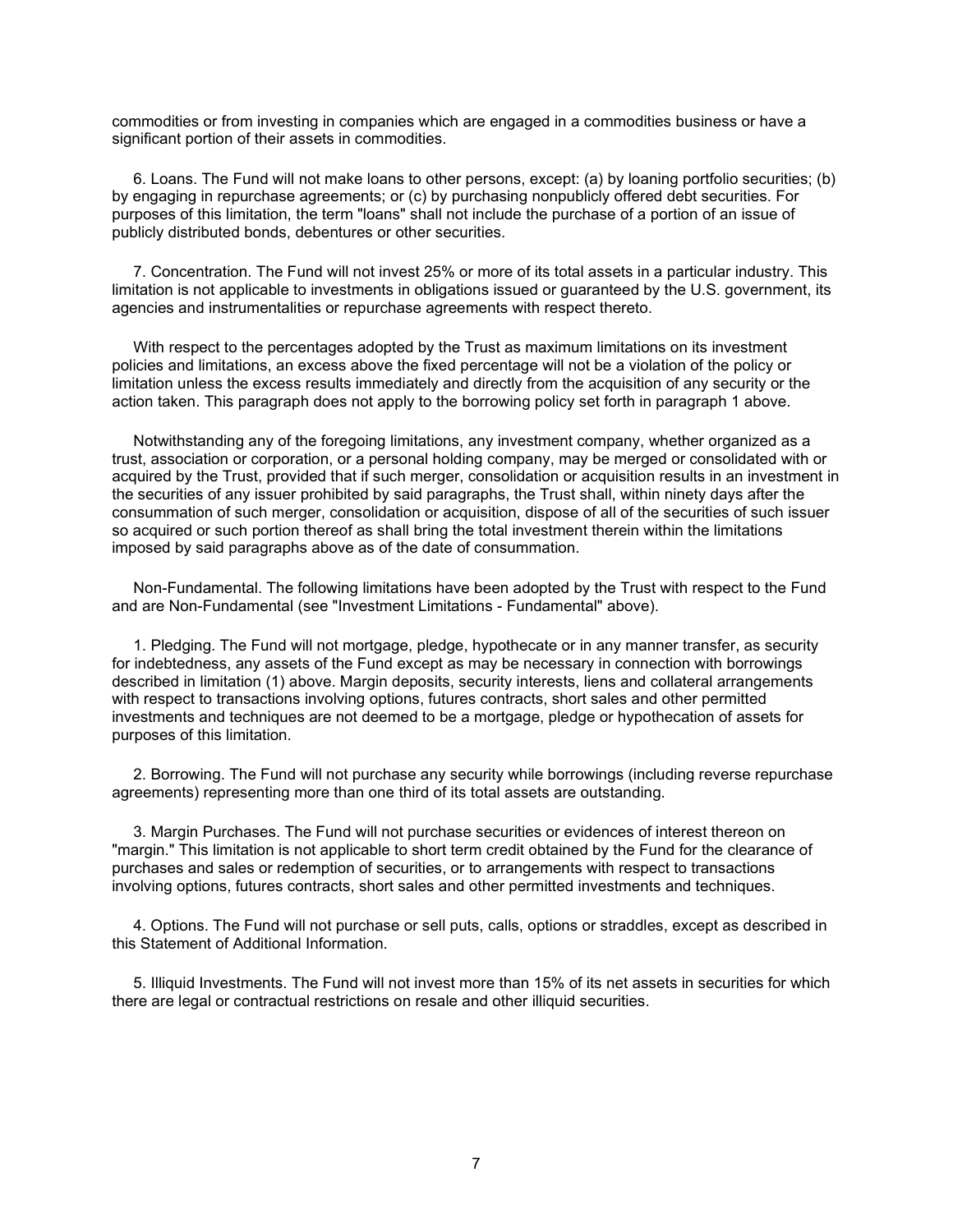# THE INVESTMENT ADVISER

The Adviser is Bretton Capital Management, LLC, located at 1460 Mission St, San Francisco, CA 94103.

 Under the terms of the Investment Advisory Agreement, the Adviser manages the investment portfolio of the Fund, subject to policies adopted by the Trust's Board of Trustees. Under the Investment Advisory Agreement, the Adviser, at its own expense and without reimbursement from the Trust, furnishes office space and all necessary office facilities, equipment and executive personnel necessary for managing the assets of the Fund. Under the Investment Advisory Agreement, the Adviser assumes and pays all ordinary expenses of the Fund, except that the Fund pays all management fees, brokerage fees and commissions, taxes, interest expense, underlying fund fees and expenses, and extraordinary or nonrecurring expenses. For the fiscal year ended December 31, 2019, the Adviser earned \$544,512 in advisory fees. For the fiscal year ended December 31, 2020, the Adviser received an investment management fee equal to 1.35% of the average daily net assets of the Fund. For the fiscal year ended December 31, 2020, the Adviser earned \$562,396 in advisory fees. For the fiscal year ended December 31, 2021, the Adviser received an investment management fee equal to 1.35% of the average daily net assets of the Fund. For the fiscal year ended December 31, 2021, the Adviser earned \$786,467 in advisory fees. The Adviser retains the right to use the name "Bretton" or any derivative thereof in connection with another investment company or business enterprise with which the Adviser is or may become associated. The Trust's right to use the name "Bretton" or any derivative thereof automatically ceases ninety days after termination of the Investment Advisory Agreement and may be withdrawn by the Adviser on ninety days written notice.

 The Adviser may make payments to banks or other financial institutions that provide shareholder services and administer shareholder accounts. If a bank or other financial institution were prohibited from continuing to perform all or a part of such services, management of the Fund believes that there would be no material impact on the Fund or its shareholders. Financial institutions may charge their customers fees for offering these services to the extent permitted by applicable regulatory authorities, and the overall return to those shareholders availing themselves of the financial institution's services will be lower than to those shareholders who do not. The Fund may from time to time purchase securities issued by financial institutions that provide such services; however, in selecting investments for the Fund, no preference will be shown for such securities.

# <span id="page-8-0"></span>THE PORTFOLIO MANAGERS

 Mr. Stephen Dodson and Mr. Raphael de Balmann (the "Portfolio Managers") are the portfolio managers responsible for the day-to-day management of the Fund. The following provides information regarding other accounts managed by the Portfolio Managers as of December 31, 2021:

| Mr. Stephen Dodson         |                    |                        | Number of Accounts   | Total Assets By<br><b>Account Type</b> |
|----------------------------|--------------------|------------------------|----------------------|----------------------------------------|
|                            | Number of Accounts | <b>Total Assets By</b> | by Type Subject to a | Subject to a                           |
| <b>Account Type</b>        | by Account Type    | <b>Account Type</b>    | Performance Fee      | Performance Fee                        |
| Registered                 |                    |                        |                      |                                        |
| Investment                 |                    |                        |                      |                                        |
| Companies                  |                    |                        |                      |                                        |
| Other Pooled               |                    |                        |                      |                                        |
| <b>Investment Vehicles</b> |                    |                        |                      |                                        |
| <b>Other Accounts</b>      |                    |                        |                      |                                        |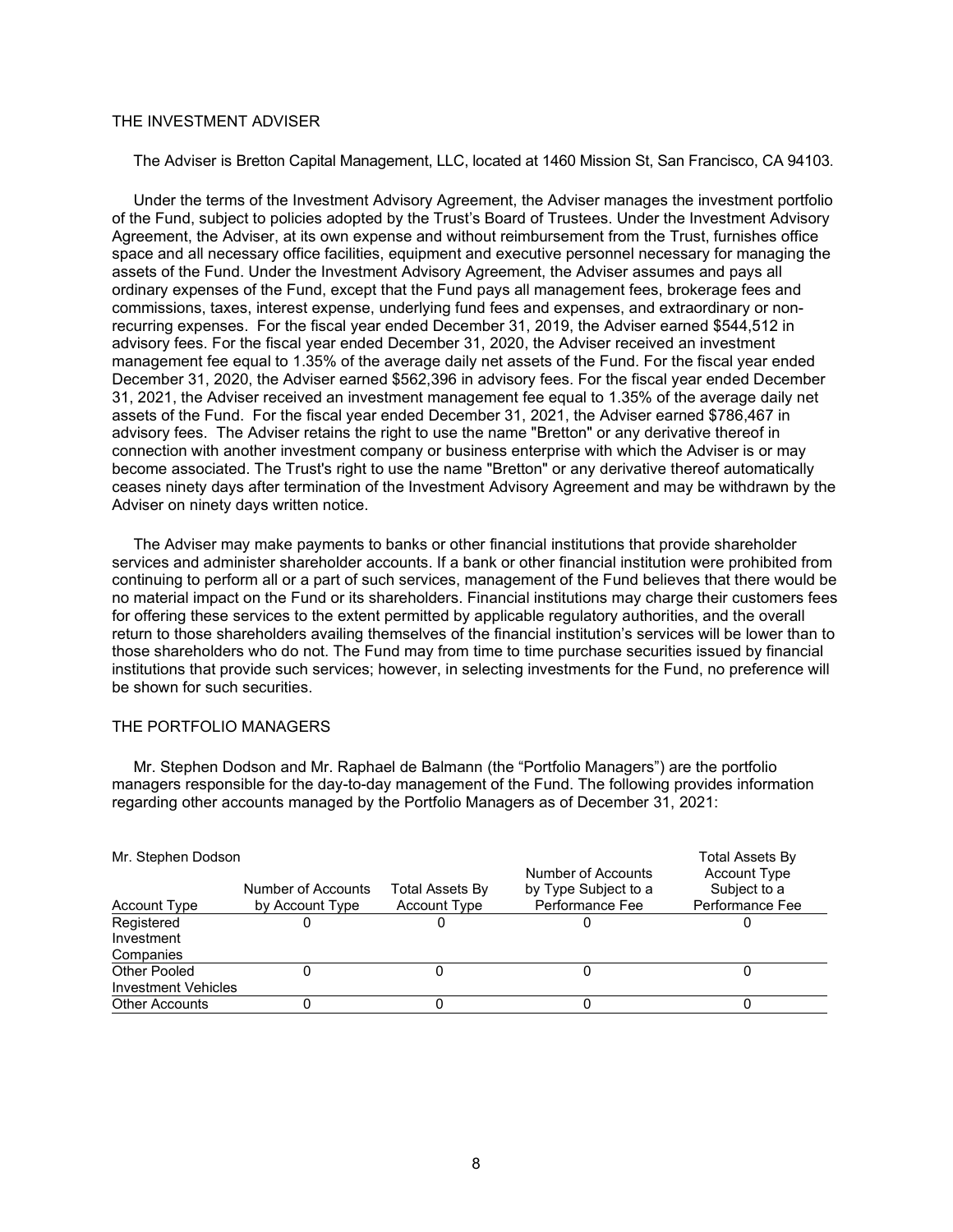| Mr. Raphael de Balmann     |                                       |                                               | Number of Accounts                      | Total Assets By<br><b>Account Type</b> |
|----------------------------|---------------------------------------|-----------------------------------------------|-----------------------------------------|----------------------------------------|
| <b>Account Type</b>        | Number of Accounts<br>by Account Type | <b>Total Assets By</b><br><b>Account Type</b> | by Type Subject to a<br>Performance Fee | Subject to a<br>Performance Fee        |
| Registered                 |                                       |                                               |                                         |                                        |
| Investment                 |                                       |                                               |                                         |                                        |
| Companies                  |                                       |                                               |                                         |                                        |
| Other Pooled               |                                       |                                               |                                         |                                        |
| <b>Investment Vehicles</b> |                                       |                                               |                                         |                                        |
| <b>Other Accounts</b>      |                                       |                                               |                                         |                                        |

 As of December 31, 2021, the Adviser does not manage any other accounts besides the Fund and thus has not identified any material conflicts between the Fund and other accounts managed by the portfolio managers.

 Mr. Dodson's and Mr. de Balmann's compensation as the Fund's Portfolio Managers consists of earnings from their ownership stake in the Adviser. Mr. Dodson and Mr. de Balmann each own 50% of the Adviser.

 The following table shows the dollar range of equity securities beneficially owned by the Portfolio Managers in the Fund as of December 31, 2021.

| Name of Portfolio Manager | Dollar Range of Equity Securities in the Fund |
|---------------------------|-----------------------------------------------|
| Stephen Dodson            | over \$1,000,000                              |
|                           |                                               |
|                           |                                               |
| Name of Dertfolio Manager | Deller Denge of Faulty Coourities in the Fund |

| Name of Portfolio Manager | Dollar Range of Equity Securities in the Fund |
|---------------------------|-----------------------------------------------|
| Raphael de Balmann        | over \$1,000,000                              |

# <span id="page-9-0"></span>TRUSTEES AND OFFICERS

 The Board of Trustees supervises the business activities of the Trust. The names of the Trustees and executive officers of the Trust are shown below. The Trustees who are "interested persons" of the Trust, as defined in the Investment Company Act of 1940, are indicated by an asterisk. Each Trustee serves until the Trustee sooner dies, resigns, retires or is removed. Officers hold office for one year and until their respective successors are chosen and qualified.

 The Board is currently composed of three Trustees, including two Trustees who are not "interested persons" of the Fund, as that term is defined in the 1940 Act (each an "Independent Trustee"). In addition to four regularly scheduled meetings per year, the Board holds special meetings or informal conference calls to discuss specific matters that may require action prior to the next regular meeting. The Board of Trustees has established an Audit Committee comprised entirely of Trustees who are Independent Trustees. The Audit Committee is generally responsible for (i) overseeing and monitoring the Trust's internal accounting and control structure, its auditing function and its financial reporting process, (ii) selecting and recommending to the full Board of Trustees the appointment of auditors for the Trust, (iii) reviewing audit plans, fees, and other material arrangements with respect to the engagement of auditors, including permissible non-audit services performed; (iv) reviewing the qualifications of the auditor's key personnel involved in the foregoing activities and (v) monitoring the auditor's independence.

 *Board Leadership Structure*. The Board has established an Audit Committee which allows it to access the expertise necessary to oversee the Trust, identify risks, recognize shareholder concerns and needs and highlight opportunities. The Audit Committee is able to focus Board time and attention to matters of interest to shareholders and, through its private sessions with the Trust's auditor, Chief Compliance Officer and legal counsel, stay fully informed regarding management decisions. The Board of Trustees had determined that its leadership structure is appropriate based on the size of the Trust, the Board's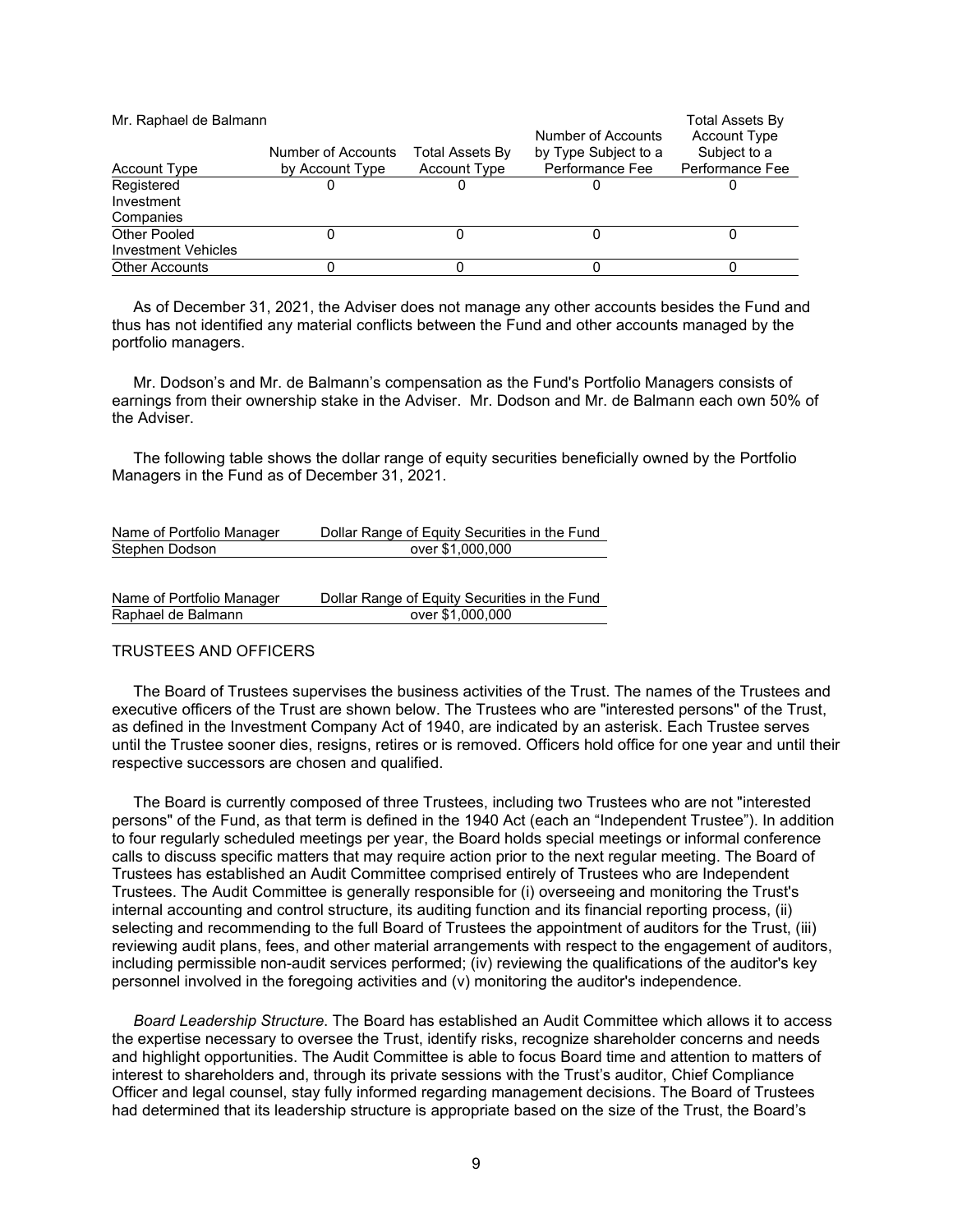current responsibilities, each Trustee's ability to participate in the oversight of the Trust and committee transparency. The Board periodically reviews this leadership structure and believes it to be appropriate because it allows the Board to exercise informed and independent judgment over matters under its purview, and allocates responsibility among the Audit Committee of the Trustees and the full Board in a manner that enhances effective oversight.

 *Risk Oversight*. Mutual funds face a number of risks, including investment risk, compliance risk and valuation risk. The Board oversees management of the Fund's risks directly and through its officers. While day-to-day risk management responsibilities rest with the Fund's Chief Compliance Officer, investment adviser and other service providers, the Board monitors and tracks risk by: (1) receiving and reviewing quarterly reports related to the performance and operations of the Fund; (2) reviewing and approving, as applicable, the compliance policies and procedures of the Trust, including the Trust's valuation policies and transaction procedures; (3) periodically meeting with the portfolio managers to review investment strategies, techniques and related risks; (4) meeting with representatives of key service providers, including the Fund's investment adviser, administrator, distributor, transfer agent and the independent registered public accounting firm, to discuss the activities of the Fund; (5) engaging the services of the Chief Compliance Officer of the Fund to test the compliance procedures of the Trust and its service providers; (6) receiving and reviewing reports from the Trust's independent registered public accounting firm regarding the Fund's financial condition and the Trust's internal controls; and (7) receiving and reviewing an annual written report prepared by the Chief Compliance Officer reviewing the adequacy of the Trust's compliance policies and procedures and the effectiveness of their implementation. The Board has concluded that its general oversight of the investment adviser and other service providers as implemented through the reporting and monitoring process outlined above allows the Board to effectively administer its risk oversight function.

# <span id="page-10-0"></span>AUDIT COMMITTEE

 The Board of Trustees has an Audit Committee, which is comprised of the independent members of the Board of Trustees, Thomas H. Addis III and Allen C. Brown. The Audit Committee meets at least once a year, or more often as required, in conjunction with meetings of the Board of Trustees. The Audit Committee oversees and monitors the Trust's internal accounting and control structure, its auditing function and its financial reporting process. The Audit Committee selects and recommends to the full Board of Trustees the appointment of auditors for the Trust. The Audit Committee also reviews audit plans, fees, and other material arrangements with respect to the engagement of auditors, including permissible non-audit services performed. It reviews the qualifications of the auditor's key personnel involved in the foregoing activities and monitors the auditor's independence. During the fiscal year ended December 31, 2021, the Audit Committee met four times.

 The Board nominates and appoints trustees to fill vacancies on the Board of Trustees and to stand for election at shareholder meetings of the Trust. The nomination of any Independent Trustees to the Board is made in the sole and exclusive discretion of the current Independent Trustees. The Trustees do not consider nominations by shareholders for trustee candidates. Each Trustee was nominated to serve on the Board of Trustees based on their particular experiences, qualifications, attributes and skills. The characteristics that have led the Board to conclude that each of the Trustees should continue to serve as a Trustee of the Trust are discussed below.

*Jeffrey R. Provence.* Mr. Jeffrey R. Provence has served as a Trustee since the Trust's inception in 2000. Mr. Jeffrey R. Provence is the CEO of Premier Fund Solutions, Inc. which provides the Board of Trustees with knowledge related to fund administration. Mr. Jeffrey R. Provence is also a General Partner of Value Trend Capital Management, LP, and has worked in the investment management industry since 1995 providing investment management knowledge to the Board of Trustees.

*Thomas H. Addis III.* Mr. Addis has served as a Trustee since the Trust's inception in 2000. Mr. Addis is the Executive Director/CEO of the Southern California PGA. His strategic planning, organizational and leadership skills help the Board set long-term goals.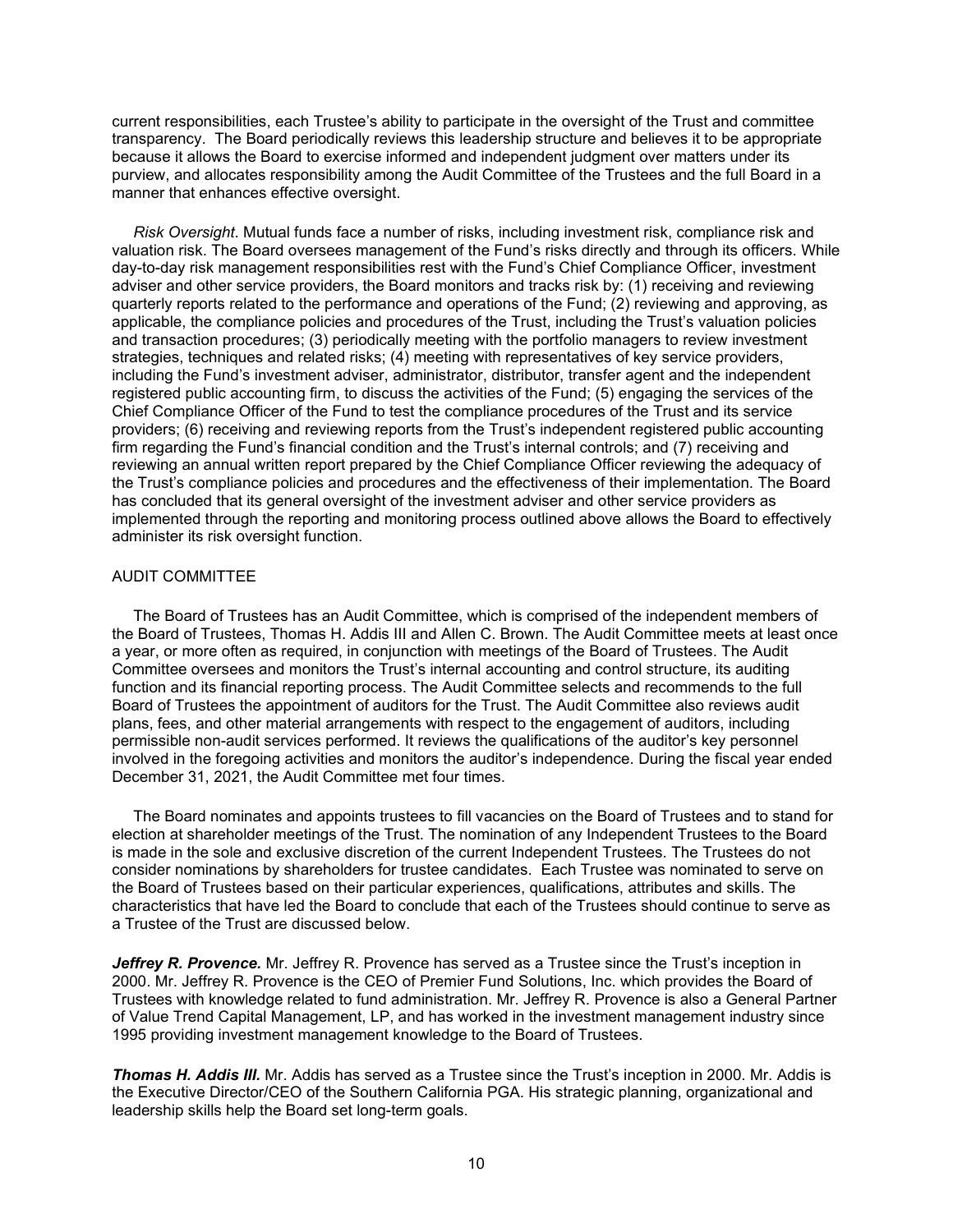*Allen C. Brown.* Mr. Brown has served as a Trustee since June 2010. He was an estate planning and business attorney from 1970 to 2021. As a practicing attorney for over five decades, Mr. Brown provides a valued legal perspective to the Board of Trustees.

 The trustees and officers, together with their addresses, age, principal occupations during the past five years are as follows:

|--|

| Name,<br>Address <sup>(1)</sup> ,<br>and Age             | Position(s)<br>with<br>the Trust       | Term of<br>Office and<br>Length of<br><b>Time Served</b> | Principal Occupation(s)<br>During<br>Past 5 Years                                                                                                                             | Number of<br>Portfolios In<br><b>Fund Complex</b><br>Overseen By<br>Trustee | Other<br><b>Directorships</b><br>Held By<br><b>Trustee</b>       |
|----------------------------------------------------------|----------------------------------------|----------------------------------------------------------|-------------------------------------------------------------------------------------------------------------------------------------------------------------------------------|-----------------------------------------------------------------------------|------------------------------------------------------------------|
| Ross C.<br>Provence, Year<br>of Birth: 1938              | President                              | Indefinite<br>Term:<br>Since 2000                        | General Partner and<br>Portfolio Manager for<br><b>Value Trend Capital</b><br>Management, LP<br>$(1995$ to current).<br>Estate planning<br>attorney (1963 to<br>current).     | N/A                                                                         | N/A                                                              |
| Jeffrey R.<br>Provence $(2)$ .<br>Year of Birth:<br>1969 | Trustee,<br>Secretary and<br>Treasurer | Indefinite<br>Term:<br>Since 2000                        | <b>CEO, Premier Fund</b><br>Solutions, Inc. (2001 to<br>current). General Partner<br>and Portfolio Manager for<br>Value Trend Capital<br>Management, LP (1995 to<br>current). | 13                                                                          | <b>Blue Chip</b><br>Investor<br>Funds.<br>Meeder<br><b>Funds</b> |
| Julian G.<br>Winters,<br>Year of Birth:<br>1968          | Chief<br>Compliance<br>Officer         | Chief<br>Compliance<br><b>Officer Since</b><br>2010      | Managing Member,<br><b>Watermark Solutions LLC</b><br>(investment compliance)<br>and consulting) since<br>March 2007.                                                         | N/A                                                                         | N/A                                                              |

(1) The address of each trustee and officer is c/o PFS Funds, 1939 Friendship Drive, Suite C, El Cajon, CA 92020. (2) Jeffrey R. Provence is considered an "interested person" as defined in Section  $2(a)(19)$  of the Investment Company Act of 1940 by virtue of his position with the Trust.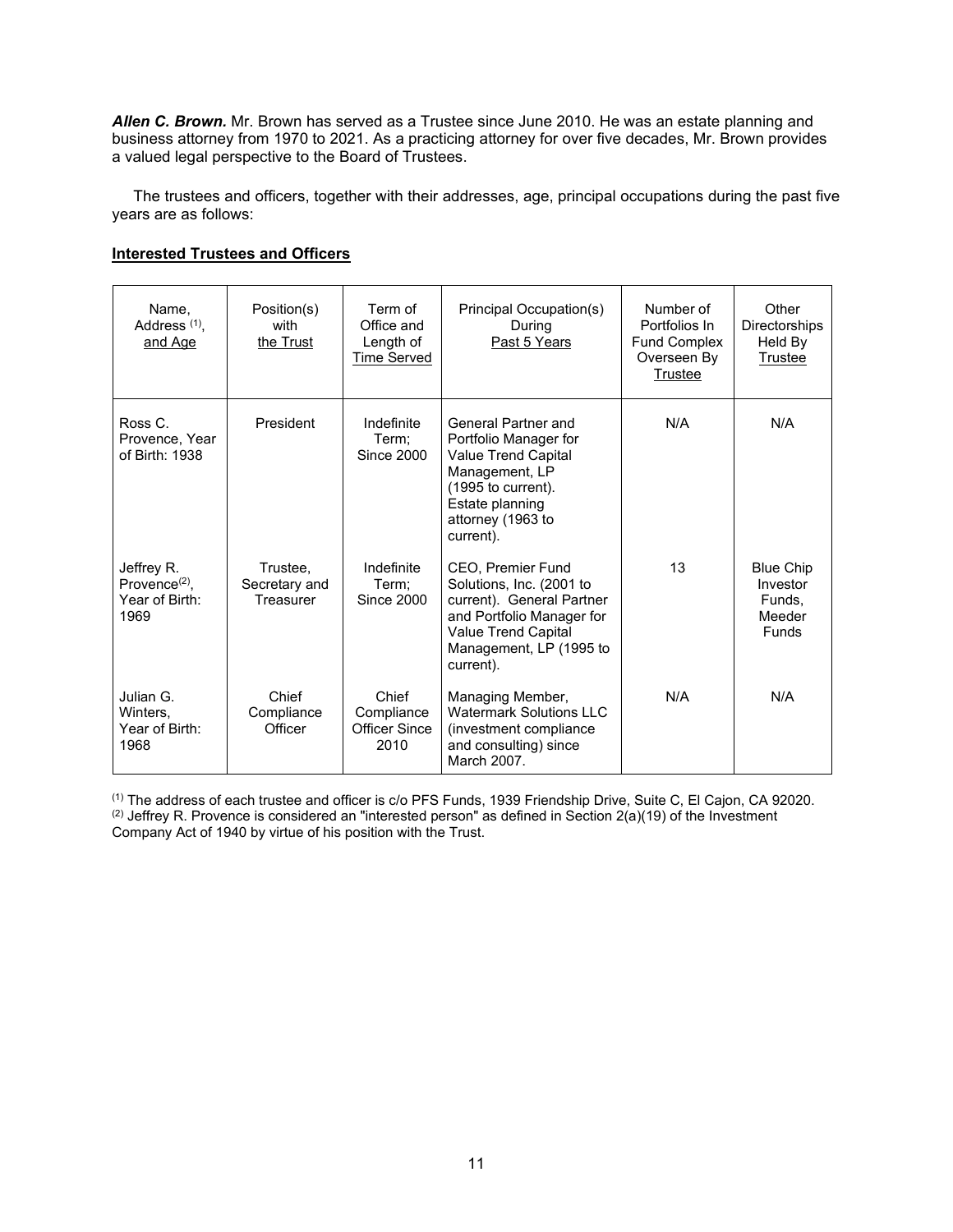# **Independent Trustees**

| Name,<br>Address $(1)$ .<br>and Age               | <b>Position</b><br>with<br>the Trust | Term of<br>Office and<br>Length of<br><b>Time Served</b> | Principal Occupation(s)<br>During<br>Past 5 Years                                                     | Number of<br>Portfolios In<br><b>Fund Complex</b><br>Overseen By<br>Trustee | Other<br><b>Directorships</b><br>Held By<br>Trustee |
|---------------------------------------------------|--------------------------------------|----------------------------------------------------------|-------------------------------------------------------------------------------------------------------|-----------------------------------------------------------------------------|-----------------------------------------------------|
| Thomas H.<br>Addis III,<br>Year of Birth:<br>1945 | Independent<br>Trustee               | Indefinite<br>Term:<br>Since 2000                        | Executive Director/CEO.<br>Southern California PGA<br>$(2006$ to current).                            | 13                                                                          | None                                                |
| Allen C. Brown.<br>Year of Birth:<br>1943         | Independent<br>Trustee               | Indefinite<br>Term:<br>Since 2010                        | Retired, Law Office of<br>Allen C. Brown, Estate<br>planning and business<br>attorney (1970 to 2021). | 13                                                                          | <b>Blue Chip</b><br>Investor<br><b>Funds</b>        |

(1) The address of each trustee and officer is c/o PFS Funds, 1939 Friendship Drive, Suite C, El Cajon, California 92020.

# <span id="page-12-0"></span>BOARD INTEREST IN THE FUND

As of December 31, 2021, the Trustees owned the following amounts in the Fund:

| Name of Trustee                      | Dollar Range of Securities In The<br><b>Bretton Fund</b> | Aggregate Dollar Range of Equity<br>Securities In All Registered Investment<br>Companies Overseen By Trustee In |
|--------------------------------------|----------------------------------------------------------|-----------------------------------------------------------------------------------------------------------------|
|                                      |                                                          | Family of Investment Companies                                                                                  |
| Jeffrey R. Provence $(1)$            | $$1 - $10,000$                                           | over \$100,000                                                                                                  |
| Thomas H. Addis III                  | None                                                     | None                                                                                                            |
| Allen C. Brown                       | None                                                     | None                                                                                                            |
| George Cossolias, CPA <sup>(2)</sup> | None                                                     | None                                                                                                            |

 $^{(1)}$ Jeffrey R. Provence is considered an "interested person" as defined in Section 2(a)(19) of the Investment Company Act of 1940 by virtue of his position with the Trust.

(2)Mr. Cossolias served as an Independent Trustee until his death on February 5, 2022.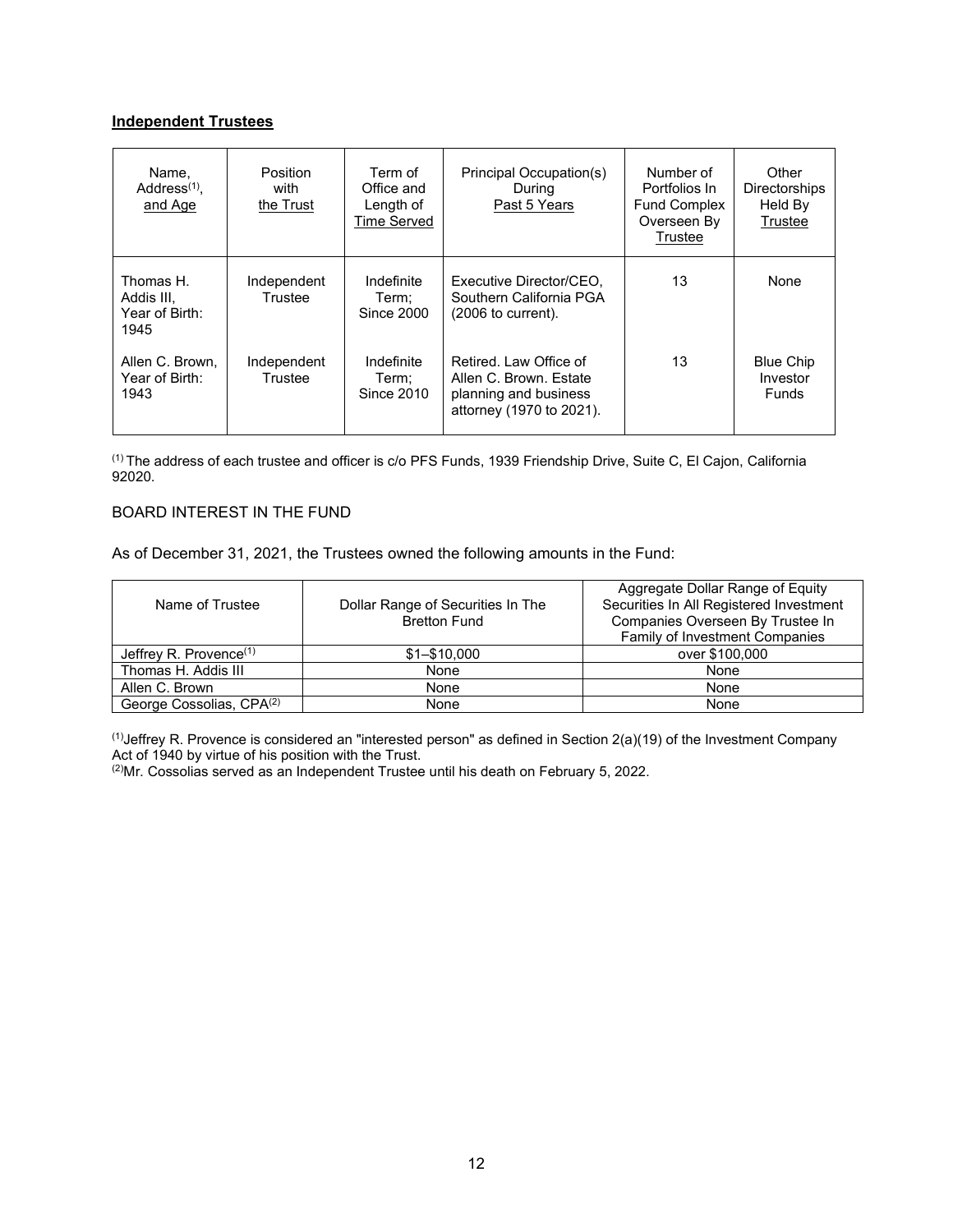# <span id="page-13-0"></span>**COMPENSATION**

 Trustee fees are paid by the advisers to the Funds of the Trust, including the Adviser to the Bretton Fund, and Trustees who are deemed "interested persons" of the Trust receive no compensation. Each Independent Trustee shall receive a \$375 per meeting fee for each series portfolio of the Trust unless such series portfolio has not reached (i) 5 years of operations (ii) or \$5 million in assets, in such case the fee would be \$250 per meeting. Additionally, for each series portfolio with less than one year of operation the maximum per meeting fee received by an Independent Trustee is \$250. The following table shows Trustee compensation for the fiscal year ended December 31, 2021:

|                                      | Pension or<br>Retirement<br><b>Benefits Accrued</b><br>as Part of | Estimated<br><b>Annual Benefits</b><br>Upon Retirement | Aggregate Compensation<br>from the | <b>Total Compensation</b><br>from the<br><b>Fund Complex</b> |
|--------------------------------------|-------------------------------------------------------------------|--------------------------------------------------------|------------------------------------|--------------------------------------------------------------|
| Name                                 | <b>Fund Expenses</b>                                              |                                                        | <b>Bretton Fund</b>                |                                                              |
| Jeffrey R. Provence $(1)$            | \$0                                                               | \$0                                                    | \$0                                | \$0                                                          |
| Thomas H. Addis III                  | \$0                                                               | \$0                                                    | \$1,500                            | \$14,750                                                     |
| Allen C. Brown                       | \$0                                                               | \$0                                                    | \$1,500                            | \$14,750                                                     |
| George Cossolias, CPA <sup>(2)</sup> | \$0                                                               | \$0                                                    | \$1,500                            | \$14,750                                                     |

<sup>(1)</sup>Jeffrey R. Provence is considered an "interested person" as defined in Section  $2(a)(19)$  of the Investment Company Act of 1940 by virtue of his position with the Trust.

 $(2)$ Mr. Cossolias served as an Independent Trustee until his death on February 5, 2022.

# <span id="page-13-1"></span>CONTROL PERSONS AND PRINCIPAL HOLDERS OF SECURITIES

 A principal shareholder is any person who owns (either of record or beneficially) 5% or more of the outstanding shares of the Fund. A control person is one who owns, either directly or indirectly, more than 25% of the voting securities of the Fund or acknowledges the existence of such control. As a controlling shareholder, each of these persons could control the outcome of any proposal submitted to the shareholders for approval, including changes to the Fund's fundamental policies or the terms of the management agreement with the Adviser. As of April 1, 2022, each of the following shareholders was considered to be either a control person or principal shareholder of the Fund:

| Name and Address                                                              | <b>Shares</b> | <b>Percent Ownership</b> | Type of Ownership |
|-------------------------------------------------------------------------------|---------------|--------------------------|-------------------|
| Thao Dodson<br>338 Spear Street, Suite 39B<br>San Francisco, California 94105 | 503,889.07    | 40.79%                   | <b>Beneficial</b> |
| YDB LLC <sup>(1)</sup><br>625 Quarry Hill Road<br>Sonoma, CA 95476            | 337,788.22    | 27.35%                   | <b>Beneficial</b> |
| Stephen Dodson<br>1460 Mission Street<br>San Francisco, CA 94103              | 178,681.87    | 14.46%                   | <b>Beneficial</b> |

(1)Raphael de Balmann owns 40% of YDB LLC.

 As of April 4, 2022 the Trustees and Officers as a group owned less than 1% of the outstanding shares of the Fund.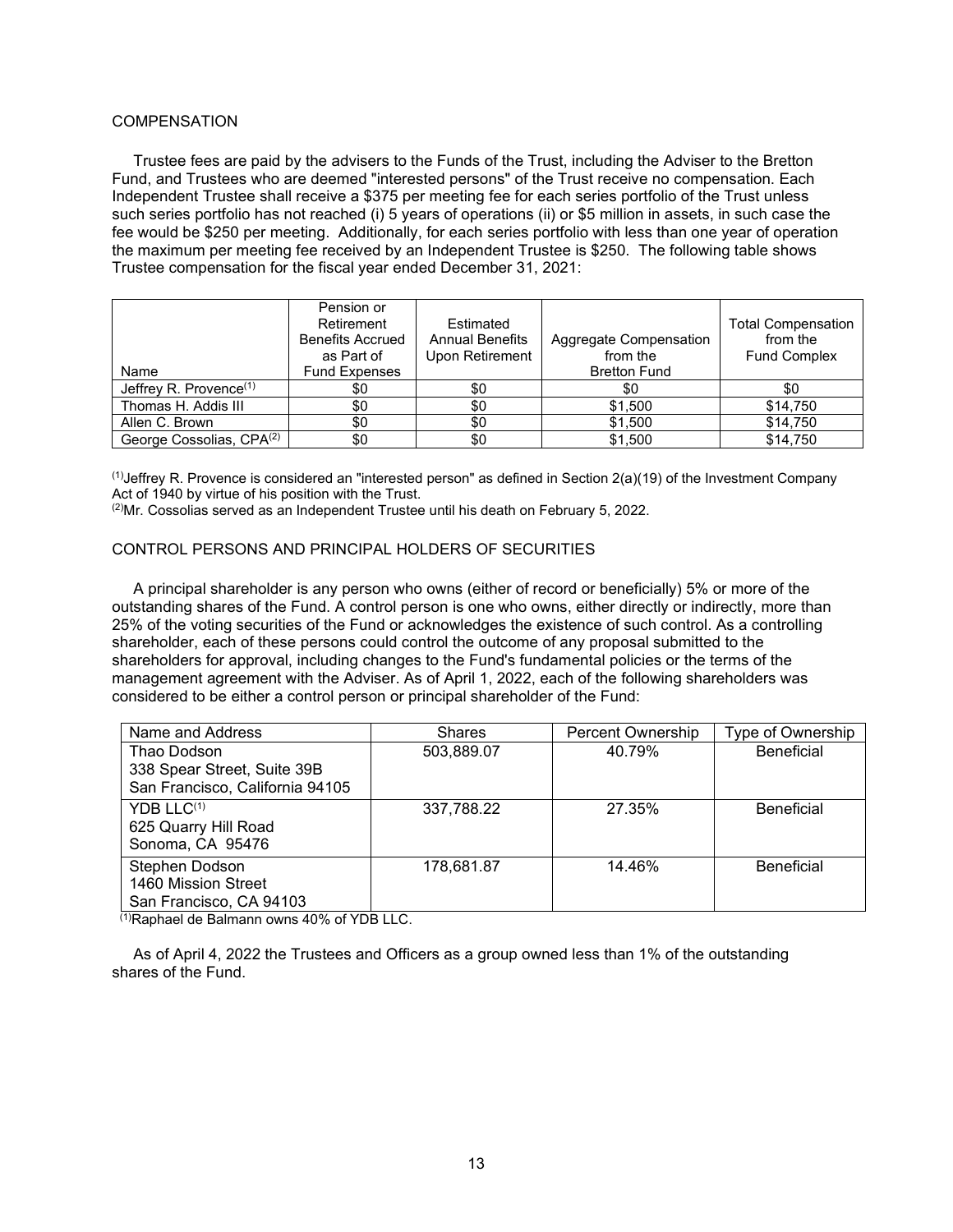# <span id="page-14-0"></span>PORTFOLIO TRANSACTIONS AND BROKERAGE

 Subject to policies established by the Board of Trustees, the Adviser is responsible for the Fund's portfolio decisions and the placing of the Fund's portfolio transactions. In placing portfolio transactions, the Adviser seeks the best qualitative execution for the Fund, taking into account such factors as price (including the applicable brokerage commission or dealer spread), the execution capability, financial responsibility and responsiveness of the broker or dealer and the brokerage and research services provided by the broker or dealer. The Adviser generally seeks favorable prices and commission rates that are reasonable in relation to the benefits received. The Adviser may not give consideration to sales of shares of the Trust as a factor in the selection of brokers and dealers to execute portfolio transactions. However, the Adviser may place portfolio transactions with brokers or dealers that promote or sell the Fund's shares so long as such placements are made pursuant to policies approved by the Fund's Board of Trustees that are designed to ensure that the selection is based on the quality of the broker's execution and not on its sales efforts.

 The Adviser is specifically authorized to select brokers or dealers who also provide brokerage and research services to the Fund and/or the other accounts over which the Adviser exercises investment discretion and to pay such brokers or dealers a commission in excess of the commission another broker or dealer would charge if the Adviser determines in good faith that the commission is reasonable in relation to the value of the brokerage and research services provided. The determination may be viewed in terms of a particular transaction or the Adviser's overall responsibilities with respect to the Trust and to other accounts over which it exercises investment discretion.

 Research services include supplemental research, securities and economic analyses, statistical services and information with respect to the availability of securities or purchasers or sellers of securities and analyses of reports concerning performance of accounts. The research services and other information furnished by brokers through whom the Fund effects securities transactions may also be used by the Adviser in servicing all of its accounts. Similarly, research and information provided by brokers or dealers serving other clients may be useful to the Adviser in connection with its services to the Fund. Although research services and other information are useful to the Fund and the Adviser, it is not possible to place a dollar value on the research and other information received. It is the opinion of the Board of Trustees and the Adviser that the review and study of the research and other information will not reduce the overall cost to the Adviser of performing its duties to the Fund under the Investment Advisory Agreement. Due to research services provided by brokers, the Fund may direct trades to certain brokers. For the fiscal year ended December 31, 2019 the Fund paid brokerage commissions of \$487. For the fiscal year ended December 31, 2020 the Fund paid brokerage commissions of \$2,024. For the fiscal year ended December 31, 2021, the fund paid brokerage commissions of \$1,465.

 The portfolio turnover rate for the Fund is calculated by dividing the lesser of amounts of purchases or sales of portfolio securities for the reporting period by the monthly average value of the portfolio securities owned during the reporting period. The calculation excludes all securities, whose maturities or expiration dates at the time of acquisition are one year or less. Portfolio turnover may vary greatly from year to year as well as within a particular year, and may be affected by cash requirements for redemption of shares and by requirements which enables the Fund to receive favorable tax treatment. Portfolio turnover will not be a limiting factor in making portfolio decisions, and the Fund may engage in short-term trading to achieve its investment objective. The portfolio turnover rate for the fiscal year ended December 31, 2019 was 0.00% for the Bretton Fund. The portfolio turnover rate for the fiscal year ended December 31, 2020 was 14.51% for the Bretton Fund. The portfolio turnover rate for the fiscal year ended December 31, 2021 was 1.38%.

 Over-the-counter transactions will be placed either directly with principal market makers or with brokerdealers, if the same or a better price, including commissions and executions, is available. Fixed income securities are normally purchased directly from the issuer, an underwriter or a market maker. Purchases include a concession paid by the issuer to the underwriter and the purchase price paid to a market maker may include the spread between the bid and asked prices.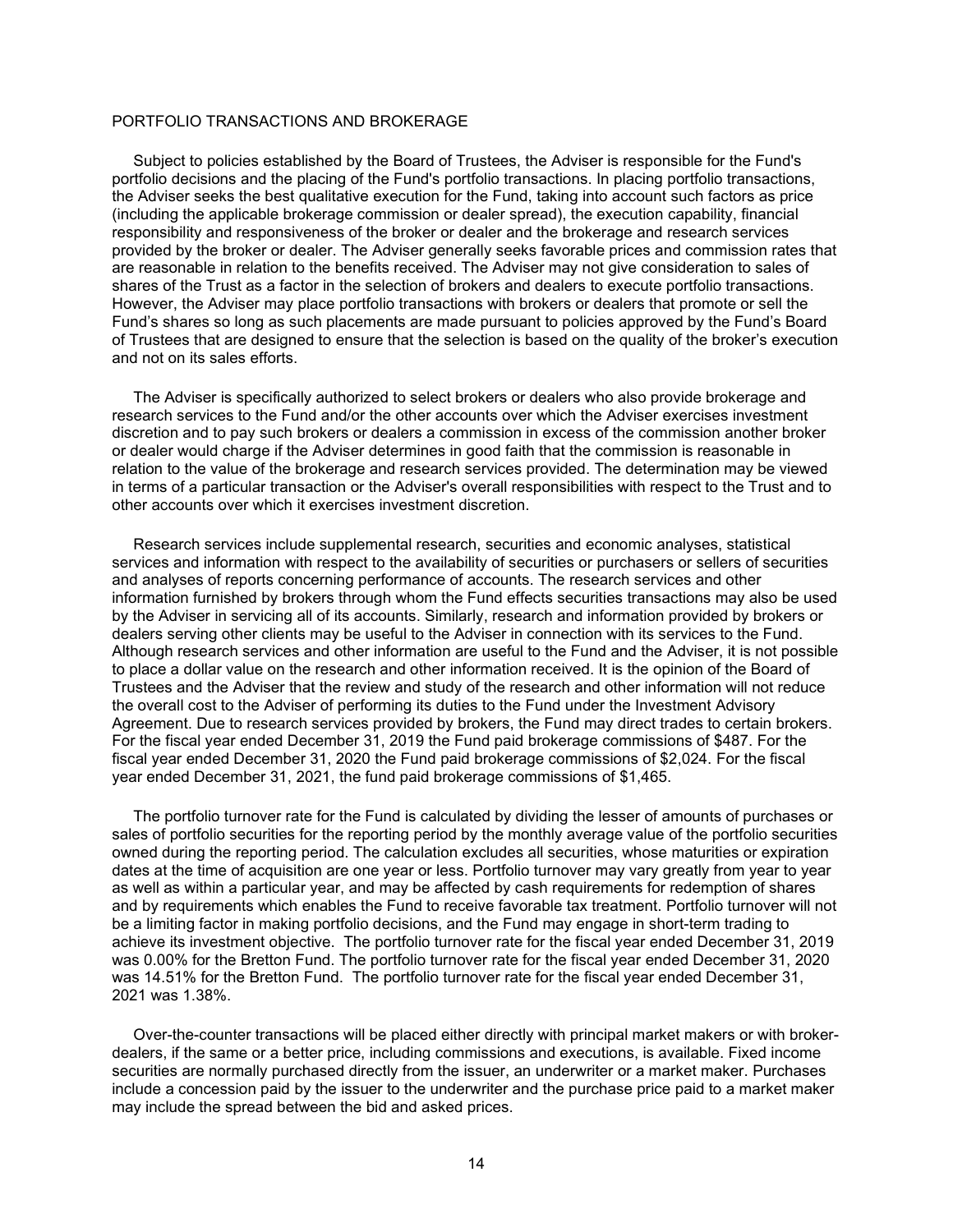When the Fund and another of the Adviser's clients seek to purchase or sell the same security at or about the same time, the Adviser may execute the transaction on a combined ("blocked") basis. Blocked transactions can produce better execution for the Fund because of the increased volume of the transaction. If the entire blocked order is not filled, the Fund may not be able to acquire as large a position in such security as it desires or it may have to pay a higher price for the security. Similarly, the Fund may not be able to obtain as large an execution of an order to sell or as high a price for any particular portfolio security if the other client desires to sell the same portfolio security at the same time. In the event that the entire blocked order is not filled, the purchase or sale will normally be allocated on a pro rata basis. The allocation may be adjusted by the Adviser, taking into account such factors as the size of the individual orders and transaction costs, when the Adviser believes an adjustment is reasonable.

 The Trust, the Adviser and the Distributor have each adopted a Code of Ethics under Rule 17j-1 of the Investment Company Act of 1940. The personnel subject to the Code of Ethics are permitted to invest in securities, including securities that may be purchased or held by the Fund. You may obtain a copy of the Code of Ethics from the SEC.

### <span id="page-15-0"></span>ADDITIONAL TAX INFORMATION

The following discussion is a summary of certain U.S. federal income tax considerations affecting the Fund and its shareholders. The discussion reflects applicable federal income tax laws of the U.S. as of the date of this SAI, which tax laws may be changed or subject to new interpretations by the courts or the Internal Revenue Service (the "IRS"), possibly with retroactive effect. No attempt is made to present a detailed explanation of all U.S. income, estate or gift tax, or foreign, state or local tax concerns affecting the Fund and its shareholders (including shareholders owning large positions in the Fund). The discussion set forth herein does not constitute tax advice. Investors are urged to consult their own tax advisers to determine the tax consequences to them of investing in the Fund.

In addition, no attempt is made to address tax concerns applicable to an investor with a special tax status such as a financial institution, real estate investment trust, insurance company, regulated investment company ("RIC"), individual retirement account, other tax-exempt entity, dealer in securities or non-U.S. investor. Furthermore, this discussion does not reflect possible application of the alternative minimum tax ("AMT"). Unless otherwise noted, this discussion assumes shares of the Fund are held by U.S. shareholders and that such shares are held as capital assets.

A U.S. shareholder is a beneficial owner of shares of the Fund that is for U.S. federal income tax purposes:

> • a citizen or individual resident of the United States (including certain former citizens and former long-term residents);

• a corporation or other entity treated as a corporation for U.S. federal income tax purposes, created or organized in or under the laws of the United States or any state thereof or the District of Columbia;

• an estate, the income of which is subject to U.S. federal income taxation regardless of its source; or

• a trust with respect to which a court within the United States is able to exercise primary supervision over its administration and one or more U.S. shareholders have the authority to control all of its substantial decisions or the trust has made a valid election in effect under applicable Treasury regulations to be treated as a U.S. person.

A "Non-U.S. shareholder" is a beneficial owner of shares of the Fund that is an individual, corporation, trust or estate and is not a U.S. shareholder. If a partnership (including any entity treated as a partnership for U.S. federal income tax purposes) holds shares of the Fund, the tax treatment of a partner in the partnership generally depends upon the status of the partner and the activities of the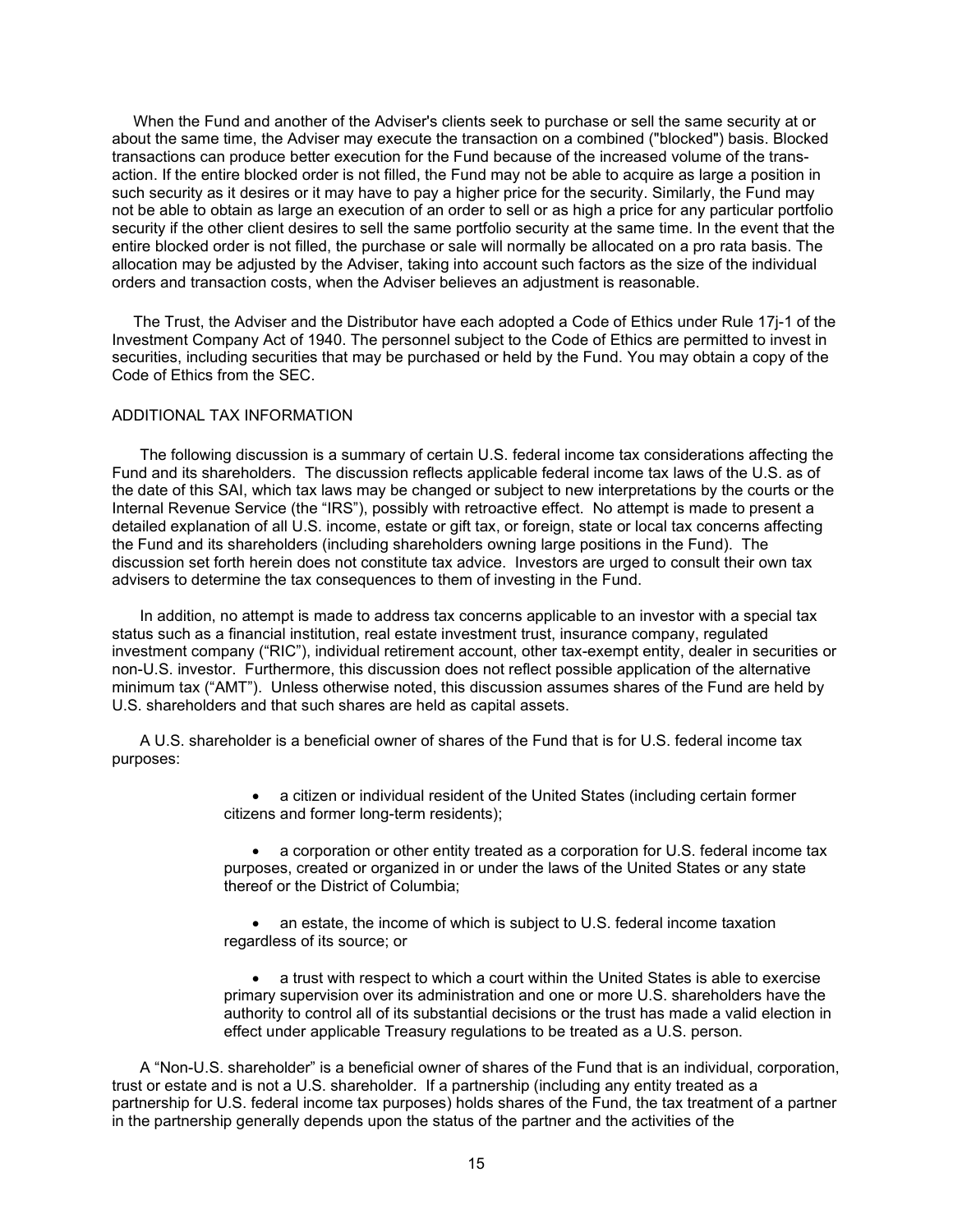partnership. A prospective shareholder who is a partner of a partnership holding the Fund shares should consult its tax advisors with respect to the purchase, ownership and disposition of its Fund shares.

### **Taxation as a RIC**

The Fund intends to qualify each year for treatment as a RIC under Subchapter M of the Internal Revenue Code of 1986, as amended (the "Internal Revenue Code"). There can be no assurance that it actually will so qualify. The Fund will qualify as a RIC if, among other things, it meets the source-ofincome and the asset-diversification requirements. With respect to the source-of-income requirement, the Fund must derive in each taxable year at least 90% of its gross income (including tax-exempt interest) from (i) dividends, interest, payments with respect to certain securities loans, gains from the sale or other disposition of stock, securities or foreign currencies, or other income (including but not limited to gains from options, futures and forward contracts) derived with respect to its business of investing in such shares, securities or currencies and (ii) net income derived from an interest in a "qualified publicly traded partnership." A "qualified publicly traded partnership" is generally defined as a publicly traded partnership under Internal Revenue Code section 7704. However, for these purposes, a qualified publicly traded partnership does not include a publicly traded partnership if 90% or more of its income is described in (i) above. Income derived from a partnership (other than a qualified publicly traded partnership) or trust is qualifying income to the extent such income is attributable to items of income of the partnership or trust which would be qualifying income if realized by the Fund in the same manner as realized by the partnership or trust.

If a RIC fails this 90% income test as long as such failure is inadvertent, such RIC is only required to pay a tax equal to the amount by which it failed the 90% income test.

With respect to the asset-diversification requirement, the Fund must diversify its holdings so that, at the end of each quarter of each taxable year (i) at least 50% of the value of the Fund's total assets is represented by cash and cash items, U.S. government securities, the securities of other RICs and other securities, if such other securities of any one issuer do not represent more than 5% of the value of the Fund's total assets or more than 10% of the outstanding voting securities of such issuer, and (ii) not more than 25% of the value of the Fund's total assets is invested in the securities other than U.S. government securities or the securities of other RICs of (a) one issuer, (b) two or more issuers that are controlled by the Fund and that are engaged in the same, similar or related trades or businesses, or (c) one or more qualified publicly traded partnerships.

If a RIC fails this asset-diversification test, such RIC, in addition to other cure provisions previously permitted, has a 6-month period to correct any failure without incurring a penalty if such failure is "de minimis."

Similarly, if a RIC fails this asset-diversification test and the failure is not de minimis, a RIC can cure failure if: (a) the RIC files with the Treasury Department a description of each asset that causes the RIC to fail the diversification tests; (b) the failure is due to reasonable cause and not willful neglect; and (c) the failure is cured within six months (or such other period specified by the Treasury). In such cases, a tax is imposed on the RIC equal to the greater of: (a) \$50,000 or (b) an amount determined by multiplying the highest rate of corporate tax (currently 21%) by the amount of net income generated during the period of diversification test failure by the assets that caused the RIC to fail the diversification test.

If the Fund qualifies as a RIC and distributes to its shareholders, for each taxable year, at least 90% of the sum of (i) its "investment company taxable income" as that term is defined in the Internal Revenue Code (which includes, among other things, dividends, taxable interest, the excess of any net short-term capital gains over net long-term capital losses and certain net foreign exchange gains as reduced by certain deductible expenses) without regard to the deduction for dividends paid, and (ii) the excess of its gross tax-exempt interest, if any, over certain deductions attributable to such interest that are otherwise disallowed, the Fund will be relieved of U.S. federal income tax on any income of the Fund, including long-term capital gains, distributed to shareholders. However, any ordinary income or capital gain retained by the Fund will be subject to U.S. federal income tax at regular corporate federal income tax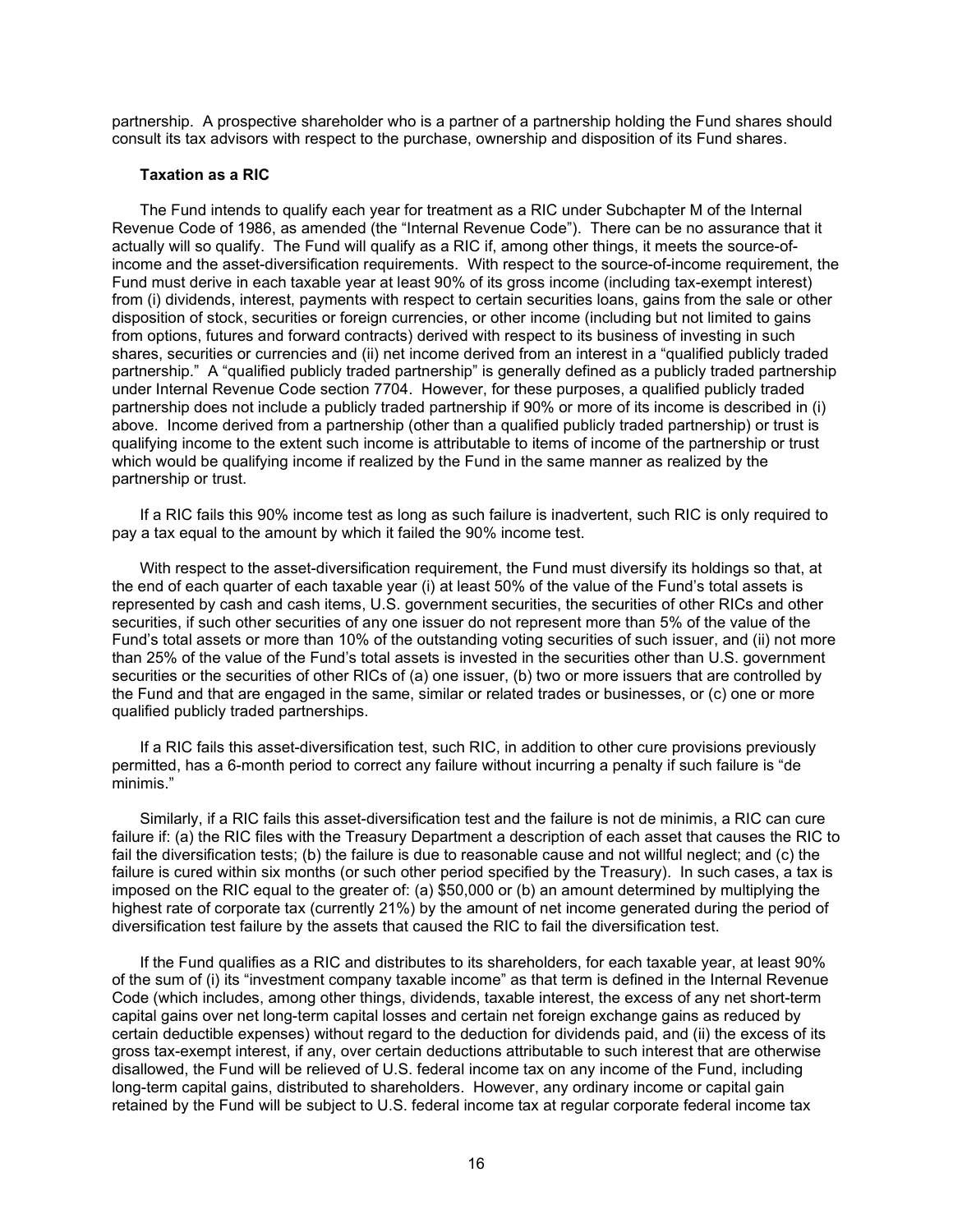rates (currently at a maximum rate of 21%). The Fund intends to distribute at least annually substantially all of its investment company taxable income, net tax-exempt interest, and net capital gain.

The Fund will generally be subject to a nondeductible 4% federal excise tax on the portion of its undistributed ordinary income with respect to each calendar year and undistributed capital gains if it fails to meet certain distribution requirements with respect to the one-year period ending on October 31 in that calendar year. In order to avoid the 4% federal excise tax, the required minimum distribution is generally equal to the sum of (i) 98% of the Fund's ordinary income (computed on a calendar year basis), (ii) 98.2% of the Fund's capital gain net income (generally computed for the one-year period ending on October 31) and (iii) any income realized, but not distributed, and on which the Fund paid no federal income tax in preceding years. The Fund generally intends to make distributions in a timely manner in an amount at least equal to the required minimum distribution and therefore, under normal market conditions, does not expect to be subject to this excise tax.

The Fund may be required to recognize taxable income in circumstances in which it does not receive cash. For example, if the Fund holds debt obligations that are treated under applicable tax rules as having original issue discount (such as debt instruments with payment in kind interest or, in certain cases, with increasing interest rates or that are issued with warrants), the Fund must include in income each year a portion of the original issue discount that accrues over the life of the obligation regardless of whether cash representing such income is received by the Fund in the same taxable year. Because any original issue discount accrued will be included in the Fund's "investment company taxable income" (discussed below) for the year of accrual, the Fund may be required to make a distribution to its shareholders to satisfy the distribution requirement, even though it will not have received an amount of cash that corresponds with the income earned.

To the extent that the Fund has capital loss carryforwards from prior tax years, those carryforwards will reduce the net capital gains that can support the Fund's distribution of Capital Gain Dividends. If the Fund uses net capital losses incurred in taxable years beginning on or before December 22, 2010 (pre-2011 losses), those carryforwards will not reduce the Fund's current earnings and profits, as losses incurred in later years will. As a result, if the Fund then makes distributions of capital gains recognized during the current year in excess of net capital gains (as reduced by carryforwards), the portion of the excess equal to pre-2011 losses factoring into net capital gain will be taxable as an ordinary dividend distribution, even though that distributed excess amount would not have been subject to tax if retained by the Fund. Capital loss carryforwards are reduced to the extent they offset current-year net realized capital gains, whether the Fund retains or distributes such gains. Beginning in 2011, a RIC is permitted to carry forward net capital losses indefinitely and may allow losses to retain their original character (as short or as long-term). For net capital losses recognized prior to such date, such losses are permitted to be carried forward up to 8 years and are characterized as short-term. These capital loss carryforwards may be utilized in future years to offset net realized capital gains of the Fund, if any, prior to distributing such gains to shareholders.

The Fund's net realized gains from securities transactions will be distributed only after reducing such gains by the amount of any available capital loss carryforwards. Capital loss carryforwards for any year beginning on or before December 22, 2010 may be carried forward to offset any capital gains for eight years, after which any undeducted capital loss remaining is lost as a deduction. There is no limitation on the number of years to which capital losses arising in years beginning after December 22, 2010 may be carried forward. Any such capital losses are utilized before capital losses arising in years beginning on or before December 22, 2010.

Gain or loss realized by the Fund from the sale or exchange of warrants acquired by the Fund as well as any loss attributable to the lapse of such warrants generally will be treated as capital gain or loss. Such gain or loss generally will be long-term or short-term, depending on how long the Fund held a particular warrant. Upon the exercise of a warrant acquired by the Fund, the Fund's tax basis in the stock purchased under the warrant will equal the sum of the amount paid for the warrant plus the strike price paid on the exercise of the warrant. Except as set forth in "Failure to Qualify as a RIC," the remainder of this discussion assumes that the Fund will qualify as a RIC for each taxable year.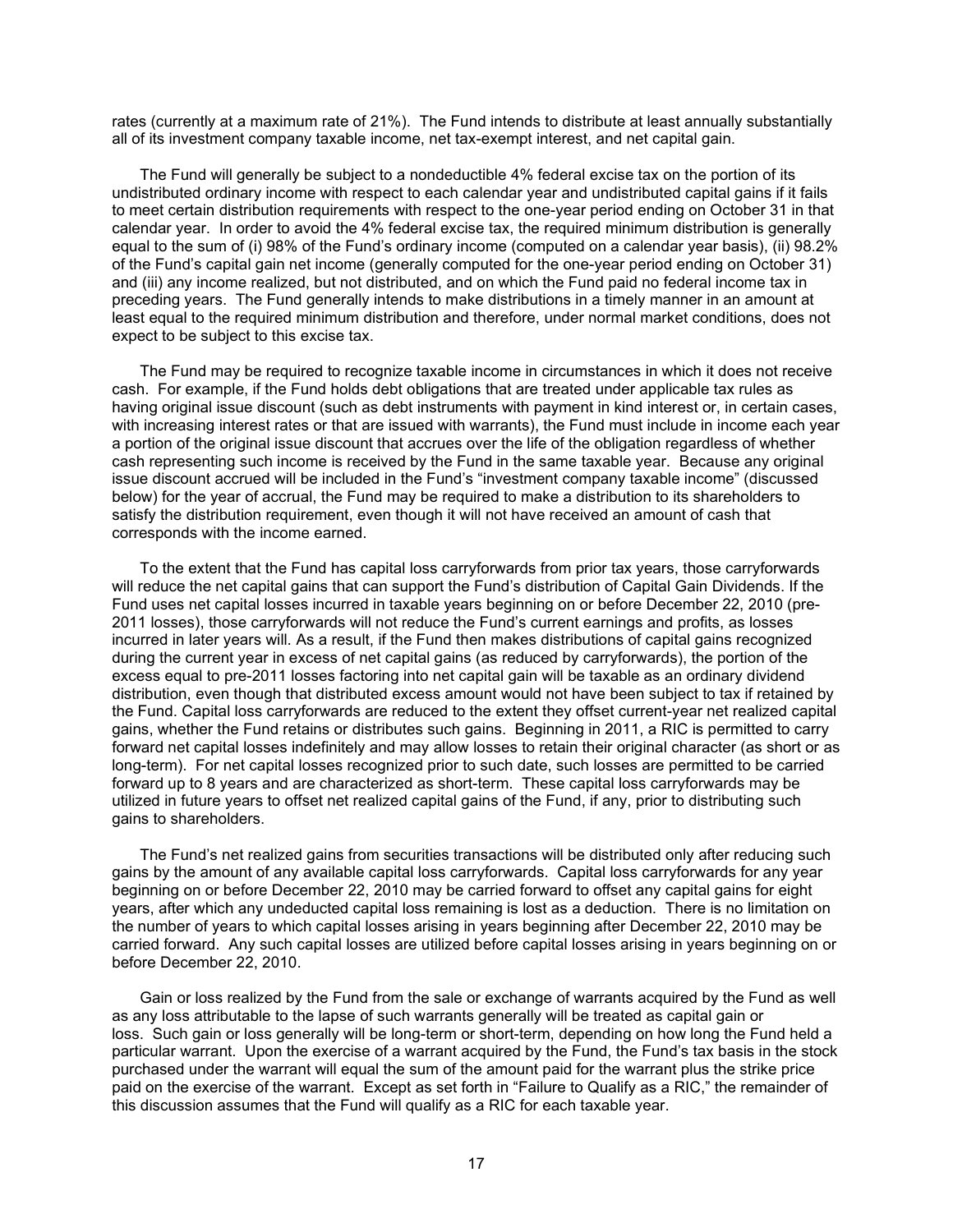### **Failure to Qualify as a RIC**

If the Fund is unable to satisfy the 90% distribution requirement or otherwise fails to qualify as a RIC in any year, it could be subject to corporate level income tax on all of its income and gain, regardless of whether or not such income was distributed. Distributions to the Fund's shareholders of such income and gain will not be deductible by the Fund in computing its taxable income. In such event, the Fund's distributions, to the extent derived from the Fund's current or accumulated earnings and profits, would constitute ordinary dividends, which would generally be eligible for the dividends received deduction available to corporate shareholders, and non-corporate shareholders would generally be able to treat such distributions as "qualified dividend income" eligible for reduced rates of U.S. federal income, provided in each case that certain holding period and other requirements are satisfied.

Distributions in excess of the Fund's current and accumulated earnings and profits would be treated first as a return of capital to the extent of the shareholders' tax basis in their Fund shares, and any remaining distributions would be treated as a capital gain. To qualify as a RIC in a subsequent taxable year, the Fund would be required to satisfy the source-of-income, the asset diversification, and the annual distribution requirements for that year and dispose of any earnings and profits from any year in which the Fund failed to qualify for tax treatment as a RIC. Subject to a limited exception applicable to RICs that qualified as such under the Internal Revenue Code for at least one year prior to disqualification and that re-qualify as a RIC no later than the second year following the non-qualifying year, the Fund would be subject to tax on any unrealized built-in gains in the assets held by it during the period in which the Fund failed to qualify for tax treatment as a RIC that are recognized within the subsequent 10 years, unless the Fund made a special election to pay corporate-level tax on such built-in gain at the time of its requalification as a RIC.

### **Taxation for U.S. Shareholders**

Distributions paid to U.S. shareholders by the Fund from its investment company taxable income (which is, generally, the Fund's ordinary income plus net realized short-term capital gains in excess of net realized long-term capital losses) are generally taxable to U.S. shareholders as ordinary income to the extent of the Fund's earnings and profits, whether paid in cash or reinvested in additional shares. Such distributions (if designated by the Fund) may qualify (i) for the dividends received deduction in the case of corporate shareholders under Section 243 of the Internal Revenue Code to the extent that the Fund's income consists of dividend income from U.S. corporations, excluding distributions from tax-exempt organizations, exempt farmers' cooperatives or real estate investment trusts or (ii) in the case of individual shareholders, as qualified dividend income eligible to be taxed at reduced rates under Section 1(h)(11) of the Internal Revenue Code (which provided for a minimum 20% rate) to the extent that the Fund receives qualified dividend income, and provided in each case certain holding period and other requirements are met. Qualified dividend income is, in general, dividend income from taxable domestic corporations and qualified foreign corporations (e.g., generally, foreign corporations incorporated in a possession of the United States or in certain countries with a qualified comprehensive income tax treaty with the United States, or the stock with respect to which such dividend is paid is readily tradable on an established securities market in the United States). A qualified foreign corporation generally excludes any foreign corporation, which for the taxable year of the corporation in which the dividend was paid, or the preceding taxable year, is a passive foreign investment company. Distributions made to a U.S. shareholder from an excess of net long-term capital gains over net short-term capital losses ("capital gain dividends"), including capital gain dividends credited to such shareholder but retained by the Fund, are taxable to such shareholder as long-term capital gain if they have been properly designated by the Fund, regardless of the length of time such shareholder owned the shares of the Fund. The maximum tax rate on capital gain dividends received by individuals is generally 20% (with lower rates for individuals in lower brackets). Distributions in excess of the Fund's earnings and profits will be treated by the U.S. shareholder, first, as a tax-free return of capital, which is applied against and will reduce the adjusted tax basis of the U.S. shareholder's shares and, after such adjusted tax basis is reduced to zero, will constitute capital gain to the U.S. shareholder (assuming the shares are held as a capital asset). Generally, not later than sixty days after the close of its taxable year, the Fund will provide the shareholders with a written notice designating the amount of any qualified dividend income or capital gain dividends and other distributions.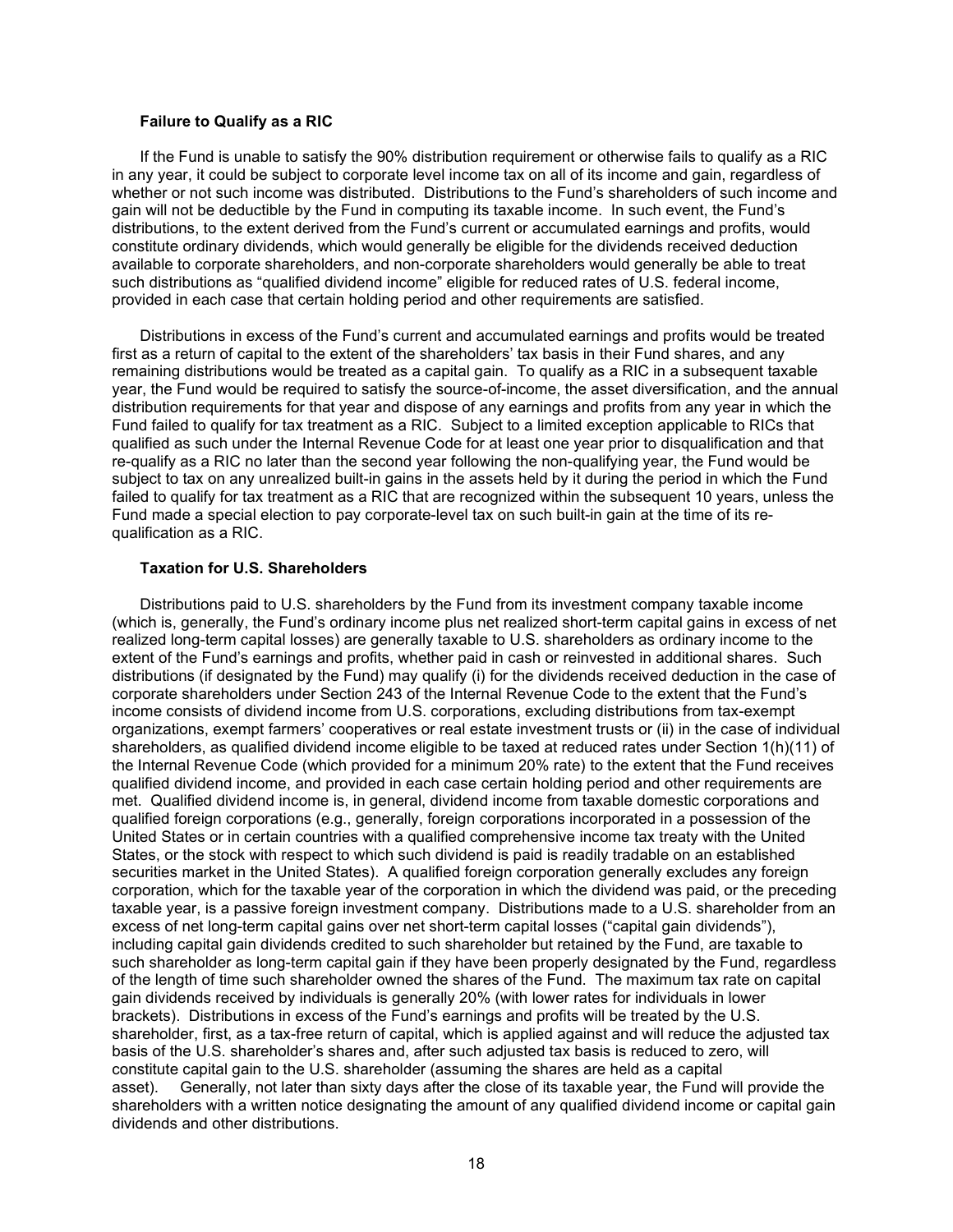As a RIC, the Fund will be subject to the AMT, but any items that are treated differently for AMT purposes must be apportioned between the Fund and the shareholders and this may affect the shareholders' AMT liabilities. Although regulations explaining the precise method of apportionment have not yet been issued by the IRS, the Fund intends in general to apportion these items in the same proportion that dividends paid to each shareholder bear to the Fund's taxable income (determined without regard to the dividends paid deduction), unless the Fund determines that a different method for a particular item is warranted under the circumstances.

For purposes of determining (i) whether the annual distribution requirement is satisfied for any year and (ii) the amount of capital gain dividends paid for that year, the Fund may, under certain circumstances, elect to treat a dividend that is paid during the following taxable year as if it had been paid during the taxable year in question. If the Fund makes such an election, the U.S. shareholder will still be treated as receiving the dividend in the taxable year in which the distribution is made. However, any dividend declared by the Fund in October, November or December of any calendar year, payable to shareholders of record on a specified date in such a month and actually paid during January of the following year, will be treated as if it had been received by the U.S. shareholders on December 31 of the year in which the dividend was declared.

If more than 50% of the value of the Fund's assets at the close of the taxable year consist of stock or securities in foreign corporations and certain other requirements are met, the Fund may elect to have its foreign tax deduction or credit for such withholding taxes be taken by its investors instead of claiming it on its tax return. If such an election is made, each investor will include in gross income his proportional share of the foreign taxes paid by the Fund. Investors may claim the amount of such taxes paid as a foreign tax credit in order to reduce the amount of U.S. federal income tax liability that an investor incurs on his or her foreign source income, including foreign source income from the Fund. If the Fund makes the election, it will furnish the shareholders with a written notice after the close of its taxable year.

The Fund intends to distribute all realized capital gains, if any, at least annually. If, however, the Fund were to retain any net capital gain, the Fund may designate the retained amount as undistributed capital gains in a notice to shareholders who, if subject to U.S. federal income tax on long-term capital gains, (i) will be required to include in income as long-term capital gain, their proportionate shares of such undistributed amount, and (ii) will be entitled to credit their proportionate shares of the federal income tax paid by the Fund on the undistributed amount against their U.S. federal income tax liabilities, if any, and to claim refunds to the extent the credit exceeds such liabilities. If such an event occurs, the tax basis of shares owned by a shareholder of the Fund will, for U.S. federal income tax purposes, generally be increased by the difference between the amount of undistributed net capital gain included in the shareholder's gross income and the tax deemed paid by the shareholders.

Sales and other dispositions of the shares of the Fund generally are taxable events. U.S. shareholders should consult their own tax adviser with reference to their individual circumstances to determine whether any particular transaction in the shares of the Fund is properly treated as a sale or exchange for federal income tax purposes, as the following discussion assumes, and the tax treatment of any gains or losses recognized in such transactions. The sale or other disposition of shares of the Fund will generally result in capital gain or loss to the shareholder equal to the difference between the amount realized and his adjusted tax basis in the shares sold or exchanged, and will be long-term capital gain or loss if the shares have been held for more than one year at the time of sale. Any loss upon the sale or exchange of shares held for six months or less will be treated as long-term capital loss to the extent of any capital gain dividends received (including amounts credited as an undistributed capital gain dividend) by such shareholder with respect to such shares. A loss realized on a sale or exchange of shares of the Fund generally will be disallowed if other substantially identical shares are acquired within a 61-day period beginning 30 days before and ending 30 days after the date that the shares are disposed. In such case, the basis of the shares acquired will be adjusted to reflect the disallowed loss. Present law taxes both long-term and short-term capital gain of corporations at the rates applicable to ordinary income of corporations. For non-corporate taxpayers, short-term capital gain will currently be taxed at the rate applicable to ordinary income, while long-term capital gain generally will be taxed at a maximum rate of 20%. Capital losses are subject to certain limitations.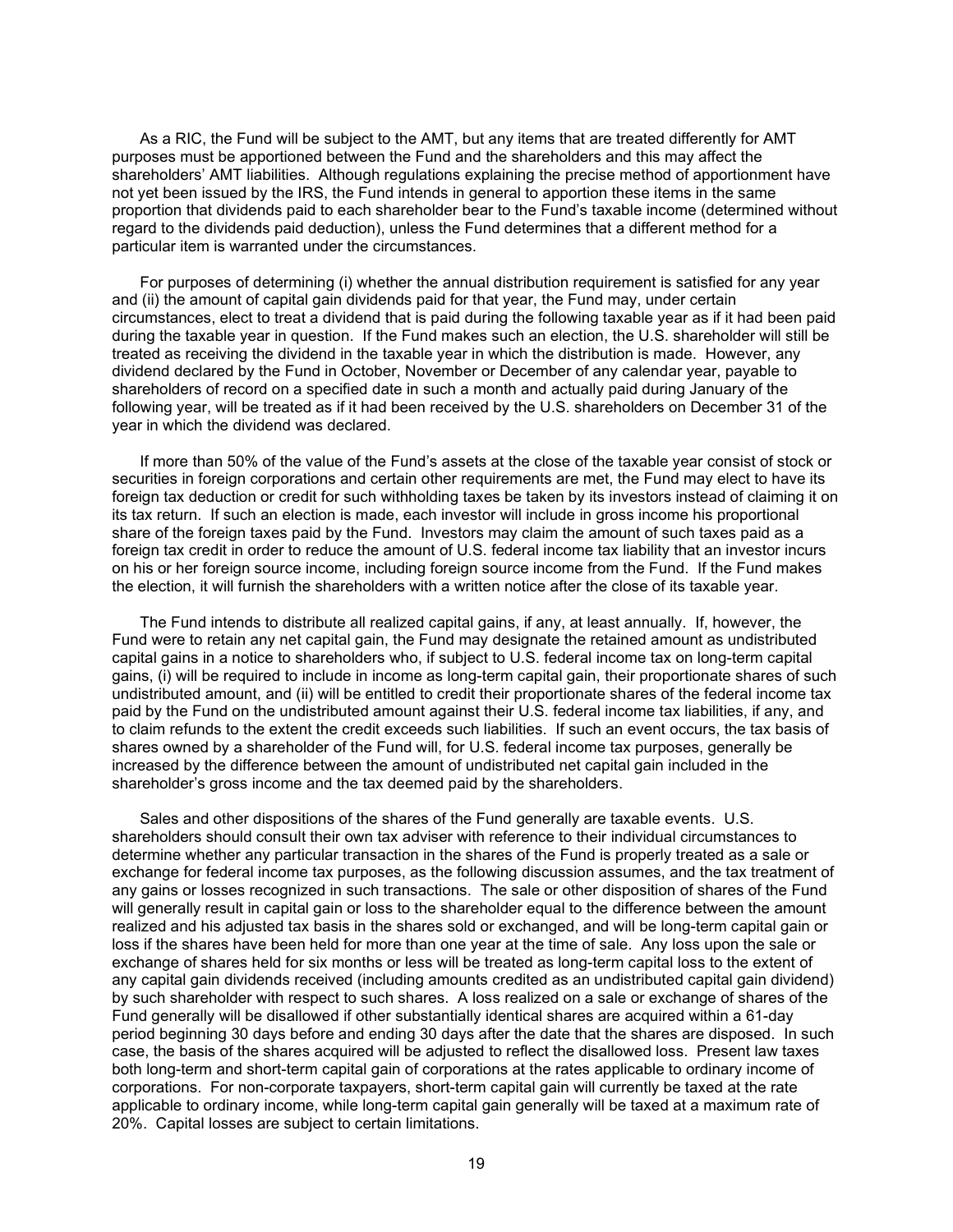The Fund has chosen average cost as its standing (default) tax lot identification method for all shareholders. A tax lot identification method is the way the Fund will determine which specific shares are deemed to be sold when there are multiple purchases on different dates at differing net asset values, and the entire position is not sold at one time. The Fund's standing tax lot identification method is the method covered shares will be reported on your Consolidated Form 1099 if you do not select a specific tax lot identification method. You may choose a method different than the Fund's standing method and will be able to do so at the time of your purchase or upon the sale of covered shares. Please refer to the appropriate Internal Revenue Service regulations or consult your tax advisor with regard to your personal circumstances.

For those securities defined as "covered" under current Internal Revenue Service cost basis tax reporting regulations, the Fund is responsible for maintaining accurate cost basis and tax lot information for tax reporting purposes. The Fund is not responsible for the reliability or accuracy of the information for those securities that are not "covered." The Fund and its service providers do not provide tax advice. You should consult independent sources, which may include a tax professional, with respect to any decisions you may make with respect to choosing a tax lot identification method.

For taxable years beginning after December 31, 2012, certain U.S. shareholders, including individuals and estates and trusts, will be subject to an additional 3.8% Medicare tax on all or a portion of their "net investment income," which should include dividends from the Fund and net gains from the disposition of shares of the Fund. U.S. shareholders are urged to consult their own tax advisors regarding the implications of the additional Medicare tax resulting from an investment in the Fund.

**Original Issue Discount, Pay-In-Kind Securities, and Market Discount.** Some debt obligations with a fixed maturity date of more than one year from the date of issuance (and zero-coupon debt obligations with a fixed maturity date of more than one year from the date of issuance) that may be acquired by the Fund may be treated as debt obligations that are issued originally at a discount. Generally, the amount of the original issue discount ("OID") is treated as interest income and is included in the Fund's taxable income (and required to be distributed by the Fund) over the term of the debt obligation, even though payment of that amount is not received until a later time, upon partial or full repayment or disposition of the debt security.

Some debt obligations (with a fixed maturity date of more than one year from the date of issuance) that may be acquired by the Fund in the secondary market may be treated as having "market discount." Very generally, market discount is the excess of the stated redemption price of a debt obligation (or in the case of an obligations issued with OID, its "revised issue price") over the purchase price of such obligation. Generally, any gain recognized on the disposition of, and any partial payment of principal on, a debt obligation having market discount is treated as ordinary income to the extent the gain, or principal payment, does not exceed the "accrued market discount" on such debt obligation. Alternatively, the Fund may elect to accrue market discount currently, in which case the Fund will be required to include the accrued market discount in the Fund's income (as ordinary income) and thus distribute it over the term of the debt security, even though payment of that amount is not received until a later time, upon partial or full repayment or disposition of the debt security. The rate at which the market discount accrues, and thus is included in the Fund's income, will depend upon which of the permitted accrual methods the Fund elects. In the case of higher-risk securities, the amount of market discount may be unclear. See "Higher-Risk Securities."

Some debt obligations (with a fixed maturity date of one year or less from the date of issuance) that may be acquired by the Fund may be treated as having "acquisition discount" (very generally, the excess of the stated redemption price over the purchase price), or OID in the case of certain types of debt obligations. The Fund will be required to include the acquisition discount, or OID, in income (as ordinary income) over the term of the debt obligation, even though payment of that amount is not received until a later time, upon partial or full repayment or disposition of the debt security. The Fund may make one or more of the elections applicable to debt obligations having acquisition discount, or OID, which could affect the character and timing of recognition of income.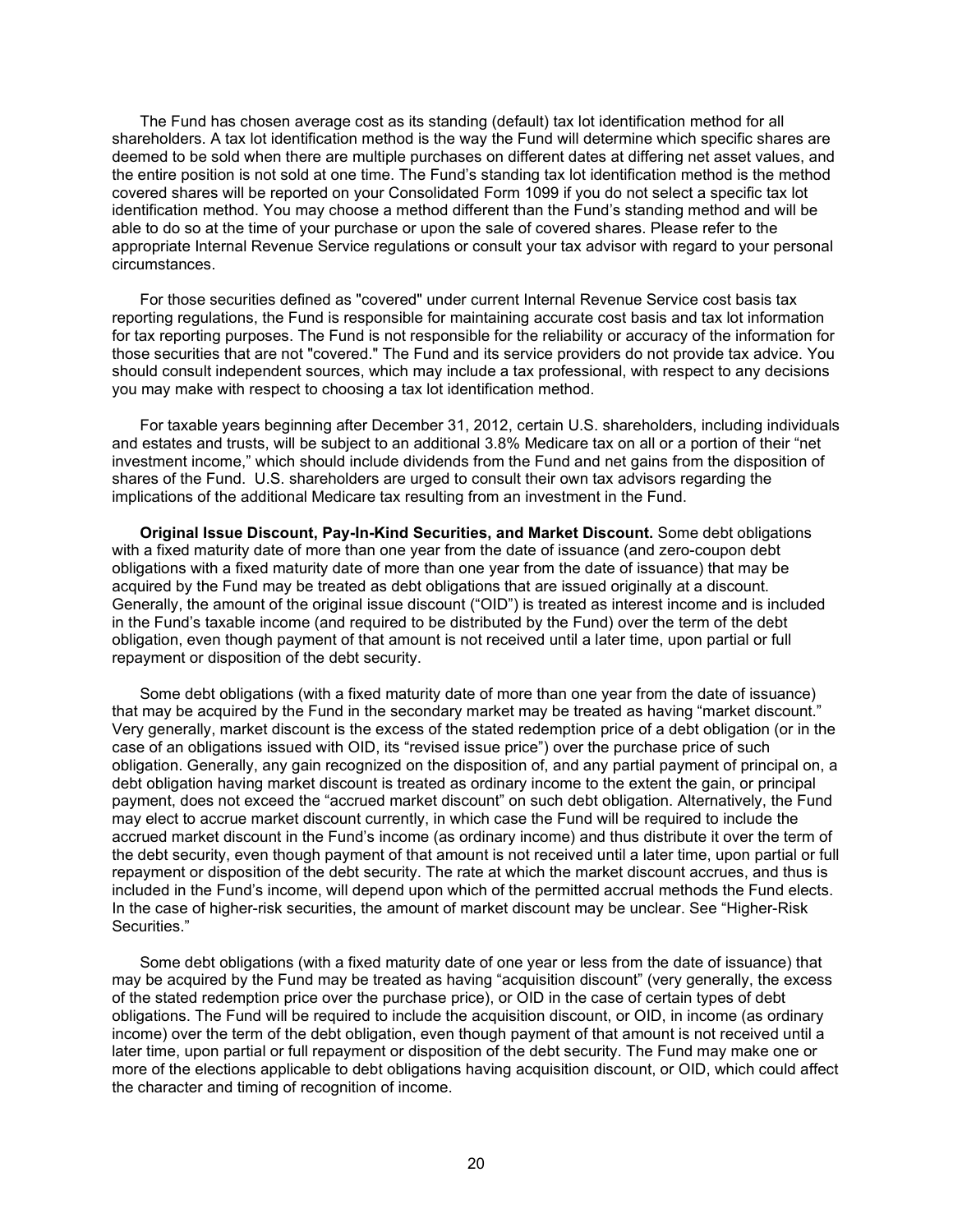In addition, payment-in-kind securities will, and commodity-linked notes may, give rise to income that is required to be distributed and is taxable even though the Fund holding the security receives no interest payment in cash on the security during the year.

If the Fund holds the foregoing kinds of securities, it may be required to pay out as an income distribution each year an amount that is greater than the total amount of cash interest the Fund actually received. Such distributions may be made from the cash assets of the Fund or by liquidation of portfolio securities, if necessary (including when it is not advantageous to do so). The Fund may realize gains or losses from such liquidations. In the event the Fund realizes net capital gains from such transactions, its shareholders may receive a larger capital gain distribution than they would in the absence of such transactions.

**Tax-Exempt Shareholders.** A tax-exempt shareholder could recognize UBTI by virtue of its investment in the Fund if shares in the Fund constitute debt-financed property in the hands of the taxexempt shareholder within the meaning of Internal Revenue Code Section 514(b). Furthermore, a taxexempt shareholder may recognize UBTI if the Fund recognizes "excess inclusion income" derived from direct or indirect investments in residual interests in REMICs or equity interests in TMPs if the amount of such income recognized by the Fund exceeds the Fund's investment company taxable income (after taking into account deductions for dividends paid by the Fund).

In addition, special tax consequences apply to charitable remainder trusts ("CRTs") that invest in regulated investment companies that invest directly or indirectly in residual interests in REMICs or equity interests in TMPs. Under legislation enacted in December 2006, a CRT (as defined in section 664 of the Internal Revenue Code) that realizes any UBTI for a taxable year, must pay an excise tax annually of an amount equal to such UBTI. Under IRS guidance issued in October 2006, a CRT will not recognize UBTI solely as a result of investing in the Fund that recognizes "excess inclusion income." Rather, if at any time during any taxable year a CRT (or one of certain other tax-exempt shareholders, such as the United States, a state or political subdivision, or an agency or instrumentality thereof, and certain energy cooperatives) is a record holder of a share in the Fund that recognizes "excess inclusion income," then the regulated investment company will be subject to a tax on that portion of its "excess inclusion income" for the taxable year that is allocable to such shareholders, at the highest federal corporate income tax rate. The extent to which this IRS guidance remains applicable in light of the December 2006 legislation is unclear. To the extent permitted under the 1940 Act, the Fund may elect to specially allocate any such tax to the applicable CRT, or other shareholder, and thus reduce such shareholder's distributions for the year by the amount of the tax that relates to such shareholder's interest in the Fund. The Fund has not yet determined whether such an election will be made. CRTs and other tax-exempt investors are urged to consult their tax advisers concerning the consequences of investing in the Fund.

**Passive Foreign Investment Companies.** A passive foreign investment company ("PFIC") is any foreign corporation: (i) 75% or more of the gross income of which for the taxable year is passive income, or (ii) the average percentage of the assets of which (generally by value, but by adjusted tax basis in certain cases) that produce or are held for the production of passive income is at least 50%. Generally, passive income for this purpose means dividends, interest (including income equivalent to interest), royalties, rents, annuities, the excess of gains over losses from certain property transactions and commodities transactions, and foreign currency gains. Passive income for this purpose does not include rents and royalties received by the foreign corporation from active business and certain income received from related persons.

Equity investments by the Fund in certain PFICs could potentially subject the Fund to a U.S. federal income tax or other charge (including interest charges) on the distributions received from the PFIC or on proceeds received from the disposition of shares in the PFIC. This tax cannot be eliminated by making distributions to Fund shareholders. However, the Fund may elect to avoid the imposition of that tax. For example, if the Fund is in a position to and elects to treat a PFIC as a "qualified electing fund" (i.e., make a "QEF election"), the Fund will be required to include its share of the PFIC's income and net capital gains annually, regardless of whether it receives any distribution from the PFIC. Alternatively, the Fund may make an election to mark the gains (and to a limited extent losses) in its PFIC holdings "to the market" as though it had sold and repurchased its holdings in those PFICs on the last day of the Fund's taxable year.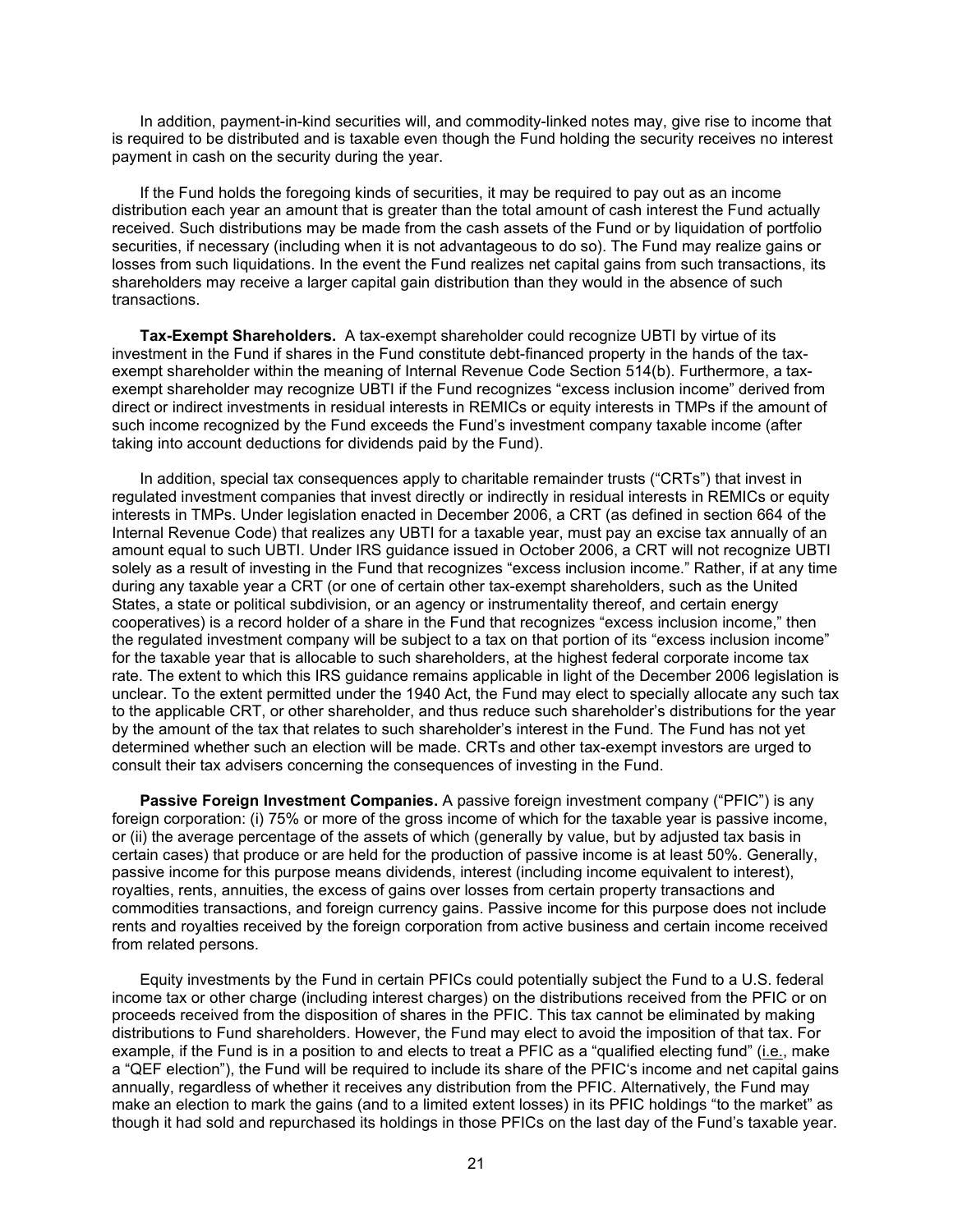Such gains and losses are treated as ordinary income and loss. The QEF and mark-to-market elections may accelerate the recognition of income (without the receipt of cash) and increase the amount required to be distributed by the Fund to avoid taxation. Making either of these elections therefore may require the Fund to liquidate other investments (including when it is not advantageous to do so) to meet its distribution requirement, which also may accelerate the recognition of gain and affect the Fund's total return. Dividends paid by PFICs will not be eligible to be treated as "qualified dividend income." Because it is not always possible to identify a foreign corporation as a PFIC, the Fund may incur the tax and interest charges described above in some instances.

**Foreign Currency Transactions.** The Fund's transactions in foreign currencies, foreign currencydenominated debt obligations and certain foreign currency options, futures contracts and forward contracts (and similar instruments) may give rise to ordinary income or loss to the extent such income or loss results from fluctuations in the value of the foreign currency concerned. Any such net gains could require a larger dividend toward the end of the calendar year. Any such net losses will generally reduce and potentially require the recharacterization of prior ordinary income distributions. Such ordinary income treatment may accelerate Fund distributions to shareholders and increase the distributions taxed to shareholders as ordinary income. Any net ordinary losses so created cannot be carried forward by the Fund to offset income or gains earned in subsequent taxable years.

**Foreign Taxation.** Income received by the Fund from sources within foreign countries may be subject to withholding and other taxes imposed by such countries. Tax conventions between certain countries and the U.S. may reduce or eliminate such taxes.

The RICs in which the Fund invests may invest in foreign securities. Dividends and interest received by an RIC's holding of foreign securities may give rise to withholding and other taxes imposed by foreign countries. Tax conventions between certain countries and the United States may reduce or eliminate such taxes. If the RIC in which the Fund invests is taxable as a RIC and meets certain other requirements, which include a requirement that more than 50% of the value of such RIC's total assets at the close of its respective taxable year consists of stocks or securities of foreign corporations, then the RIC should be eligible to file an election with the IRS that may enable its shareholders, including the Fund in effect, to receive either the benefit of a foreign tax credit, or a tax deduction, with respect to any foreign and U.S. possessions income taxes paid the by Fund, subject to certain limitations.

A "qualified fund of funds" is a RIC that has at least 50% of the value of its total interests invested in other RICs at the end of each quarter of the taxable year. If the Fund satisfied this requirement or if it meets certain other requirements, which include a requirement that more than 50% of the value of the Fund's total assets at the close of its taxable year consist of stocks or securities of foreign corporations, then the Fund should be eligible to file an election with the IRS that may enable its shareholders to receive either the benefit of a foreign tax credit, or a tax deduction, with respect to any foreign and U.S. possessions income taxes paid by the Fund, subject to certain limitations.

**Foreign Shareholders.** Capital Gain Dividends are generally not subject to withholding of U.S. federal income tax. Absent a specific statutory exemption, dividends other than Capital Gain Dividends paid by the Fund to a shareholder that is not a "U.S. person" within the meaning of the Internal Revenue Code (such shareholder, a "foreign shareholder") are subject to withholding of U.S. federal income tax at a rate of 30% (or lower applicable treaty rate) even if they are funded by income or gains (such as portfolio interest, short-term capital gains, or foreign-source dividend and interest income) that, if paid to a foreign person directly, would not be subject to withholding.

A regulated investment company is not required to withhold any amounts (i) with respect to distributions (other than distributions to a foreign person (w) that does not provide a satisfactory statement that the beneficial owner is not a U.S. person,  $(x)$  to the extent that the dividend is attributable to certain interest on an obligation if the foreign person is the issuer or is a 10% shareholder of the issuer, (y) that is within a foreign country that has inadequate information exchange with the United States, or (z) to the extent the dividend is attributable to interest paid by a person that is a related person of the foreign person and the foreign person is a controlled foreign corporation) from U.S.-source interest income of types similar to those not subject to U.S. federal income tax if earned directly by an individual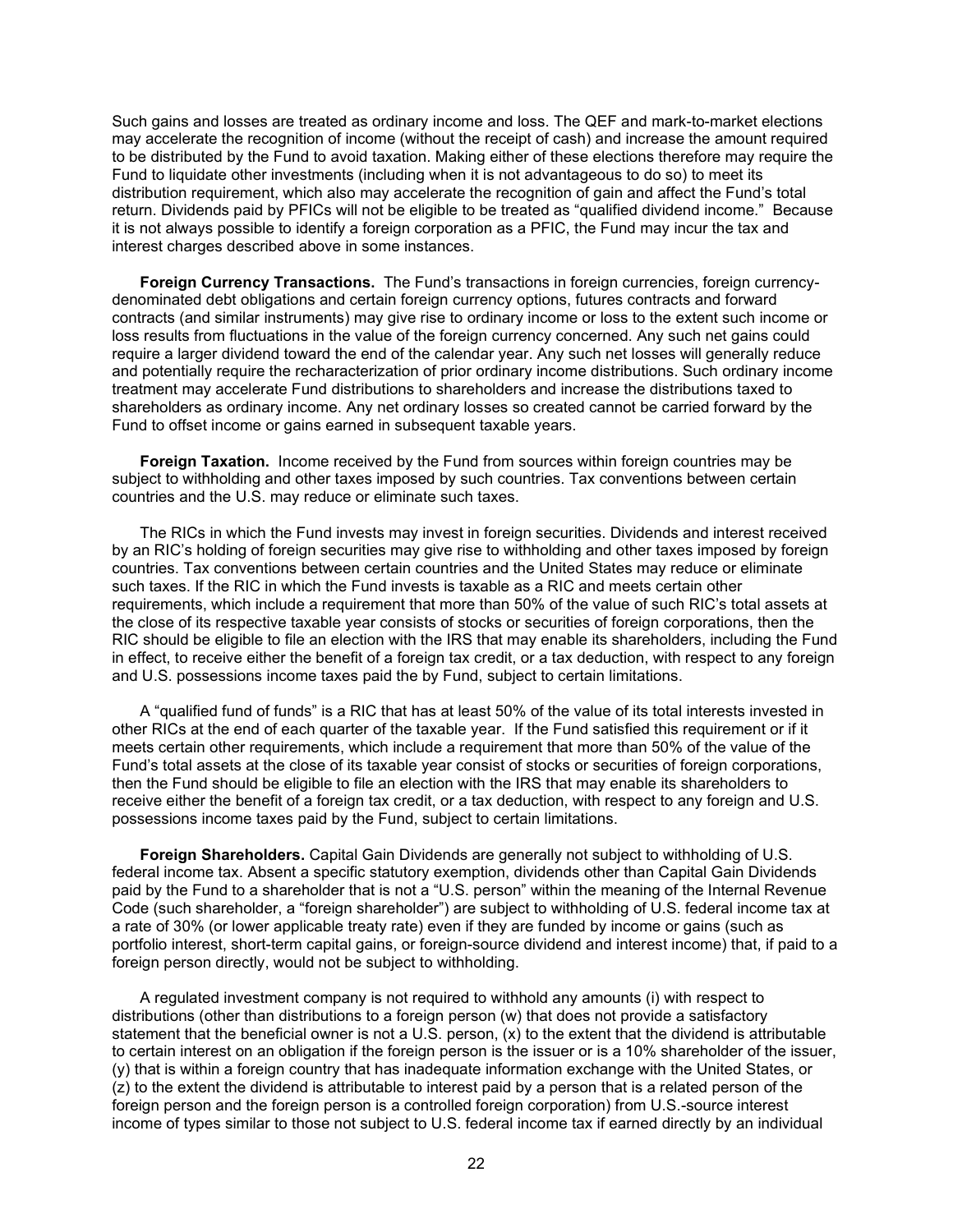foreign person, to the extent such distributions are properly reported as such by the Fund in a written notice to shareholders ("interest-related dividends"), and (ii) with respect to distributions (other than (a) distributions to an individual foreign person who is present in the United States for a period or periods aggregating 183 days or more during the year of the distribution and (b) distributions subject to special rules regarding the disposition of U.S. real property interests as described below) of net short-term capital gains in excess of net long-term capital losses to the extent such distributions are properly reported by the regulated investment company ("short-term capital gain dividends"). If the Fund invests in an underlying fund that pays such distributions to the Fund, such distributions retain their character as not subject to withholding if properly reported when paid by the Fund to foreign persons.

The Fund is permitted to report such part of its dividends as interest-related or short-term capital gain dividends as are eligible, but is not required to do so. The exemption from withholding for interest-related and short-term capital gain dividends will expire for distributions with respect to taxable years of the Fund beginning on or after January 1, 2012, unless Congress enacts legislation providing otherwise. These exemptions from withholding will not be available to foreign shareholders of Funds that do not currently report their dividends as interest-related or short-term capital gain dividends.

In the case of shares held through an intermediary, the intermediary may withhold even if the Fund reports all or a portion of a payment as an interest-related or short-term capital gain dividend to shareholders. Foreign persons should contact their intermediaries regarding the application of these rules to their accounts.

Under U.S. federal tax law, a beneficial holder of shares who is a foreign shareholder generally is not subject to U.S. federal income tax on gains (and is not allowed a deduction for losses) realized on the sale of shares of the Fund or on Capital Gain Dividends unless (i) such gain or dividend is effectively connected with the conduct of a trade or business carried on by such holder within the United States, (ii) in the case of an individual holder, the holder is present in the United States for a period or periods aggregating 183 days or more during the year of the sale or the receipt of the Capital Gain Dividend and certain other conditions are met, or (iii) the special rules relating to gain attributable to the sale or exchange of "U.S. real property interests" ("USRPIs") apply to the foreign shareholder's sale of shares of the Fund or to the Capital Gain Dividend the foreign shareholder received (as described below).

If a beneficial holder of Fund shares who is a foreign shareholder has a trade or business in the United States, and the dividends are effectively connected with the beneficial holder's conduct of that trade or business, the dividend will be subject to U.S. federal net income taxation at regular income tax rates.

If a beneficial holder of Fund shares who is a foreign shareholder is eligible for the benefits of a tax treaty, any effectively connected income or gain will generally be subject to U.S. federal income tax on a net basis only if it is also attributable to a permanent establishment maintained by that beneficial holder in the United States.

To qualify for any exemptions from withholding described above or for lower withholding tax rates under income tax treaties, or to establish an exemption from backup withholding, a foreign shareholder must comply with special certification and filing requirements relating to its non-US status (including, in general, furnishing an IRS Form W-8BEN or substitute form). Foreign shareholders in the Fund should consult their tax advisers in this regard.

A beneficial holder of Fund shares who is a foreign shareholder may be subject to state and local tax and to the U.S. federal estate tax in addition to the federal tax on income referred to above.

**Backup Withholding.** The Fund generally is required to withhold and remit to the U.S. Treasury a percentage of the taxable distributions and redemption proceeds paid to any individual shareholder who fails to properly furnish the Fund with a correct taxpayer identification number, who has under-reported dividend or interest income, or who fails to certify to the Fund that he or she is not subject to such withholding. The backup withholding tax rate is 24%.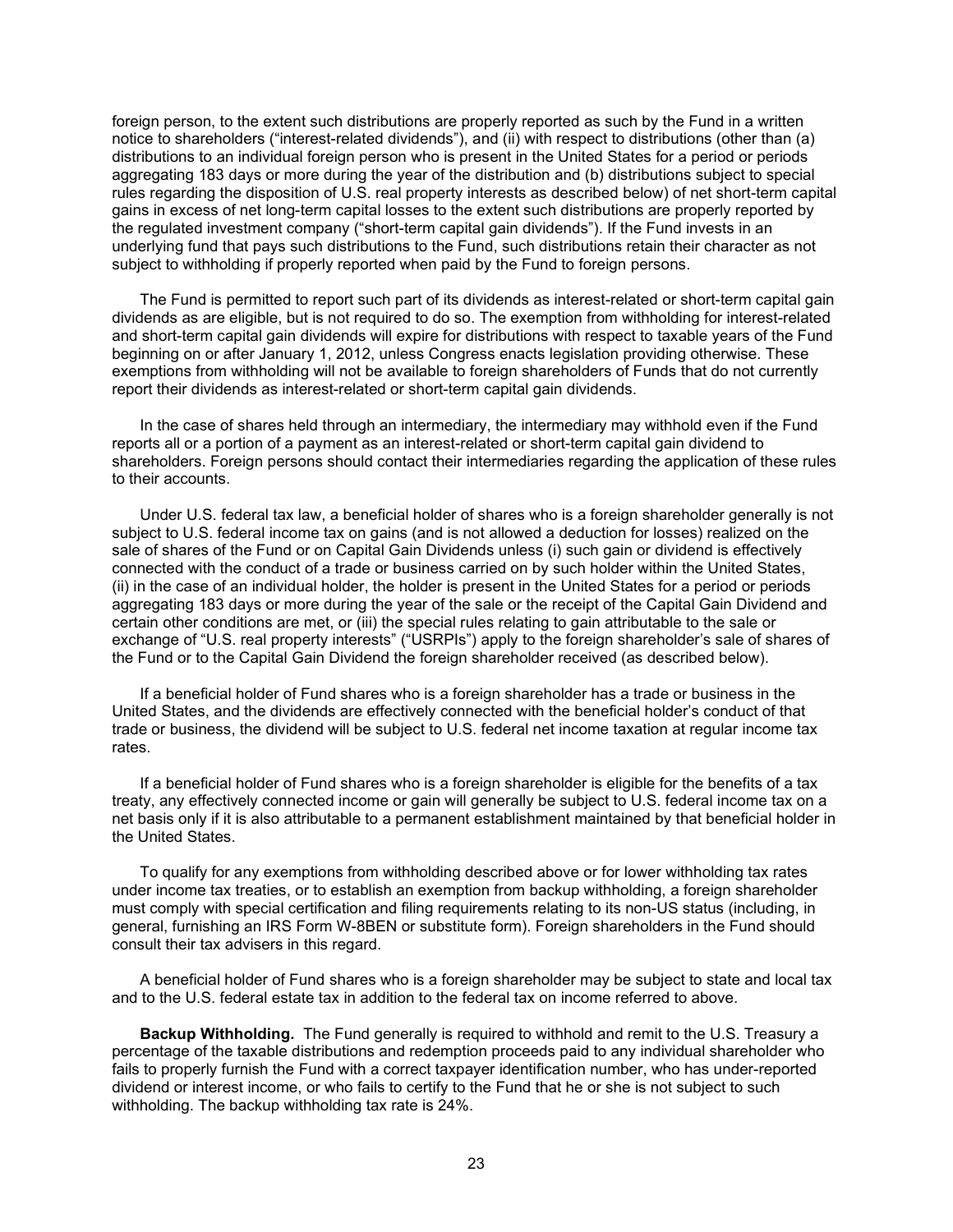Backup withholding is not an additional tax. Any amounts withheld may be credited against the shareholder's U.S. federal income tax liability, provided the appropriate information is furnished to the IRS.

**Tax Shelter Reporting Regulations.** Under U.S. Treasury regulations, if a shareholder recognizes a loss with respect to the Fund's shares of \$2 million or more for an individual shareholder or \$10 million or more for a corporate shareholder, the shareholder must file with the IRS a disclosure statement on Form 8886. Direct shareholders of portfolio securities are in many cases excepted from this reporting requirement, but under current guidance, shareholders of a regulated investment company are not excepted. Future guidance may extend the current exception from this reporting requirement to shareholders of most or all regulated investment companies. The fact that a loss is reportable under these regulations does not affect the legal determination of whether the taxpayer's treatment of the loss is proper. Shareholders should consult their tax advisers to determine the applicability of these regulations in light of their individual circumstances.

**Shareholder Reporting Obligations with Respect to Foreign Financial Assets.** Certain individuals (and, if provided in future guidance, certain domestic entities) must disclose annually their interests in "specified foreign financial assets" on IRS Form 8938, which must be attached to their U.S. federal income tax returns for taxable years beginning after March 18, 2010. The IRS has not yet released a copy of the Form 8938 and has suspended the requirement to attach Form 8938 for any taxable year for which an income tax return is filed before the release of Form 8938. Following Form 8938's release, individuals will be required to attach to their next income tax return required to be filed with the IRS a Form 8938 for each taxable year for which the filing of Form 8938 was suspended. Until the IRS provides more details regarding this reporting requirement, including in Form 8938 itself and related Treasury regulations, it remains unclear under what circumstances, if any, a shareholder's (indirect) interest in the Funds' "specified foreign financial assets," if any, will be required to be reported on this Form 8938.

**Other Reporting and Withholding Requirements.** Legislation enacted in March 2010 require the reporting to the IRS of direct and indirect ownership of foreign financial accounts and foreign entities by U.S. persons. Failure to provide this required information can result in a 30% withholding tax on certain payments ("withholdable payments") made after December 31, 2012. Specifically, withholdable payments subject to this 30% withholding tax include payments of U.S.-source dividends and interest made on or after January 1, 2014, and payments of gross proceeds from the sale or other disposal of property that can produce U.S.-source dividends or interest made on or after January 1, 2015.

The IRS has issued preliminary regulations with respect to these new rules. Their scope remains unclear and potentially subject to material change. Very generally, it is possible that distributions made by the Fund after the dates noted above (or such later dates as may be provided in future guidance) to a shareholder, including a distribution in redemption of shares and a distribution of income or gains otherwise exempt from withholding under the rules applicable to non-U.S. shareholders described above (e.g., Capital Gain Dividends, Short-Term Capital Gain Dividends and interest-related dividends, as described above) will be subject to the new 30% withholding requirement. Payments to a foreign shareholder that is a "foreign financial institution" will generally be subject to withholding, unless such shareholder enters into a timely agreement with the IRS. Payments to shareholders that are U.S. persons or foreign individuals will generally not be subject to withholding, so long as such shareholders provide the Fund with such certifications or other documentation, including, to the extent required, with regard to such shareholders' direct and indirect owners, as the Fund requires to comply with the new rules. Persons investing in the Fund through an intermediary should contact their intermediary regarding the application of the new reporting and withholding regime to their investments in the Fund.

Shareholders are urged to consult a tax advisor regarding this new reporting and withholding regime, in light of their particular circumstances.

**Shares Purchased through Tax-Qualified Plans.** Special tax rules apply to investments through defined contribution plans and other tax-qualified plans. Shareholders should consult their tax advisers to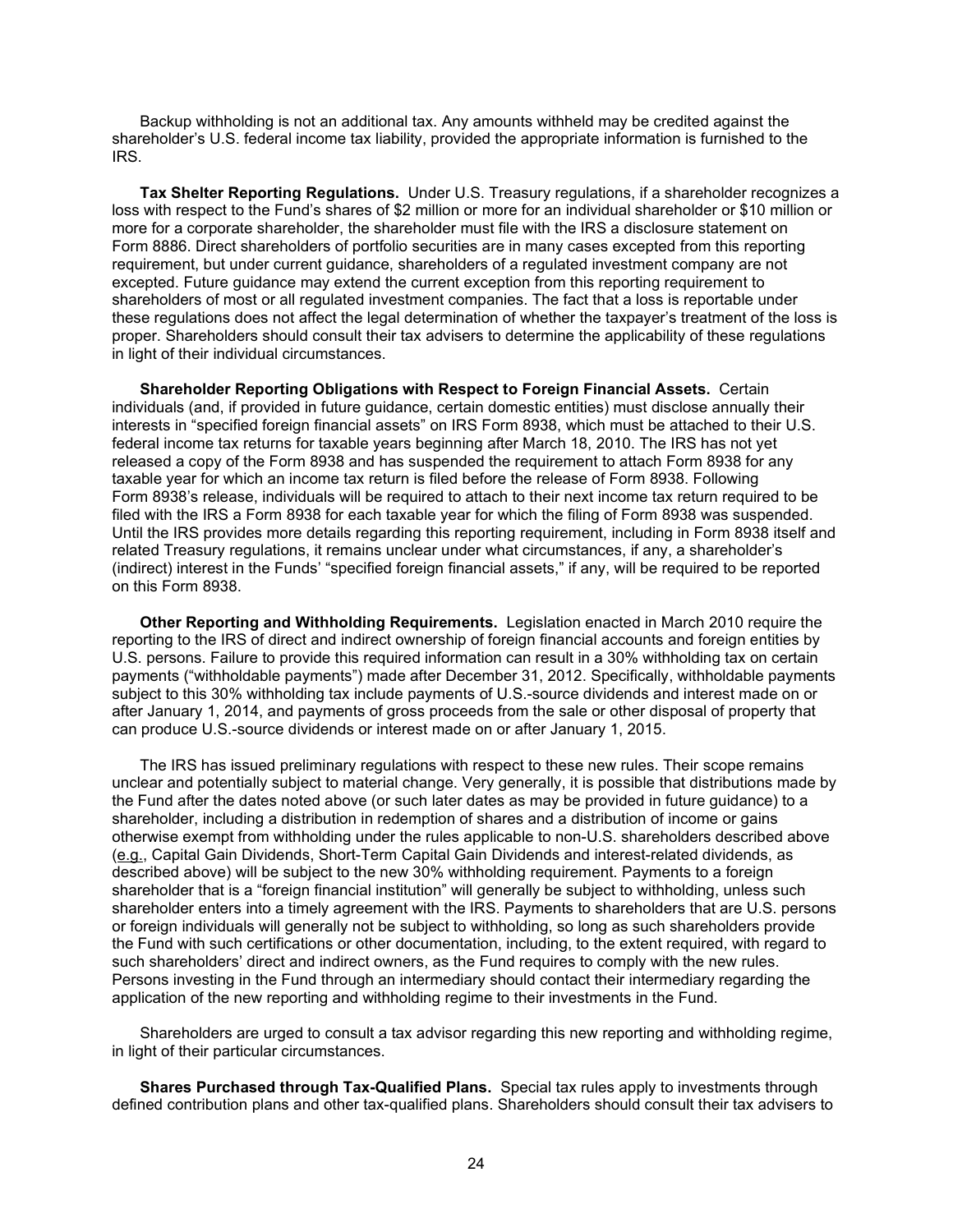determine the suitability of shares of the Fund as an investment through such plans, and the precise effect of an investment on their particular tax situation.

 **FATCA**. Although the Fund does not allow accounts from foreign jurisdictions at this time, the following disclosure regarding FATCA is nonetheless potentially relevant to the Fund and its investors. Payments to a shareholder that is either a foreign financial institution ("FFI") or a non-financial foreign entity ("NFFE") within the meaning of the Foreign Account Tax Compliance Act ("FATCA") may be subject to a generally nonrefundable 30% withholding tax on: (a) income dividends paid by a Fund after June 30, 2014 and (b) certain capital gain distributions and the proceeds arising from the sale of Fund shares paid by the Fund after December 31, 2016. FATCA withholding tax generally can be avoided: (a) by an FFI, subject to any applicable intergovernmental agreement or other exemption, if it enters into a valid agreement with the IRS to, among other requirements, report required information about certain direct and indirect ownership of foreign financial accounts held by U.S. persons with the FFI and (b) by an NFFE, if it: (i) certifies that it has no substantial U.S. persons as owners or (ii) if it does have such owners, reports information relating to them. A Fund may disclose the information that it receives from its shareholders to the IRS, non-U.S. taxing authorities or other parties as necessary to comply with FATCA. Withholding also may be required if a foreign entity that is a shareholder of a Fund fails to provide the Fund with appropriate certifications or other documentation concerning its status under FATCA.

The foregoing is a general and abbreviated summary of the provisions of the Internal Revenue Code and the Treasury regulations in effect as they directly govern the taxation of the Fund and its shareholders. These provisions are subject to change by legislative and administrative action, and any such change may be retroactive. Shareholders are urged to consult their tax advisers regarding specific questions as to U.S. federal income, estate or gift taxes, or foreign, state, local taxes or other taxes.

## <span id="page-25-0"></span>PRICING OF FUND SHARES

 The price (net asset value) of the shares of the Fund is determined at the close of trading (normally 4:00 p.m., Eastern time) on each day the New York Stock Exchange is open for business (the Exchange is closed on weekends, most federal holidays, and Good Friday). For a description of the methods used to determine the net asset value (share price), see "Determination of Net Asset Value" in the Prospectus.

 Equity securities generally are valued by using market quotations, but may be valued on the basis of prices furnished by a pricing service when the Adviser believes such prices more accurately reflect the fair market value of such securities. Securities that are traded on any stock exchange or on the NASDAQ over-the-counter market are generally valued by the pricing service at the last quoted sale price. Lacking a last sale price, an equity security is generally valued by the pricing service at its last bid price. When market quotations are not readily available, when the Adviser determines that the market quotation or the price provided by the pricing service does not accurately reflect the current market value, or when restricted or illiquid securities are being valued, such securities are valued as determined in good faith by the Adviser, in conformity with guidelines adopted by and subject to review of the Board of Trustees of the Trust.

 Fixed income securities generally are valued by using market quotations, but may be valued on the basis of prices furnished by a pricing service when the Adviser believes such prices accurately reflect the fair market value of such securities. A pricing service utilizes electronic data processing techniques based on yield spreads relating to securities with similar characteristics to determine prices for normal institutional-size trading units of debt securities without regard to sale or bid prices. If the Adviser decides that a price provided by the pricing service does not accurately reflect the fair market value of the securities, when prices are not readily available from a pricing service, or when restricted or illiquid securities are being valued, securities are valued at fair value as determined in good faith by the Adviser, subject to review of the Board of Trustees.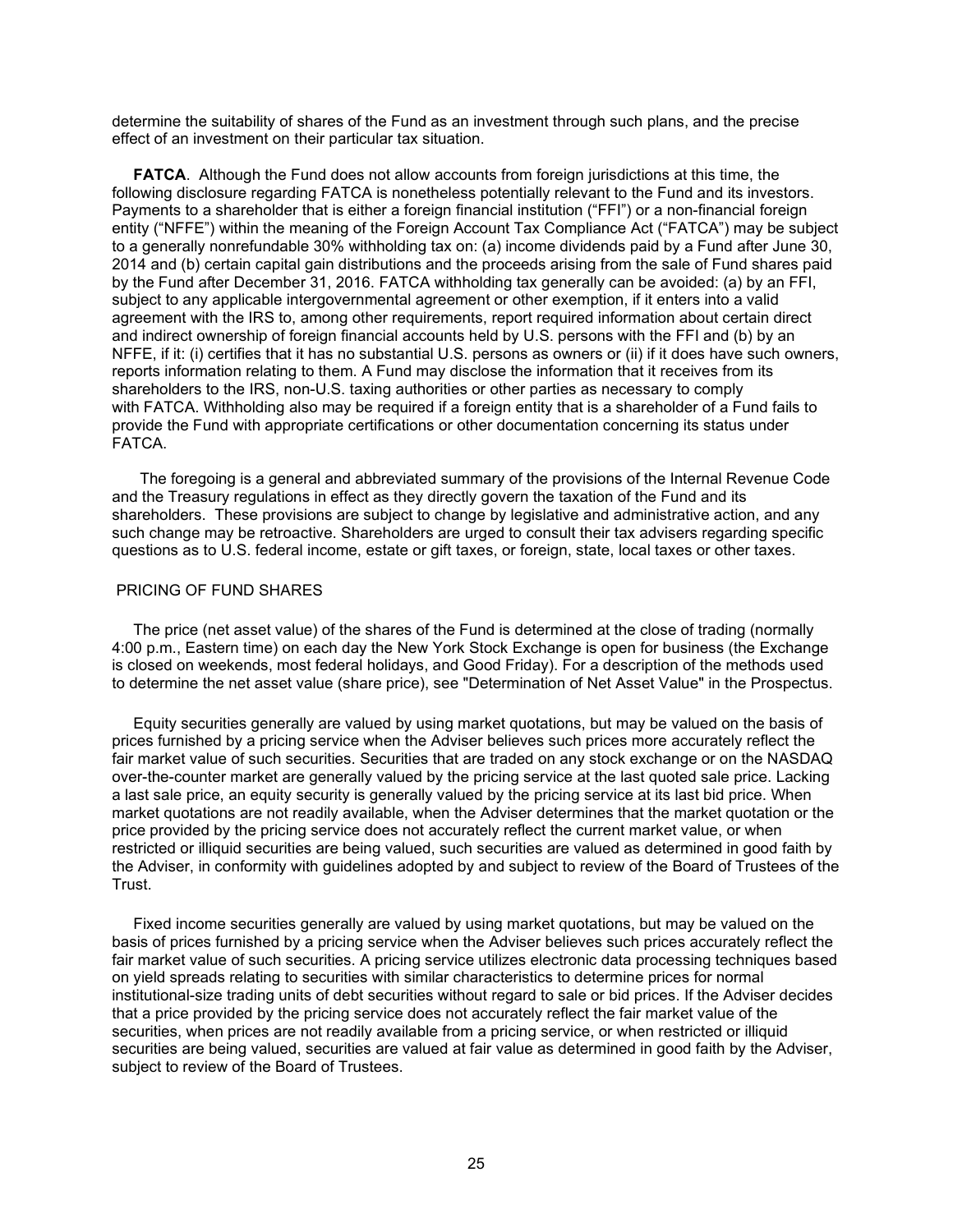# <span id="page-26-0"></span>PURCHASES AND SALES THROUGH BROKER DEALERS

 The Fund may be purchased through broker dealers and other intermediaries. The Fund has authorized one or more brokers to receive on its behalf purchase and redemption orders. Such brokers are authorized to designate other intermediaries to receive purchase and redemption orders on the Fund's behalf. The Fund will be deemed to have received a purchase or redemption order when an authorized broker or, if applicable, a broker's authorized designee, received the order. Customer orders will be priced at the Fund's net asset value next computed after they are received by an authorized broker or the broker's authorized designee.

#### <span id="page-26-1"></span>REDEMPTIONS IN-KIND

The Fund does not intend to redeem shares in any form except cash. However, if the redemption amount is over the lesser of \$250,000 or 1% of the Fund's net asset value, pursuant to an election under Rule 18f-1 under the 1940 Act by the Trust on behalf of the Fund, the Fund has the right to redeem your shares by giving you the amount that exceeds the lesser of \$250,000 or 1% of the Fund's net asset value in securities instead of cash. In the event that an in-kind distribution is made, a shareholder may incur additional expenses such as the payment of brokerage commissions on the sale or other disposition of the securities received from the Fund.

### <span id="page-26-2"></span>ANTI-MONEY LAUNDERING PROGRAM

 The Trust has established an Anti-Money Laundering Compliance Program (the "Program") as required by the Uniting and Strengthening America by Providing Appropriate Tools Required to Intercept and Obstruct Terrorism Act of 2001 ("USA PATRIOT Act"). To ensure compliance with this law, the Trust's Program provides for the development of internal practices, procedures and controls, designation of anti-money laundering compliance officers, an ongoing training program and an independent audit function to determine the effectiveness of the Program.

 Procedures to implement the Program include, but are not limited to, determining that the Fund's transfer agent has established proper anti-money laundering procedures, reporting suspicious and/or fraudulent activity and a complete and thorough review of all new opening account applications. The Fund will not transact business with any person or entity whose identity cannot be adequately verified under the provisions of the USA PATRIOT Act.

### <span id="page-26-3"></span>CUSTODIAN

 US Bank N.A., 425 Walnut Street, Cincinnati, Ohio 45202 (the "Custodian") has been selected as the Trust's custodian. The Custodian holds in safekeeping certificated securities and cash belonging to the Fund and, in such capacity, is the registered owner of securities held in book entry form belonging to the Fund. Upon instruction, the Custodian will receive and deliver cash and securities of the Fund in connection with Fund transactions and collect all dividends and other distributions made with respect to Fund portfolio securities. The Custodian will also maintain certain accounts and records of the Fund.

### <span id="page-26-4"></span>FUND SERVICES

 Mutual Shareholder Services, LLC. ("MSS"), 8000 Town Centre Drive, Suite 400, Broadview Heights, OH 44147, acts as the Fund's transfer agent. MSS maintains the records of the shareholder's account, answers shareholders' inquiries concerning their accounts, processes purchases and redemptions of the Fund's shares, acts as dividend and distribution disbursing agent and performs other transfer agent and shareholder service functions. MSS receives an annual fee from the Adviser of \$11.50 per shareholder (direct shareholders) or \$8.00 per shareholder (fundserv accounts) (subject to a minimum monthly fee of \$775) for these transfer agency services.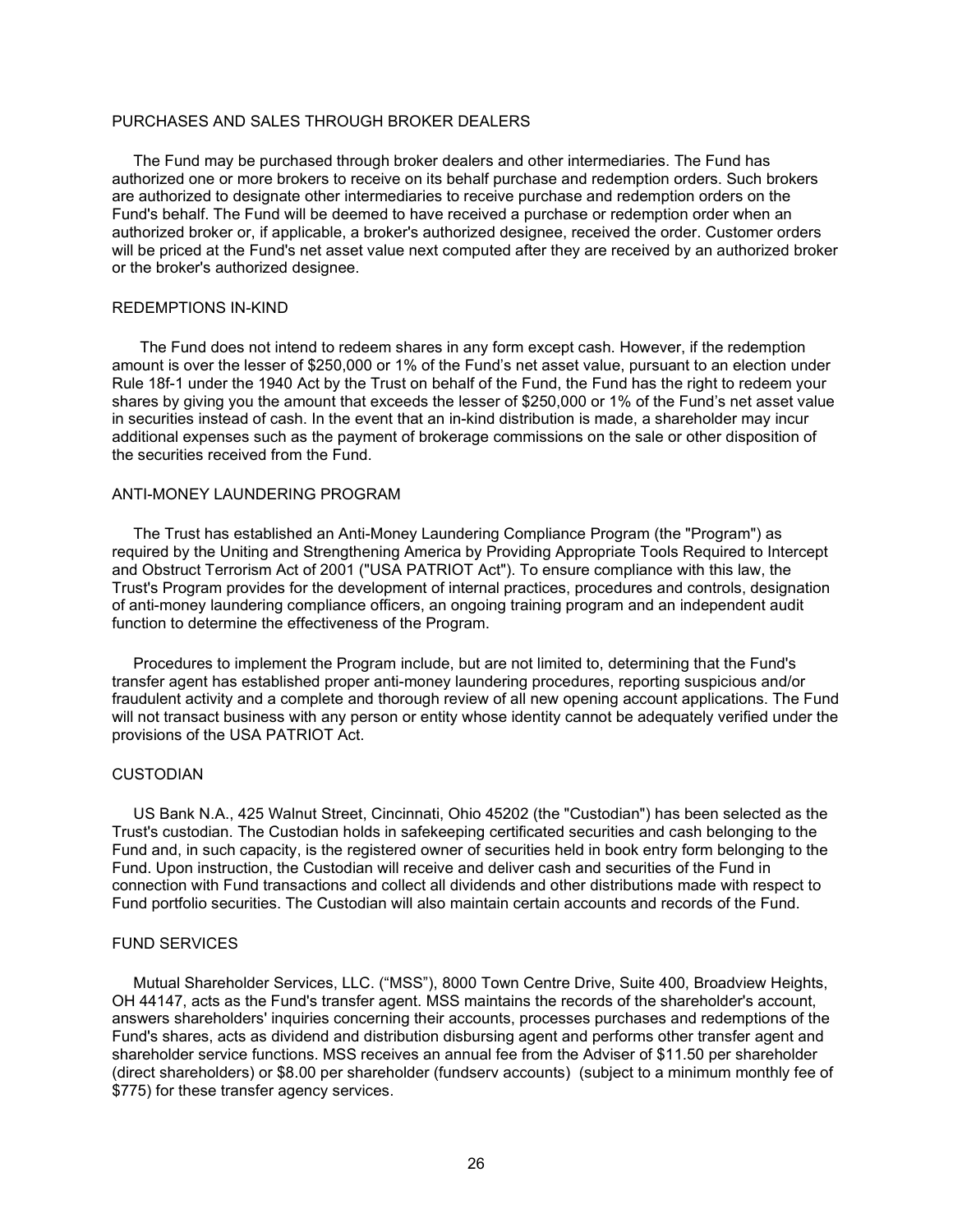In addition, MSS provides the Fund with fund accounting services, which includes certain monthly reports, record-keeping and other management-related services. For its services as fund accountant, MSS receives an annual fee from the Adviser based on the average value of the Fund. These fees are: from \$0 to \$25 million in assets the annual fee is \$22,200, from \$25 million to \$50 million in assets the annual fee is \$31,700, from \$50 million to \$75 million in assets the annual fee is \$37,450, from \$75 million to \$100 million in assets the annual fee is \$43,200, from \$100 million to \$125 million in assets the annual fee is \$48,950, from \$125 million to \$150 million in assets the annual fee is \$54,700, from \$150 million to \$200 million in assets the annual fee is \$60,450, from \$200 million to \$300 million in assets the annual fee is \$60,450 plus .01% on assets greater than \$200 million and above \$300 in assets the annual fee is \$70,450 plus .005% on assets greater than \$300 million. For the fiscal year ended December 31, 2019, the Adviser paid MSS \$37,724 for transfer agent and accounting services. For the fiscal year ended December 31, 2020, the Adviser paid MSS \$37,724 for transfer agent and accounting services. For the fiscal year ended December 31, 2021, the Adviser paid MSS \$42,571.

 Premier Fund Solutions, Inc. ("PFS"), 1939 Friendship Drive, Suite C, El Cajon, California 92020, provides the Fund with administrative services, including regulatory reporting and necessary office equipment, personnel and facilities. PFS receives a monthly fee from the Adviser equal to an annual rate of 0.07% of the Fund's assets under \$200 million, 0.05% of the next \$500 million of the Fund's average daily net assets, and 0.03% of the average daily net assets of the Fund thereafter (subject to a minimum monthly fee of \$2,500 and any waivers). For the fiscal year ended December 31, 2019 the Adviser paid PFS \$30,000 for administrative services. For the fiscal year ended December 31, 2020 the Adviser paid PFS \$30,681 for administrative services. For the fiscal year ended December 31, 2021, the Adviser paid PFS \$40,804 for administrative services.

## <span id="page-27-0"></span>INDEPENDENT REGISTERED PUBLIC ACCOUNTING FIRM

 The firm of Cohen & Company, Ltd., 342 N. Water Street, Suite 830, Milwaukee, WI 53202, has been selected as the independent registered public accounting firm for the Fund for the fiscal year ending December 31, 2022. The independent registered public accounting firm performs an annual audit of the Fund's financial statements and provides financial, tax and accounting consulting services as requested.

#### <span id="page-27-1"></span>LEGAL COUNSEL

 Practus, LLP, 11300 Tomahawk Creek Parkway, Suite 310, Leawood, KS 66211, serves as legal counsel for the Trust and Fund.

#### <span id="page-27-2"></span>**DISTRIBUTOR**

 Arbor Court Capital, LLC (the "Distributor"), located at 8000 Town Centre Drive, Suite 400, Broadview Heights, OH 44147, serves as the principal underwriter of the Fund's shares. The Distributor is a brokerdealer and acts as the Fund's principal underwriter in a continuous public offering of the Fund's shares.

### <span id="page-27-3"></span>DISCLOSURE OF PORTFOLIO HOLDINGS

 The Fund is required to include a schedule of portfolio holdings in its annual and semi-annual reports to shareholders, which is sent to shareholders within 60 days of the end of the second and fourth fiscal quarters and which is filed with the Securities and Exchange Commission (the "SEC") on Form N-CSR within 70 days of the end of the second and fourth fiscal quarters. The Fund also is required to file a schedule of portfolio holdings with the SEC on Form N-PORT within 60 days of the end of the first and third fiscal quarters. The Fund must provide a copy of the complete schedule of portfolio holdings as filed with the SEC to any shareholder of the Fund, upon request, free of charge. This policy is applied uniformly to all shareholders of the Fund without regard to the type of requesting shareholder (i.e., regardless of whether the shareholder is an individual or institutional investor). Information contained in annual and semi-annual reports mailed to shareholders, as well as information filed with the SEC on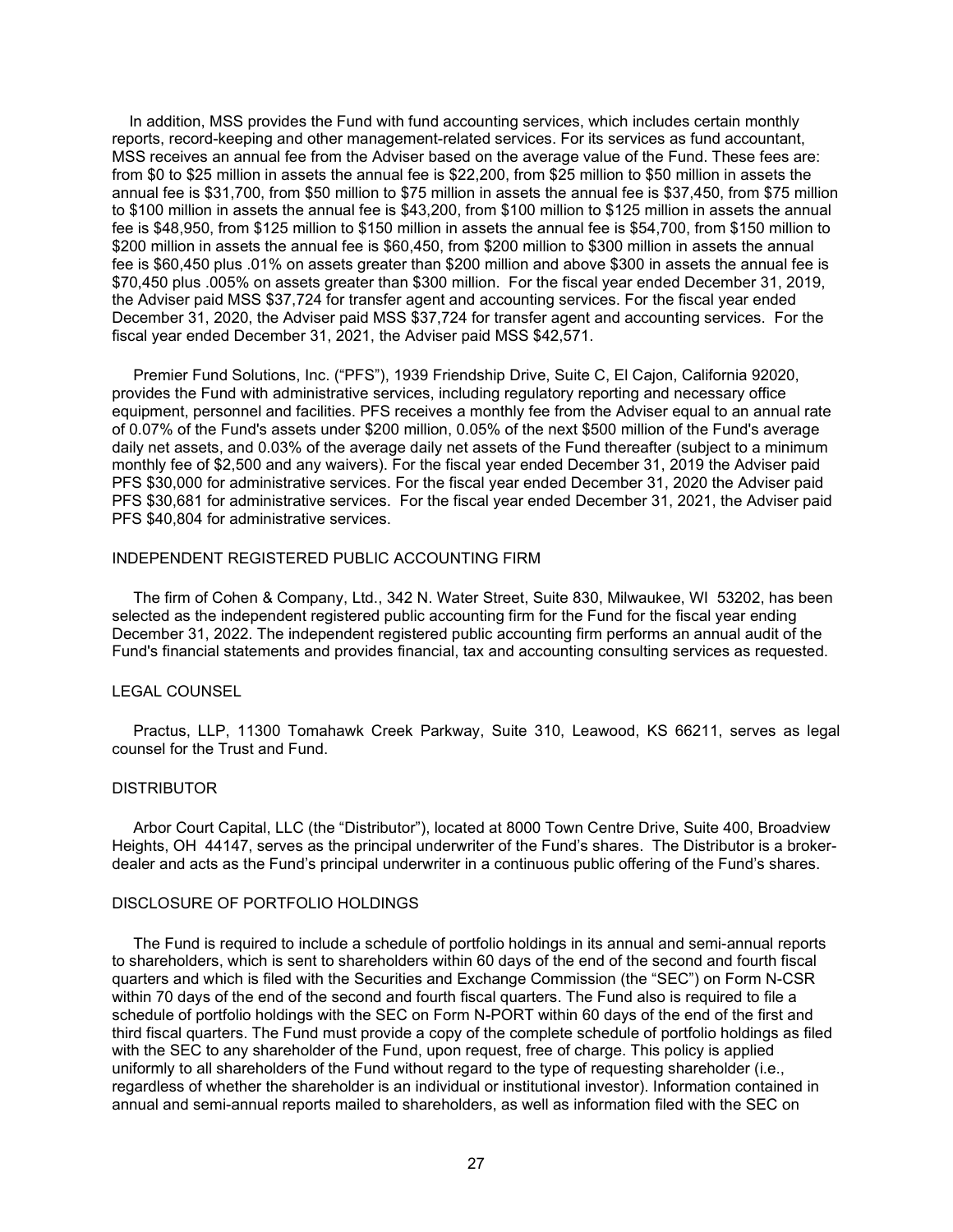Form N-PORT and information posted on the Fund's website, is public information. All other information is non-public information.

 The Fund has an ongoing relationship with third party servicing agents to release portfolio holdings information on a daily basis in order for those parties to perform their duties on behalf of the Fund. These third party servicing agents are the Adviser, Transfer Agent, Fund Accounting Agent, Distributor, Administrator and Custodian. The Fund also may disclose portfolio holdings, as needed, to auditors, legal counsel, proxy voting services (if applicable), pricing services, printers, parties to merger and reorganization agreements and their agents, and prospective or newly hired investment advisors or subadvisors. The Fund's Chief Compliance Officer must authorize all disclosures of portfolio holdings. The lag between the date of the information and the date on which the information is disclosed will vary based on the identity of the party to whom the information is disclosed. For instance, the information may be provided to auditors within days of the end of an annual period, while the information may be given to legal counsel or prospective sub-advisors at any time. This information is disclosed to all such third parties under conditions of confidentiality. "Conditions of confidentiality" include (i) confidentiality clauses in written agreements, (ii) confidentiality implied by the nature of the relationship (e.g., attorney-client relationship), (iii) confidentiality required by fiduciary or regulatory principles (e.g., custody relationships) or (iv) understandings or expectations between the parties that the information will be kept confidential. The Fund also releases information to Morningstar, Thomson Reuters, Bloomberg, and Factset on a delayed basis after the information has been filed with the SEC or otherwise made public. The Fund believes, based upon its size and history, that these are reasonable procedures to protect the confidentiality of the Fund's portfolio holdings and will provide sufficient protection against personal trading based on the information.

 The Fund is prohibited from entering into any arrangements with any person to make available information about the Fund's portfolio holdings without the specific approval of the Board. The Adviser must submit any proposed arrangement pursuant to which the Adviser intends to disclose the Fund's portfolio holdings to the Board, which will review such arrangement to determine (i) whether it is in the best interests of Fund shareholders, (ii) whether the information will be kept confidential and (iii) whether the disclosure presents a conflict of interest between the interests of Fund shareholders and those of the Adviser, or any affiliated person of the Fund, or the Adviser. Additionally, the Fund, the Adviser, and any affiliated persons of the Adviser, are prohibited from receiving compensation or other consideration, for themselves or on behalf of the Fund, as a result of disclosing the Fund's portfolio holdings.

### <span id="page-28-0"></span>FINANCIAL STATEMENTS

 The financial statements and independent registered public accounting firm's report required to be included in the Statement of Additional Information are incorporated herein by reference to the Fund's Annual Report to Shareholders for the fiscal year ended December 31, 2021. The Trust will provide the Annual Report without charge at written or telephone request.

# <span id="page-28-1"></span>PROXY VOTING POLICIES

 The Trust and the Adviser each have adopted proxy voting policies and procedures reasonably designed to ensure that proxies are voted in shareholders' best interests. As a brief summary, the Trust's policy delegates responsibility regarding proxy voting to the Adviser subject to the supervision of the Board of Trustees. The Adviser votes the Fund's proxies in accordance with its proxy voting policy, subiect to the provisions of the Trust's policy regarding conflicts of interests. The Trust's Proxy Voting

Policy and Procedure is attached as Exhibit A. The Adviser's Proxy Voting Policy and Procedure is attached as Exhibit B.

 The Trust's policy provides that, if a conflict of interest between the Adviser and its affiliates and the Fund arises with respect to any proxy, the Adviser must fully disclose the conflict to the Board of Trustees and vote the proxy in accordance with the Board's instructions. The Board shall make the proxy voting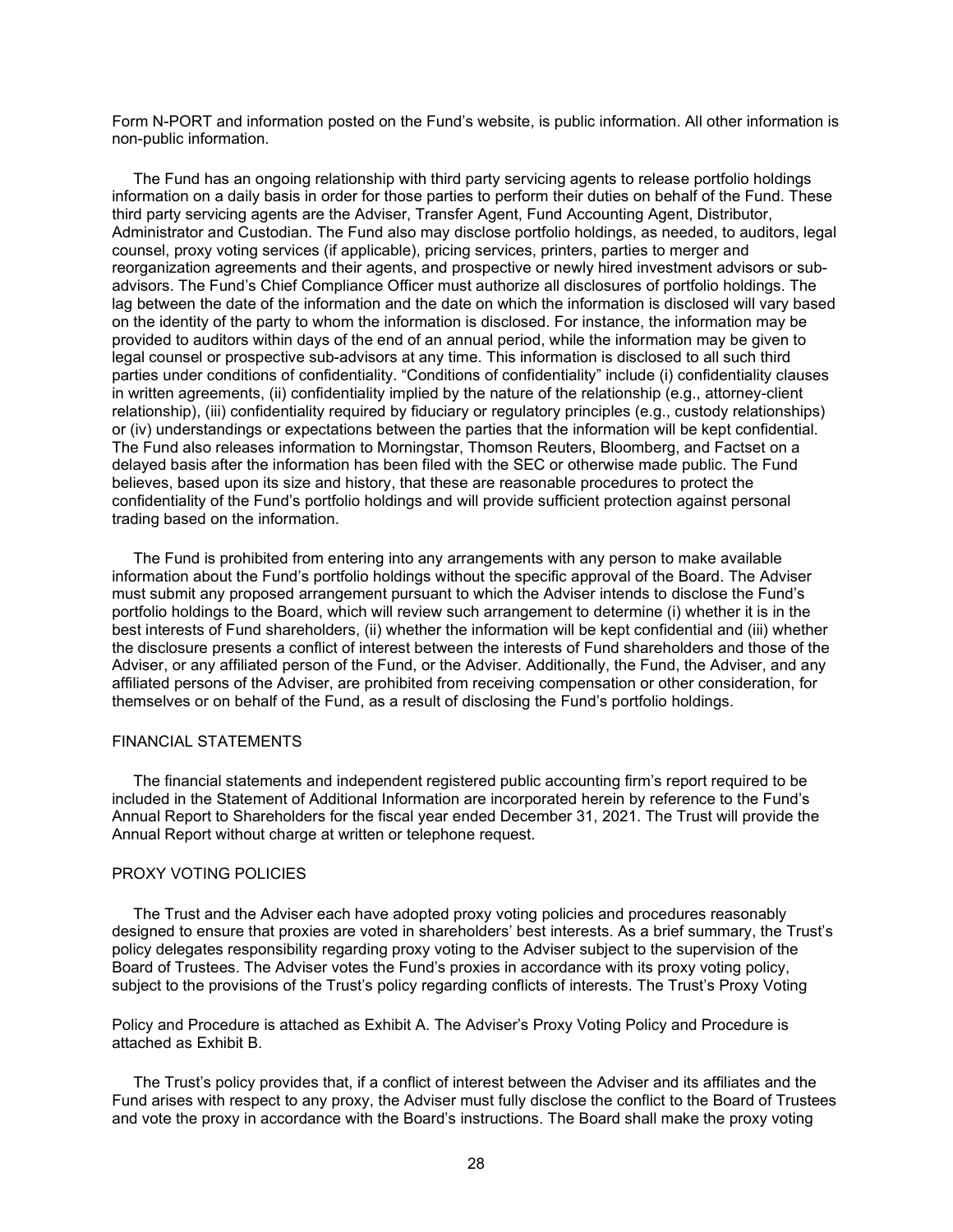decision that in its judgment, after reviewing the recommendation of the Adviser, is most consistent with the Adviser's proxy voting policies and in the best interests of Fund shareholders.

MORE INFORMATION. The actual voting records relating to portfolio securities during the most recent 12-Month period ended June 30 will be available after August 31 without charge, upon request by calling toll-free, 1-800-231-2901 or by accessing the SEC's website at www.sec.gov. In addition, a copy of the Fund's proxy voting policies and procedures are also available by calling 1-800-231-2901 and will be sent within three business days of receipt of a request.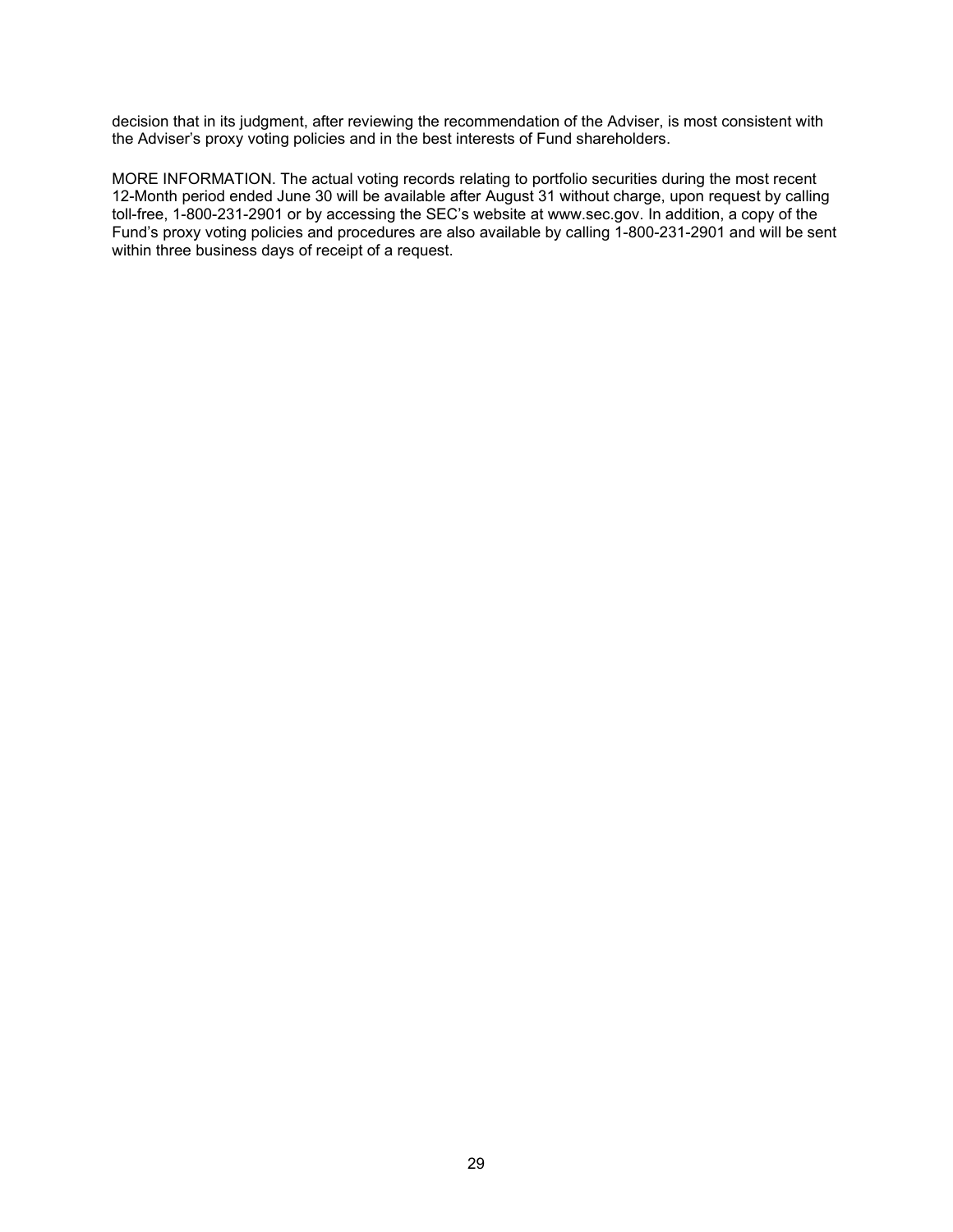# EXHIBIT A

# **PFS FUNDS**

# **PROXY VOTING POLICY AND PROCEDURE**

PFS Funds (the "Trust") is a registered open-end investment company under the Investment Company Act of 1940, as amended ("1940 Act"). The Trust offers multiple series (each a "Fund" and, collectively, the "Funds"). Effective April 14, 2003, the Securities and Exchange Commission ("SEC") adopted rule and form amendments under the Securities Act of 1933, the Securities Exchange Act of 1934, and the 1940 Act to require registered management investment companies to provide disclosure about how they vote proxies for their portfolio securities (collectively, the rule and form amendments are referred to herein as the "Proxy Rule").

Consistent with its fiduciary duties and pursuant to the Proxy Rule, the Board of Trustees of the Trust (the "Board") has adopted this proxy voting policy on behalf of the Trust (the "Policy") to reflect its commitment to ensure that proxies are voted in a manner consistent with the best interests of the Funds' shareholders. While decisions about how to vote must be determined on a case-by-case basis, proxy voting decisions will be made considering these guidelines and following the procedures recited herein. This policy may be amended, from time to time, as determined by the Board.

The Proxy Rule requires that each series of shares of the Trust listed on Exhibit A, attached hereto, (each a "Fund"), disclose the policies and procedures used to determine how to vote proxies for portfolio securities. The Proxy Rule also requires each Fund to file with the SEC and to make available to their shareholders the specific proxy votes cast for portfolio securities.

# **Delegation of Proxy Voting Authority to Fund Adviser**

The Board believes that the investment adviser (or sub-adviser as the case may be) of each Fund (each an "Adviser"), as the entity that selects the individual securities that comprise its Fund's portfolio, is the most knowledgeable and best-suited entity to make decisions on how to vote proxies of portfolio companies held by that Fund. Therefore, subject to the oversight of the Board, the Trust shall defer to and rely on the Adviser of each Fund to make decisions on how to cast proxy votes on behalf of such Fund.

The Trust hereby designates the Adviser of each Fund as the entity responsible for exercising proxy voting authority with regard to securities held in the Fund's investment portfolio. Consistent with its duties under this Policy, each Adviser shall monitor and review corporate transactions of corporations in which the Fund has invested, obtain all information sufficient to allow an informed vote on all proxy solicitations, ensure that all proxy votes are cast in a timely fashion, and maintain all records required to be maintained by the Fund under the Proxy Rule and the 1940 Act. Each Adviser shall perform these duties in accordance with the Adviser's proxy voting policy (each an "Adviser's Voting Policy"), a copy of which shall be presented to the Board for its review. Each Adviser shall promptly provide to the Board updates to its proxy voting policy as they are adopted and implemented.

The Board, including a majority of the independent trustees of the Board, shall approve each Adviser's Voting Policy as it relates to each Fund. The Board shall also approve any material changes to the Adviser's Voting Policy no later than four (4) months after adoption by the Adviser.

# **Conflict of Interest Transactions**

In some instances, an Adviser may be asked to cast a proxy vote that presents a conflict between the interests of a Fund's shareholders, and those of the Adviser or an affiliated person of the Adviser. In such case, the Adviser is instructed to abstain from making a voting decision and to forward all necessary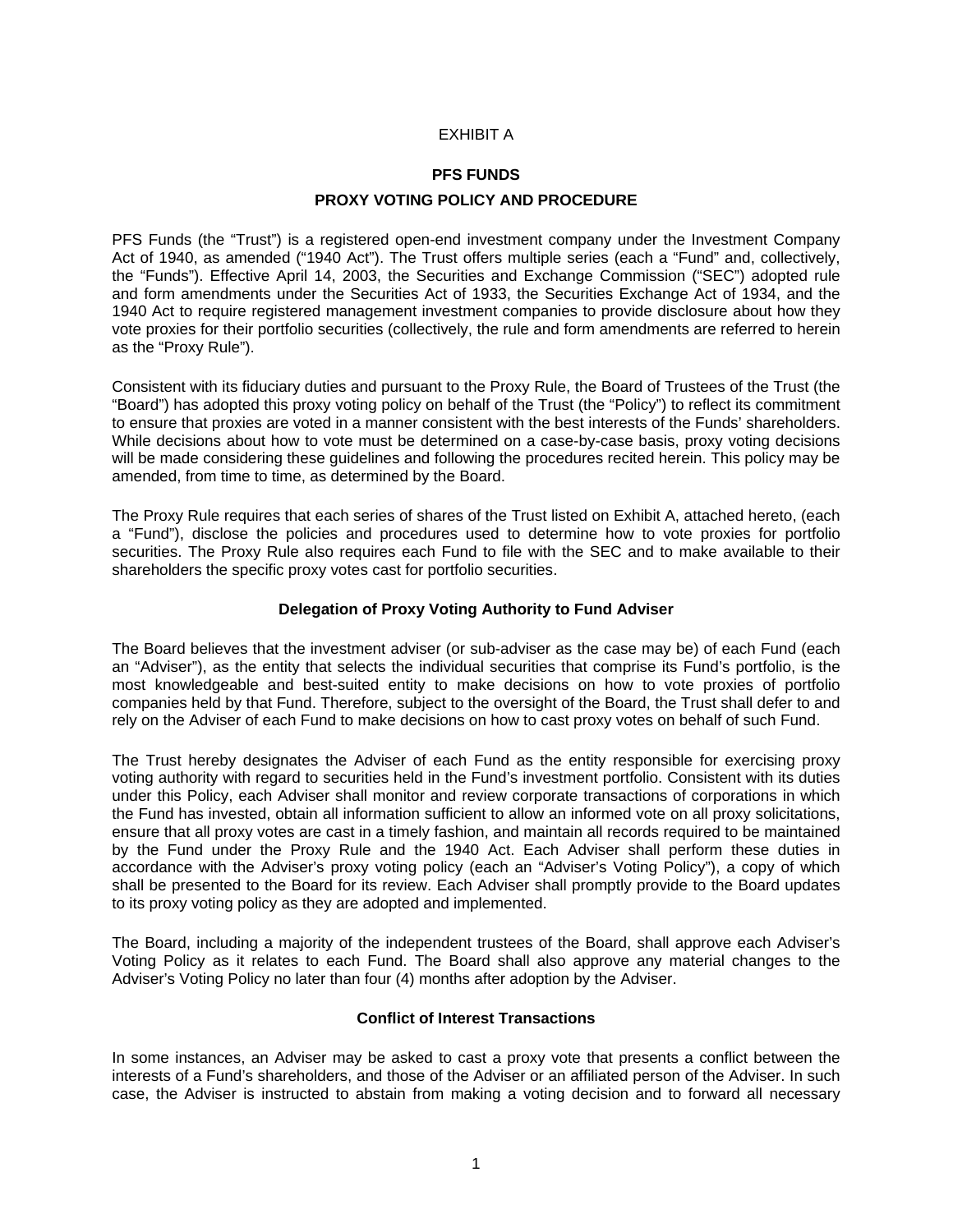proxy voting materials to the Trust to enable the Board to make a voting decision. In addition, provided the Adviser is not affiliated with a Fund's principal underwriter or an affiliated person of the principal underwriter and neither the Fund's principal underwriter nor an affiliated person of the principal underwriter has influenced the Adviser with respect to a matter to which the Fund is entitled to vote, a vote by the Adviser shall not be considered a conflict between the Fund's shareholders and the Fund's principal underwriter or affiliated person of the principal underwriter.

When the Board is required to make a proxy voting decision, only the Trustees without a conflict of interest with regard to the security in question or the matter to be voted upon shall be permitted to participate in the decision of how the Fund's vote will be cast. In the event that the Board is required to vote a proxy because an Adviser has a conflict of interest with respect to the proxy, the Board will vote such proxy in accordance with the Adviser's proxy voting policy, to the extent consistent with the shareholders' best interests, as determined by the Board in its discretion. The Board shall notify the Adviser of its final decision on the matter and the Adviser shall vote in accordance with the Board's decision.

# **Oversight of the Advisers' Proxy Voting Compliance Activities**

Each Adviser shall present to the Trust's administrator a quarterly report summarizing its proxy voting compliance activities for the preceding quarter. The administrator shall review the report to ensure compliance with the Proxy Rule and with this Policy, and shall determine the steps and procedures, if any, that must be undertaken or adopted by the Trust and any Adviser to ensure further compliance with the relevant laws.

# **Availability of Proxy Voting Policy and Records Available to Fund Shareholders**

Each Fund shall disclose this Policy, or a description of the Policy, to its shareholders by including it as an appendix to its Statement of Additional Information ("SAI") on Form N-1A. Each Fund will also notify its shareholders in the Fund's shareholder reports that a description of this Policy is available upon request, without charge, by calling a specified toll-free telephone number. The Fund will send this description of the Policy within three business days of receipt of any shareholder request, by first-class mail or other means designed to ensure equally prompt delivery.

In accordance with the Proxy Rule, each Adviser shall provide a complete voting record, for each series of the Trust for which it acts as adviser, to the Trust's administrator within 15 days following the end of each calendar quarter. The Trust's administrator will file Form N-PX with the SEC on an annual basis with the Securities and Exchange Commission no later than August 31st of each year.

Each Fund, subject to oversight of the Board, shall disclose the Fund's complete proxy voting record to its shareholders on Form N-PX, as required by the Proxy Rule, for the twelve-month period ended June 30th. Each Fund shall disclose the following information on Form N-PX for each matter relating to a portfolio security considered at any shareholder meeting held during the period covered by the report and with respect to which to the Fund was entitled to vote: (i) The name of the issuer of the portfolio security; (ii) The exchange ticker symbol of the portfolio security (if available through reasonably practicable means); (iii) The Council on Uniform Security Identification Procedures ("CUSIP") number for the portfolio security (if available through reasonably practicable means); (iv) The shareholder meeting date; (v) A brief identification of the matter voted on; (vi) Whether the matter was proposed by the issuer or by a security holder; (vii) Whether the Fund cast its vote on the matter; (viii) How the Fund cast its vote (e.g., for or against proposal, or abstain; for or withhold regarding election of directors); and (ix) Whether the Fund cast its vote for or against management.

Each Fund shall make its proxy voting record available to shareholders either upon request or by making available an electronic version on or through the Fund's website, if applicable. If the Fund discloses its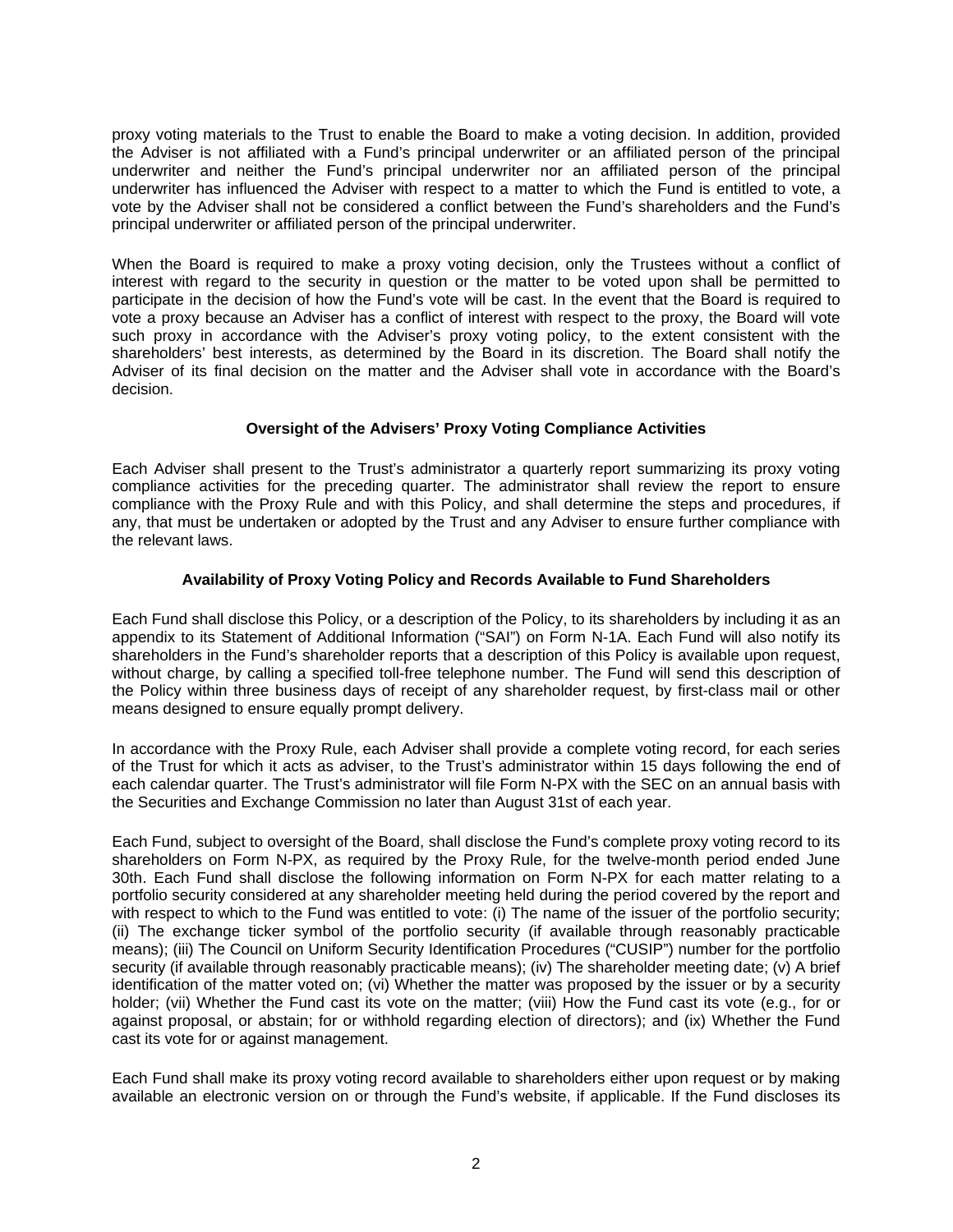proxy voting record on or through its website, the Fund shall post the information disclosed in the Fund's most recently filed report on Form N-PX on the website beginning the same day it files such information with the SEC.

Each Fund shall also include in its annual reports, semi-annual reports and SAI a statement that information regarding how the Fund voted proxies relating to portfolio securities during the most recent twelve-month period ended June 30th is available (1) without charge upon request, by calling a specified toll-free (or collect) telephone number, or (if applicable) on or through the Fund's website at a specified Internet address; and (2) on the SEC's website. If the Fund discloses that its proxy voting record is available by calling a toll-free (or collect) telephone number, it shall send the information disclosed in the Fund's most recently filed report on Form N-PX within three business days of receipt of a request for this information, by first-class mail or other means designed to ensure equally prompt delivery.

If a Fund has a website, the Fund may post of copy of its Adviser's proxy voting policy and this Policy on such website. A copy of such policies and of each Fund's proxy voting record shall also be made available, without charge, upon request of any shareholder of the Fund, by calling the applicable Fund's toll-free telephone number as printed in the Fund's prospectus. The Trust's administrator shall reply to any Fund shareholder request within three business days of receipt of the request, by first-class mail or other means designed to ensure equally prompt delivery.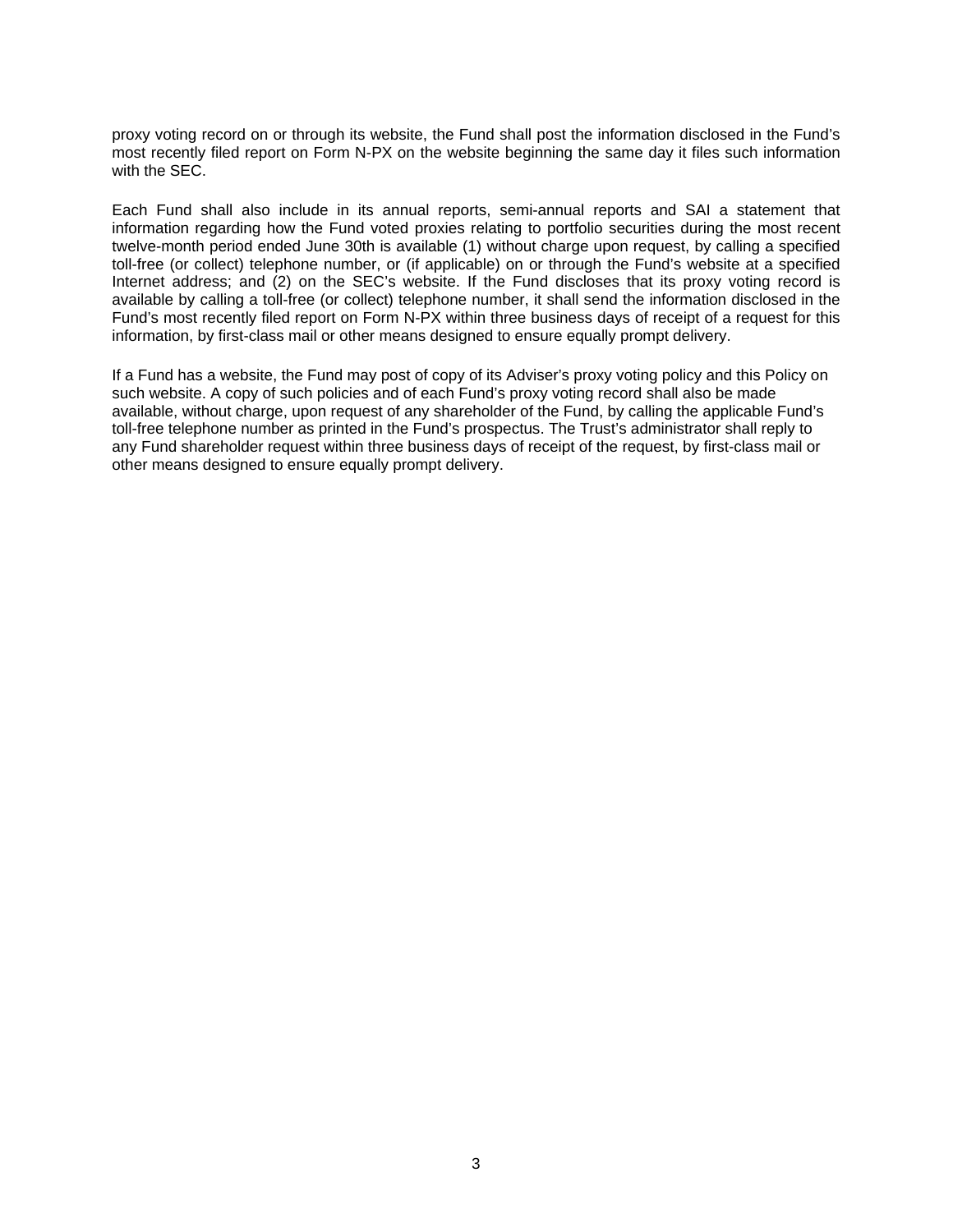## EXHIBIT B

# **Bretton Capital Management, LLC & Bretton Fund**

# **Proxy Voting Policies and Procedures September 21, 2010**

Pursuant to the recent adoption by the Securities and Exchange Commission (the "Commission") of Rule 206(4)-6 (17 CFR 275.206(4)-6) and amendments to Rule 204-2 (17 CFR 275.204-2) under the Investment Advisers Act of 1940 (the "Act"), it is a fraudulent, deceptive, or manipulative act, practice or course of business, within the meaning of Section 206(4) of the Act, for an investment adviser to exercise voting authority with respect to client securities, unless (i) the adviser has adopted and implemented written policies and procedures that are reasonably designed to ensure that the adviser votes proxies in the best interests of its clients, (ii) the adviser describes its proxy voting procedures to its clients and provides copies on request, and (iii) the adviser discloses to clients how they may obtain information on how the adviser voted their proxies.

In order to fulfill its responsibilities under the Act, Bretton Capital Management, LLC (hereinafter "we" or "our") has adopted the following policies and procedures for proxy voting with regard to companies in investment portfolios of our clients.

### **KEY OBJECTIVES**

Our key objective in how we vote our shares is to maximize long-term shareholder value. We also take into account ethical issues when evaluating shareholder proposals.

We recognize that a company's management is entrusted with the day-to-day operations and longer term strategic planning of the company, subject to the oversight of the company's board of directors. While "ordinary business matters" are primarily the responsibility of management and should be approved solely by the corporation's board of directors, these objectives also recognize that the company's shareholders must have final say over how management and directors are performing, and how shareholders' rights and ownership interests are handled, especially when matters could have substantial economic implications to the shareholders.

Therefore, we will pay particular attention to the following matters in exercising our proxy voting responsibilities as a fiduciary for our clients:

*Accountability*. Each company should have effective means in place to hold those entrusted with running a company's business accountable for their actions. Management of a company should be accountable to its board of directors and the board should be accountable to shareholders.

*Alignment of Management and Shareholder Interests*. Each company should endeavor to align the interests of management and the board of directors with the interests of the company's shareholders. For example, we generally believe that compensation should be designed to reward management for doing a good job of creating value for the shareholders of the company.

*Transparency*. Promotion of timely disclosure of important information about a company's business operations and financial performance enables investors to evaluate the performance of a company and to make informed decisions about the purchase and sale of a company's securities.

### **DECISION METHODS**

The portfolio manager is the most knowledgeable and best suites to make decisions with regard to proxy votes, and we rely on that individual to determine how to cast proxy votes.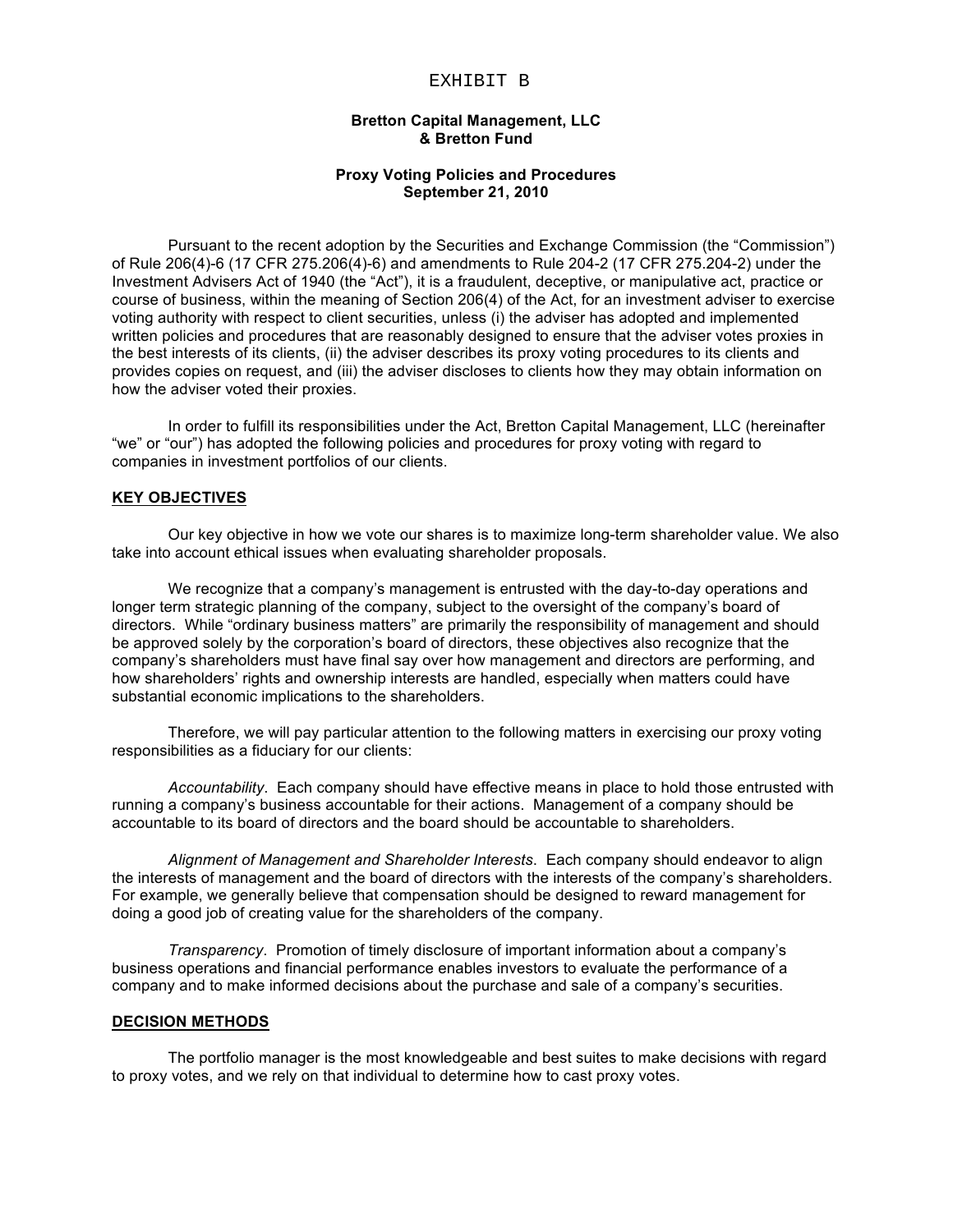It is possible that a proxy vote may present a conflict between the interests of a client, on the one hand, and our interests or the interests of a person affiliated with us, on the other. In such a case, we will abstain from making a voting decision and will forward all of the necessary proxy voting materials to the client to enable the client to cast the votes.

# **SUMMARY OF PROXY VOTING GUIDELINES**

# **Election of the Board of Directors**

We believe that good corporate governance generally starts with a board composed primarily of independent directors, unfettered by significant ties to management, all of whose members are elected annually. In addition, key board committees should be entirely independent.

The election of a company's board of directors is one of the most fundamental rights held by shareholders. Because a classified board structure prevents shareholders from electing a full slate of directors annually, we will generally support efforts to declassify boards or other measures that permit shareholders to remove a majority of directors at any time, and will generally oppose efforts to adopt classified board structures.

# **Approval of Independent Auditors**

We believe that the relationship between a company and its auditors should be limited primarily to the audit engagement, although it may include certain closely related activities that do not raise an appearance of impaired independence.

We will evaluate on a case-by-case basis instances in which the audit firm has a substantial nonaudit relationship with a company to determine whether we believe independence has been, or could be, compromised.

# **Equity-based compensation plans**

We believe that appropriately designed equity-based compensation plans, approved by shareholders, can be an effective way to align the interests of shareholders and the interests of directors, management, and employees by providing incentives to increase shareholder value. Conversely, we are opposed to plans that substantially dilute ownership interests in the company, provide participants with excessive awards, or have inherently objectionable structural features.

We will generally support measures intended to increase stock ownership by executives and the use of employee stock purchase plans to increase company stock ownership by employees.

# **Corporate Structure**

We view the exercise of shareholders' rights, including the rights to act by written consent, to call special meetings and to remove directors, to be fundamental to good corporate governance.

Because classes of common stock with unequal voting rights limit the rights of certain shareholders, we generally believe that shareholders should have voting power equal to their equity interest in the company and should be able to approve or reject changes to a company's by-laws by a simple majority vote.

Because the requirement of a supermajority vote can limit the ability of shareholders to effect change, we will support proposals to remove super-majority (typically from 66.7% to 80%) voting requirements for certain types of proposals and oppose proposals to impose super-majority requirements.